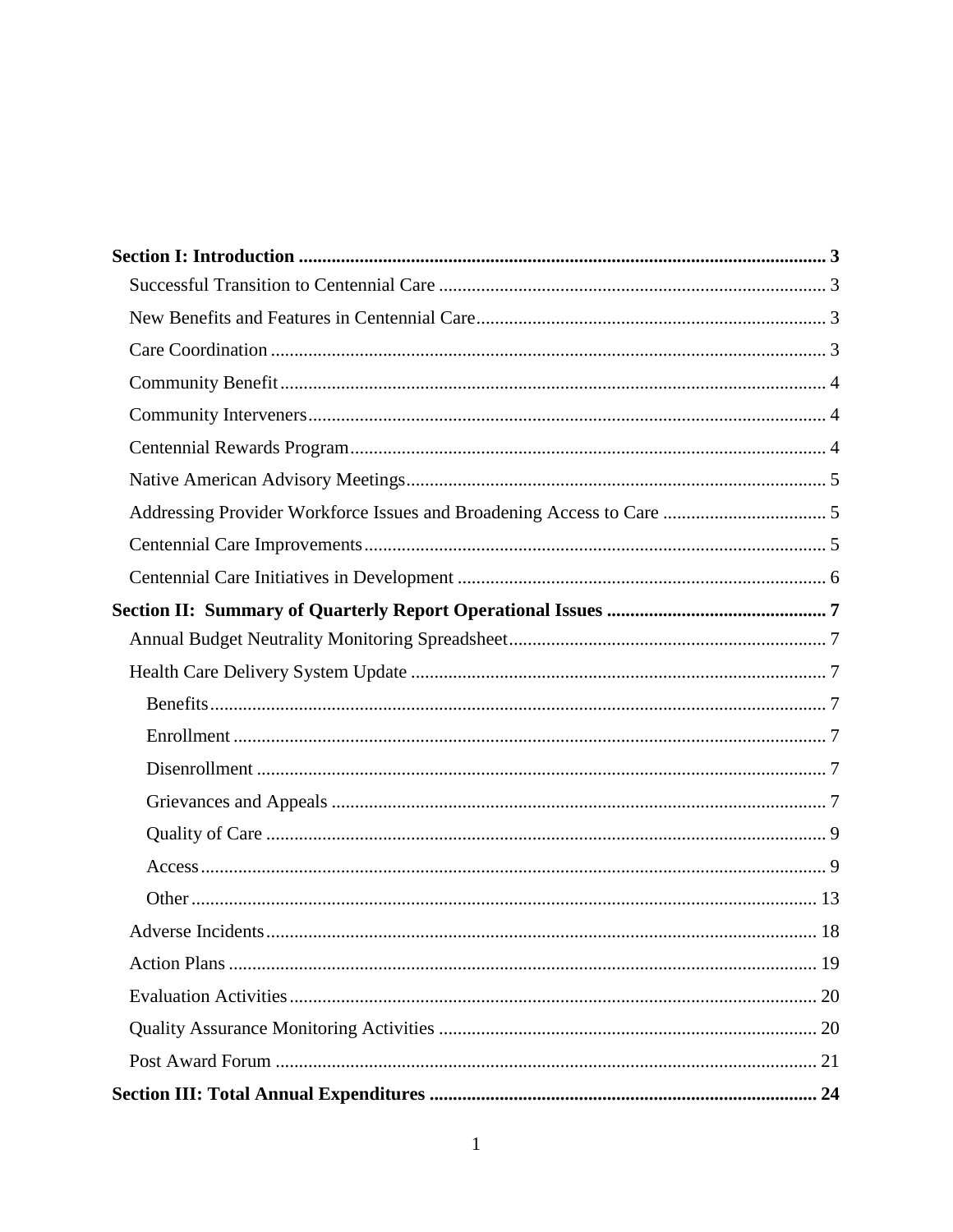| Section VI: Summary of Quality of Care/Health Outcomes for AI/AN Beneficiaries  37 |  |
|------------------------------------------------------------------------------------|--|
|                                                                                    |  |
|                                                                                    |  |
|                                                                                    |  |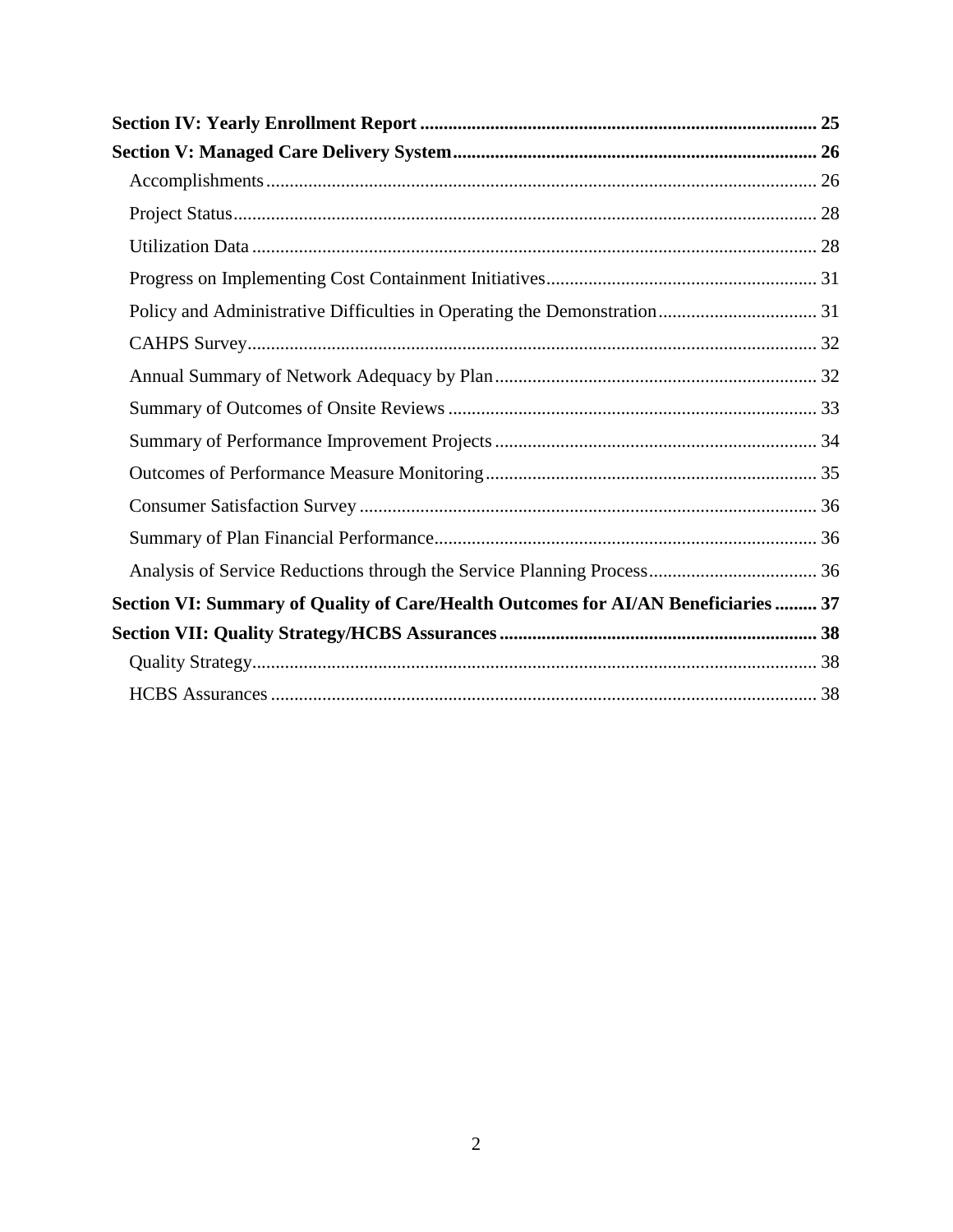## <span id="page-3-0"></span>**Section I: Introduction**

Launched on January 1, 2014, Centennial Care places New Mexico among the leading states in the design and delivery of a modern, efficient Medicaid program. Highlights from the first waiver year (January 2014-December 2014) include:

## <span id="page-3-1"></span>**Successful Transition to Centennial Care**

- 11 month readiness phase (February-December 2013) proved successful.
- More than 200 educational events conducted statewide from mid-August through November 2013; 59 focused specifically on Native American communities.
- Numerous workgroups established during readiness to address specific implementation efforts.
- Seamless transition of more than 400,000 members on January 1, 2014.
- Command Center established in first few months as a rapid-response strategy to address emergent transition issues.
- Daily meetings with MCO leadership held within the first few months to address provider/member issues and facilitate immediate resolution.
- Daily transition reports submitted by MCOs to monitor implementation and identify critical issues in care coordination, provider reimbursement and call center performance.
- Ongoing meetings held with provider groups to address contracting and reimbursement issues.
- Trainings conducted for MCOs and care coordinators on community benefit package and care coordination requirements.
- Letters of Direction were issued to the MCOs to ensure appropriate transition of specific populations with no interruption in services.
- The Human Services Department (HSD) issued the Centennial Care Policy Manual to ensure consistency among the four MCOs.

## <span id="page-3-2"></span>**New Benefits and Features in Centennial Care**

Centennial Care added new behavioral health (BH) benefits to the Medicaid program:

- Recovery services that provide peer-to-peer instruction focused on developing and enhancing wellness and health care practices in a supportive group setting;
- Family support allows a service team to focus on the family and assist with developing patterns of interaction that promote wellness and recovery over time; and
- Respite for youth provides short-term, temporary relief for family members caring for youth with serious emotional disturbances.

## <span id="page-3-3"></span>**Care Coordination**

In Centennial Care, all members receive a health risk assessment (HRA) and are placed in an appropriate level of care coordination – level 1, 2 or 3. Those in higher levels of care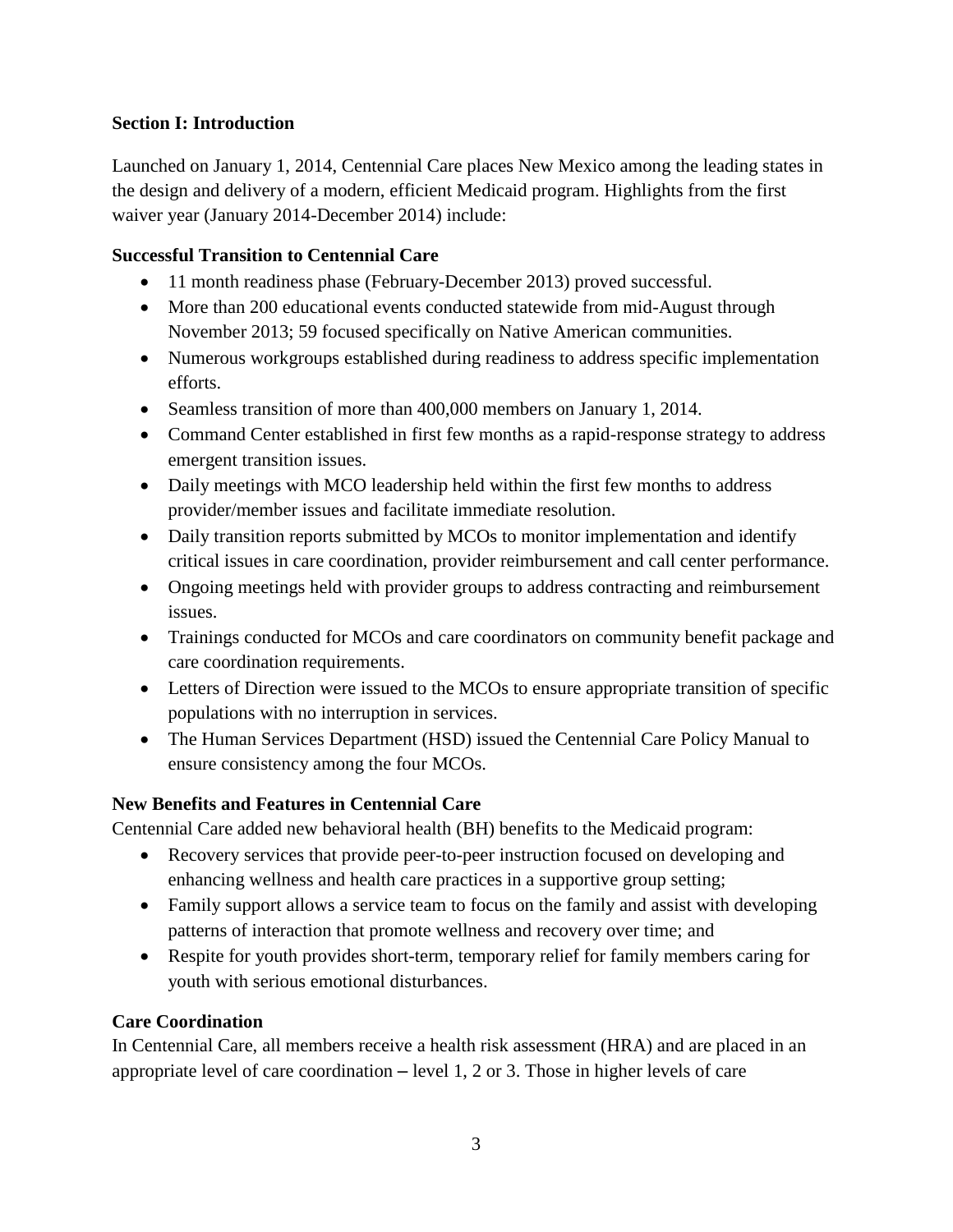coordination (level 2 or 3) receive a comprehensive needs assessment (CNA) to assess physical, behavioral and long-term care (LTC) needs and receive a person-centered care plan.

Care coordination level 2 members receive semi-annual in-person visits, quarterly telephone contact, and an annual CNA to determine if the level of coordination and care plan are appropriate.

Care coordination level 3 members receive monthly telephone contact, quarterly in-person visits and a semi-annual CNA to determine if the level of coordination and care plan are appropriate.

## <span id="page-4-0"></span>**Community Benefit**

- Prior to Centennial Care, recipients received HCBS through allocation (aka slots) to the HCBS waiver; approximately 3,043 slots were available in the prior CoLTS C waiver.
- In Centennial Care, all members with a nursing-facility level of care (NF LOC) may receive home and community based services, known as the community benefit package:
	- o Prior to Centennial Care, 15,000 recipients received only personal care services; now, they have access to the full community benefit package, including assisted living, environmental modification, respite, private duty nursing, and skilled maintenance therapies.
	- o Approximately 20,000 members are currently receiving HCBS.

## <span id="page-4-1"></span>**Community Interveners**

Centennial Care allows eligible deaf-blind members to work one-on-one with community interveners. Community interveners:

- Provide critical connections to other people and the environment;
- Open channels of communication between the individual and others;
- Help to provide access to information; and
- Facilitate the development and maintenance of self-directed independent living.

## <span id="page-4-2"></span>**Centennial Rewards Program**

- The member rewards program was developed to encourage members to become more active participants in their healthcare.
- In waiver year one (WY1), \$8 million in rewards were earned.
- In WY1, \$600,000 in rewards was redeemed.
- Members earn rewards by making healthy choices, such as:
	- o Annual dentist visit;
	- o Joining their MCO's prenatal program;
	- o Managing asthma through controller refills;
	- o Managing diabetes through getting the appropriate tests and examinations; and
	- o Managing certain BH conditions through medication refills.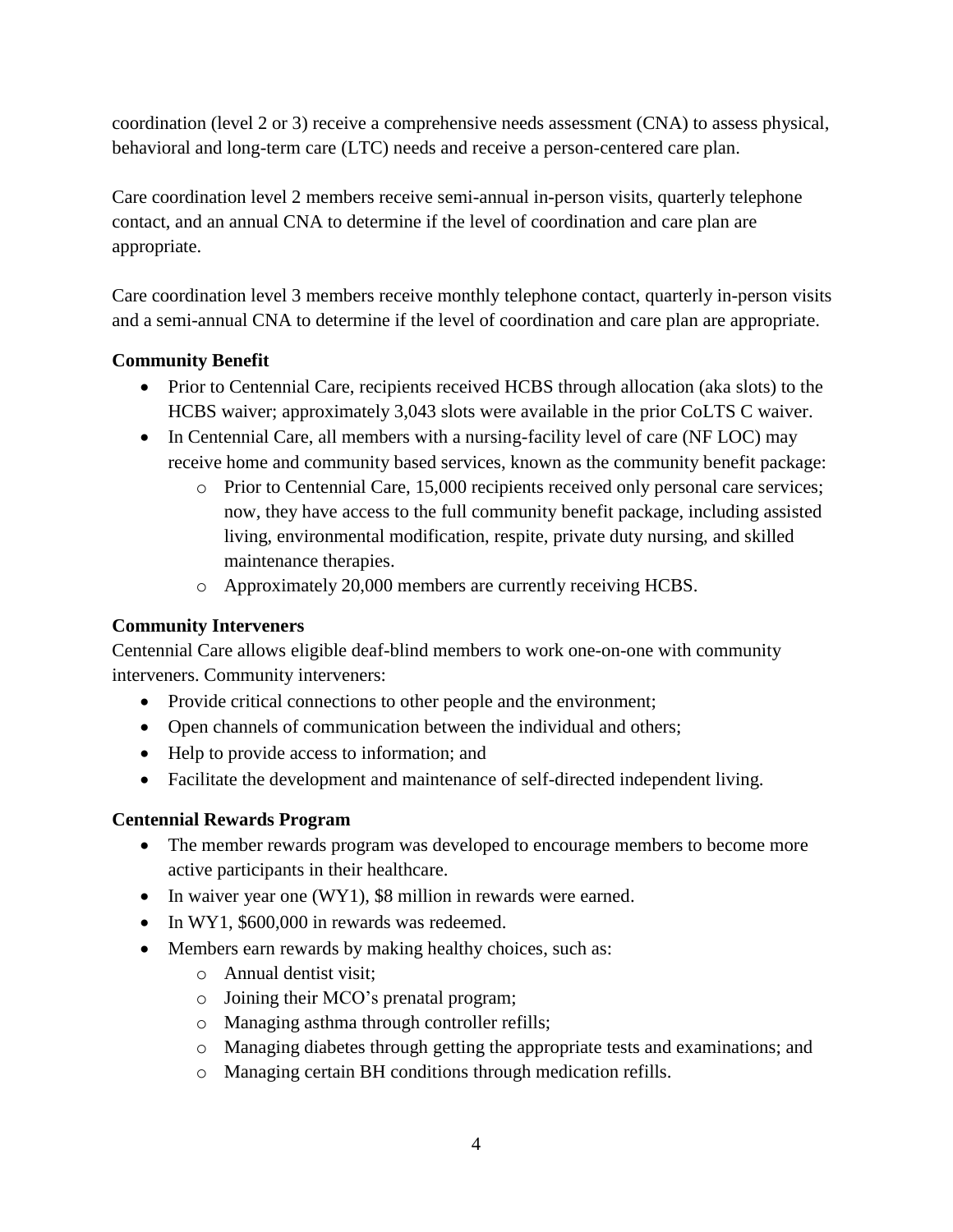## <span id="page-5-0"></span>**Native American Advisory Meetings**

Centennial Care established the Native American Technical Advisory Committee (NATAC), a subcommittee of the Medicaid Advisory Board, to:

- Advise the Medicaid program about how best to communicate with Native American Centennial Care members and how best to work with Indian Health Services (IHS), Tribal health providers and urban Indian providers to facilitate successful reimbursement and to reduce administrative burden; and
- Meet quarterly with Tribal leaders to address issues related to enrollment, access to care and payment for services.

The MCOs are also required to conduct quarterly Native American Advisory Board (NAAB) meetings to address issues related to benefits, access and delivery of services, and other concerns specifically related to Native American enrollees.

## <span id="page-5-1"></span>**Addressing Provider Workforce Issues and Broadening Access to Care**

Ongoing initiatives to expand access to care by maximizing scopes of practice for certain provider types include:

- Covering services performed by properly-supervised licensed, non-independent practitioners at particular provider practices;
- Allowing prescribing psychologists to be reimbursed for certain Evaluation and Management codes; and
- Collaborating with the New Mexico Department of Health (DOH) to implement a curriculum for community health workers.

## <span id="page-5-2"></span>**Centennial Care Improvements**

- The primary care provider-to-member ratio standard of 1:2000 was met by all MCOs in urban, rural and frontier counties in WY1.
- There has been improved provider access for some specialties (see Access under Section II).
- Telemedicine has expanded to increase access to care to rural and frontier populations.
- HSD has increased involvement with the MCOs' pharmacy and therapeutics ( $P \& T$ ) committees to confirm that MCOs are evaluating and adopting new pharmaceuticals based on clinical and economic value.
- Through the Children's Health Insurance Program Reauthorization Act (CHIPRA) Cycle III grant award received by HSD, the Medical Assistance Division (MAD) developed an on-line screening tool and electronic application submission tool exclusively for the use of presumptive eligibility determiners (PEDs). This system, Yes New Mexico for PEDs (YESNM-PE), is available to PEDs state-wide. It accurately screens individuals (or entire households) for possible Medicaid eligibility and thus access to care; applications are usually processed within 24-48 hours.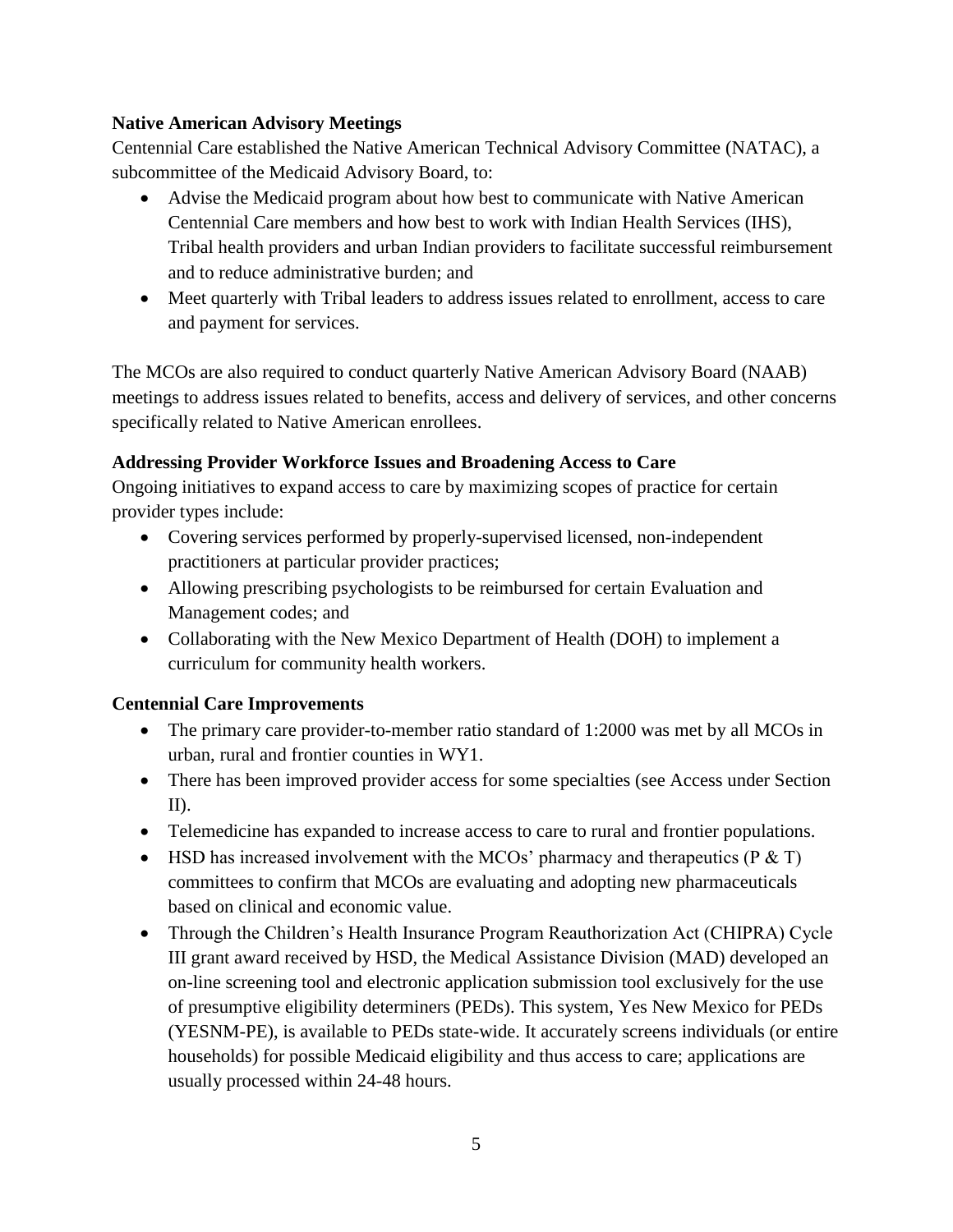- The number of unreachable members continues to decline due to an unreachable member campaign developed by HSD and initiated by the MCOs to include innovative outreach activities.
- Care coordination processes continue to improve through identification of deficiencies during two audits in 2014 conducted by HSD.

## <span id="page-6-0"></span>**Centennial Care Initiatives in Development**

- Creation of health homes targeted to persons with chronic conditions.
- Implementation of electronic visit verification that monitors member receipt and utilization of community-based services.
- Payment reform projects for both hospitals and other providers.
- Pilot project with Bernalillo County to connect jail-involved individuals who are being released with Medicaid and care coordinators in the Centennial Care program.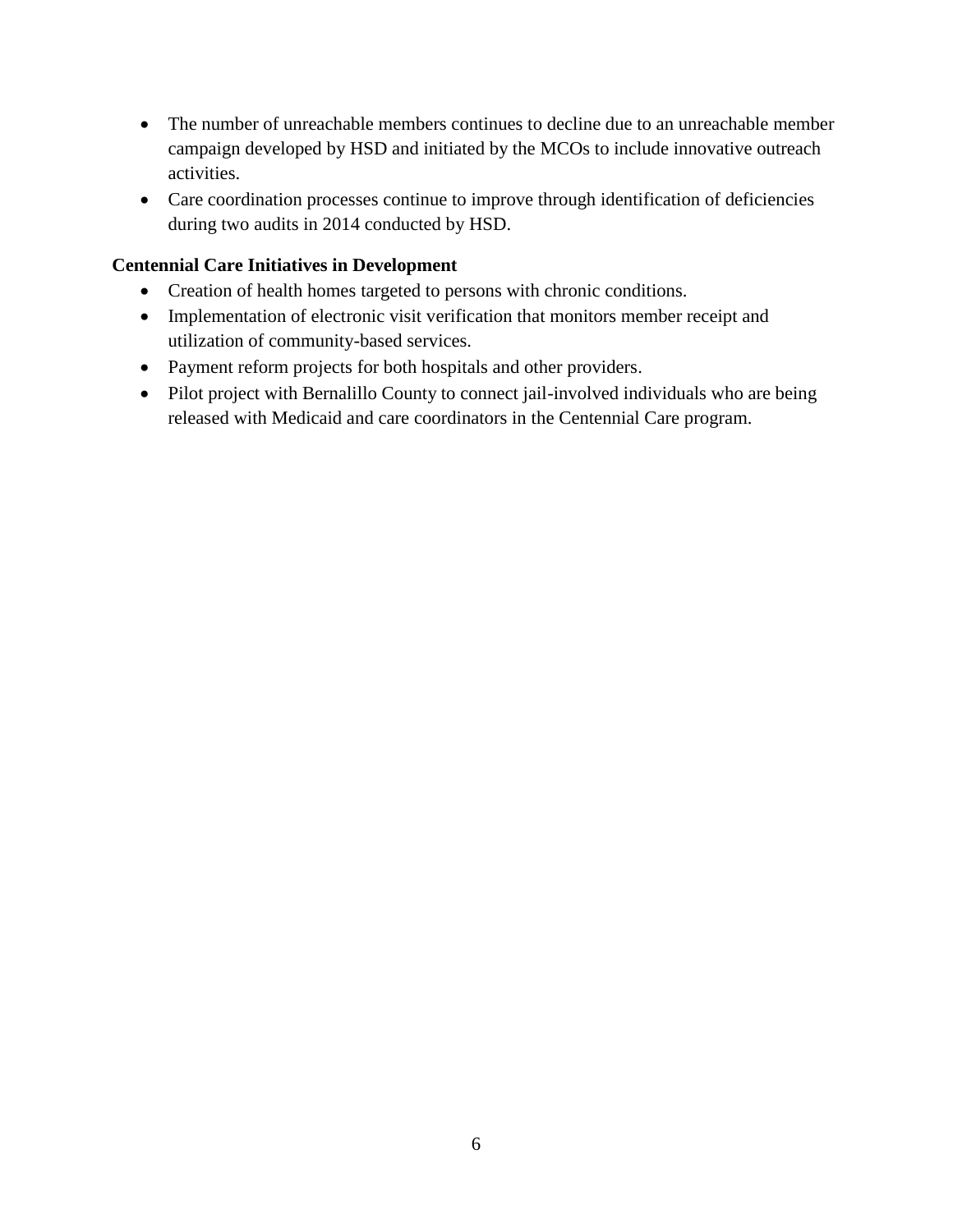## <span id="page-7-0"></span>**Section II: Summary of Quarterly Report Operational Issues**

#### <span id="page-7-1"></span>**Annual Budget Neutrality Monitoring Spreadsheet**

The annual budget neutrality monitoring spreadsheet for waiver year one is included in this report as Attachment A.

## <span id="page-7-2"></span>**Health Care Delivery System Update**

## <span id="page-7-3"></span>*Benefits*

There were no changes in Medicaid covered services or benefits during the first demonstration year. In addition to Medicaid covered services, the MCOs are permitted to provide value added services (VAS) to their members, which must be approved in writing by HSD. MCOs may also offer VAS to members who receive the alternative benefit plan (ABP). See Attachments B and C, Value Added Services 2014 and 2015.

## <span id="page-7-4"></span>*Enrollment*

Centennial Care enrollment has continued to increase each quarter during the first waiver year. Expansion of Medicaid eligibility has greatly contributed to the increase in enrollment. The majority of Centennial Care members are enrolled in Population 1-TANF with Related. Population 6-Group VIII (expansion) is the next largest group.

#### <span id="page-7-5"></span>*Disenrollment*

HSD has addressed sporadic and isolated disenrollment of Centennial Care members that occurred in the first waiver year. This was caused by the implementation of new modified adjusted gross income (MAGI) rules as required by the Affordable Care Act (ACA), the surge of applications due to the expansion of Medicaid eligibility, and the implementation of New Mexico's new eligibility system ASPEN (Automated System Program and Eligibility Network). As described in previous quarterly reports, a short-term fix was applied to immediately address the issue until the long-term fix was implemented. HSD continues to run the file for the shortterm fix process as validation to ensure that the long-term fix was successful.

#### <span id="page-7-6"></span>*Grievances and Appeals*

A total of 2,668 grievances were filed by all Centennial Care members in the first waiver year. Member grievances were tracked quarterly for each MCO by reports per 1000 enrolled members.

|         | --------        |                                             |            |            |  |  |  |
|---------|-----------------|---------------------------------------------|------------|------------|--|--|--|
| WY1     |                 | <b>Grievances per 1000 Enrolled Members</b> |            |            |  |  |  |
| Quarter | <b>BCBSNM</b>   | <b>MHP</b>                                  | <b>PHP</b> | <b>UHC</b> |  |  |  |
|         |                 |                                             |            |            |  |  |  |
|         | .20             |                                             | 1.46       | 2.62       |  |  |  |
|         | 1.41            | ر گ                                         | l.43       | 3.49       |  |  |  |
|         | $\circ$<br>1.00 |                                             | l.65       |            |  |  |  |
|         |                 |                                             |            |            |  |  |  |

#### **Table #1. Member Grievances**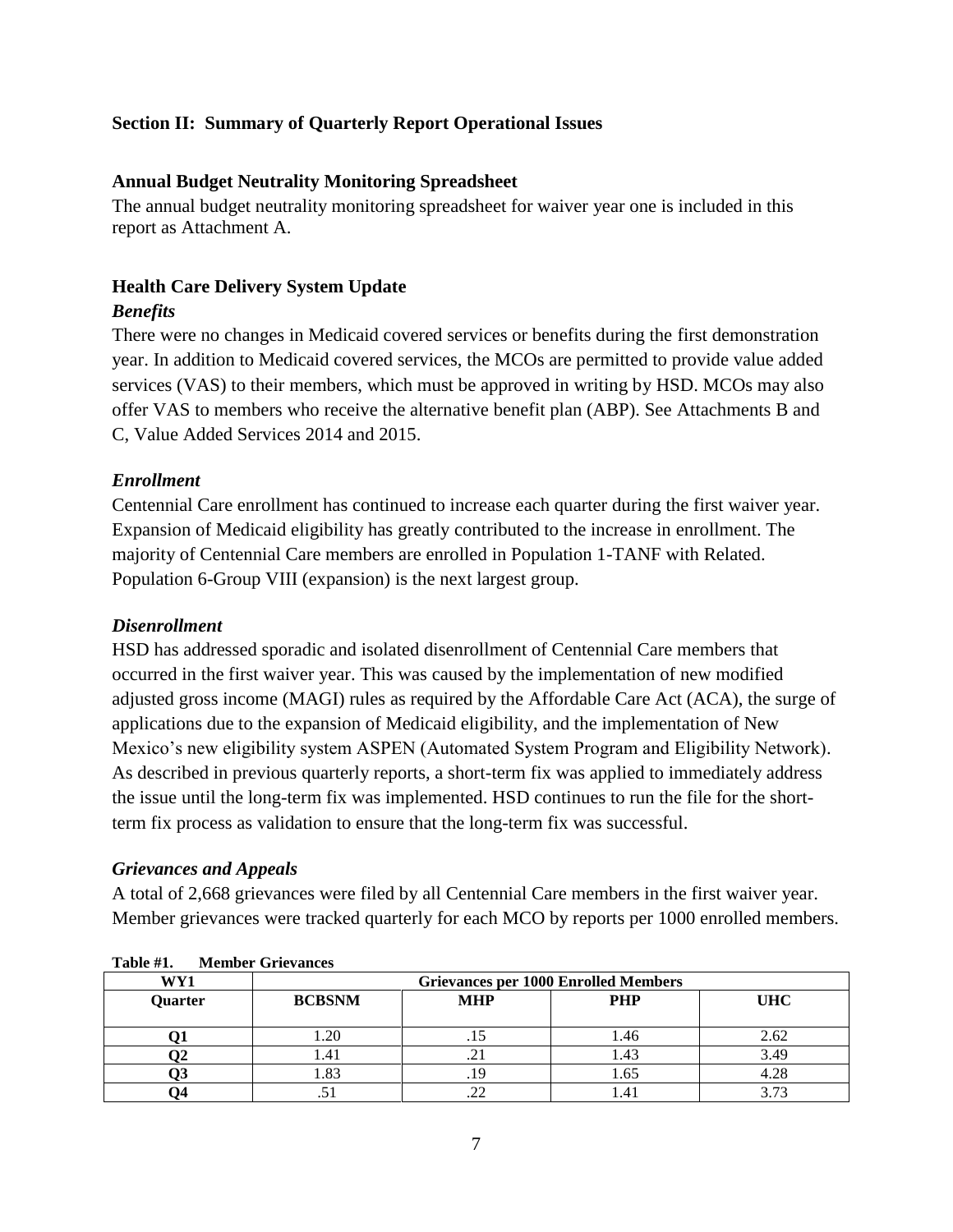MCOs reported a combined total of 1,693 grievances within the top three types of grievances. The top three types of grievance categories reported were:

- 1. Ground transportation non-emergency
- 2. Primary Care Physician
- 3. Other Specialists

Issues with non-emergency ground transportation grievances was the largest number of grievances reported. Transportation concerns included late and/or no pick-ups for scheduled appointments and return trips, rude drivers, unsafe driving by drivers, drivers requesting gas money from members, and injuries during transport. MCOs responded to the concerns by working closely with their transportation vendors through increased meetings, providing direction to their vendors and by implementing action plans as needed.

Table 2 below illustrates the additional types of grievances reported by MCO within the top three types.

| <b>Grievance Type</b>                   | <b>Number Reported</b> | <b>Percentage Reported</b> |
|-----------------------------------------|------------------------|----------------------------|
| Ground Transportation Non-<br>Emergency | 1,006                  | 59%                        |
| Primary Care Physician                  | 198                    | 12%                        |
| Other Specialties                       | 134                    | 8%                         |
| <b>Emergency Room</b>                   | 87                     | 5%                         |
| Dental                                  | 80                     | 5%                         |
| Vision                                  | 45                     | 3%                         |
| <b>MCO</b> Operational Issues           | 27                     | 2%                         |
| Inpatient                               | 26                     | 2%                         |
| Provider Specialists                    | 20                     | 1%                         |
| Durable Medical Equipment               | 18                     | 1%                         |
| Personal Care Options, Adults           | 13                     | 1%                         |
| <b>Urgent Care</b>                      | 12                     | 1%                         |
| Care Coordination                       | 12                     | 1%                         |
| <b>Behavioral Health</b>                | 7                      | 0%                         |
| Laboratory                              | 6                      | 0%                         |
| Pharmacy                                | $\overline{2}$         | 0%                         |

**Table # 2. Types of Grievances**

Primary care physician (PCP) grievances were reported as issues of rude staff or providers. Other specialist grievances were largely issues of members requesting pain medications that providers were unable to determine as medically necessary, or grievances were related to service delivery. Emergency room (ER) grievances were due to dissatisfaction with ER staff and long wait times. Dental concerns were related to not being approved for dentures or braces. MCOs addressed these issues through their internal processes in a timely manner. The other 11 types of top three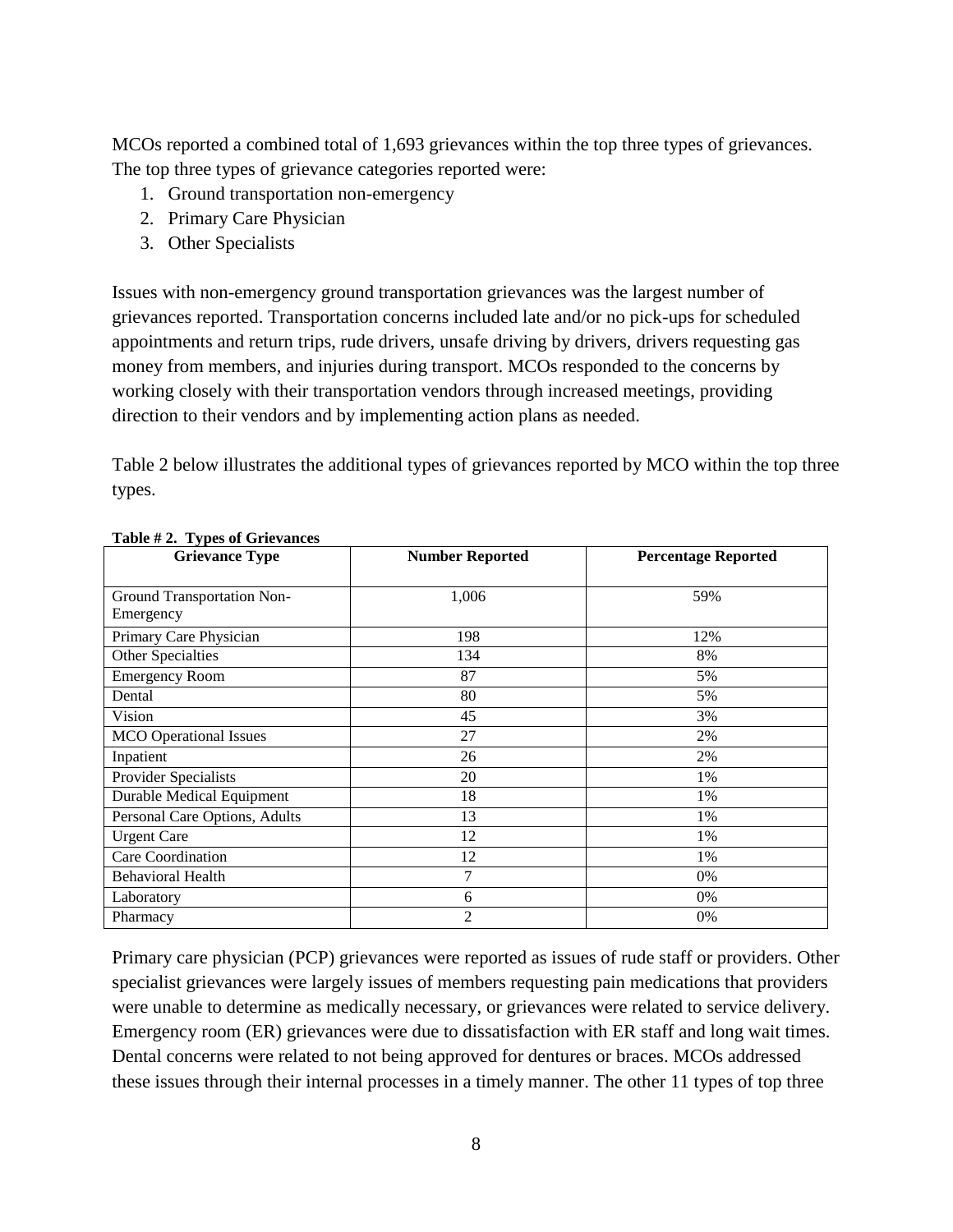grievances constituted less than 3% of any individual type reported. No additional trends have been evidenced in any of these other areas.

A total of 1,764 appeals were filed by Centennial Care members in the first waiver year. Of the total appeals filed, 1,101 (62 percent) were upheld, 430 (24 percent) were overturned and the remainder, 233 (14 percent) were still pending resolution at the end of the year. All MCOs have processed appeals in a timely manner.

Denial or limited authorization of a requested service was 1,552 (88 percent) of all appeals. Trending by MCOs identified that some providers needed additional education in this area. The MCOs completed outreach and training for these providers. No other specific trends were identified in this area or within the remaining 663 appeals (12 percent).

## <span id="page-9-0"></span>*Quality of Care*

Please refer to Section VI for information related to quality of care.

## <span id="page-9-1"></span>*Access*

All MCOs far exceeded the PCP-to-member contractually required ratio of 1:2000 in 2014. The ratios ranged from 1:15 to 1:102 in December. The PCP-to-member ratio is calculated as of the last day of the reporting period, and calculated by dividing the total number of non-dual members by the total number of PCPs. Dual-eligible members are excluded from the calculation because a dual-eligible member has a PCP through Medicare. Open PCP panel slots for new patients range from 80-92 percent depending on the MCO. There were no identified PCP ratio concerns in 2014.

Geographic access to hospitals, primary care physicians, pharmacies, dentists and most specialty providers were met in the urban, rural and frontier counties. Molina Healthcare of New Mexico (MHNM) did not meet the geographic standards for federally qualified health centers (FQHCs) in rural areas, specifically Lea and San Juan counties. However, these members have 100 percent access to rural health clinics (RHCs). MHNM reported that it contracts with an FQHC in each of the counties. MHNM attributes the low geographical access percentage to the majority of members living greater than 60 miles from the facilities. HSD will investigate and provide an update on this situation in the first quarter of 2015.

A statewide enrollment challenge continues for all MCOs in the area of dermatology. Some MCOs are recruiting out-of-state border area specialists, especially in dermatology. In rural and frontier areas, MCOs have met with varied success in contracting hematologists/oncologists, endocrinologists, rheumatologists and neurosurgeons. New Mexico has several health provider shortage areas. In some instances, the population, and the number of residents requiring specialty services, may not be sufficient for a provider to establish and/or sustain a specialty practice. In instances of provider shortages, the MCOs utilize non-medical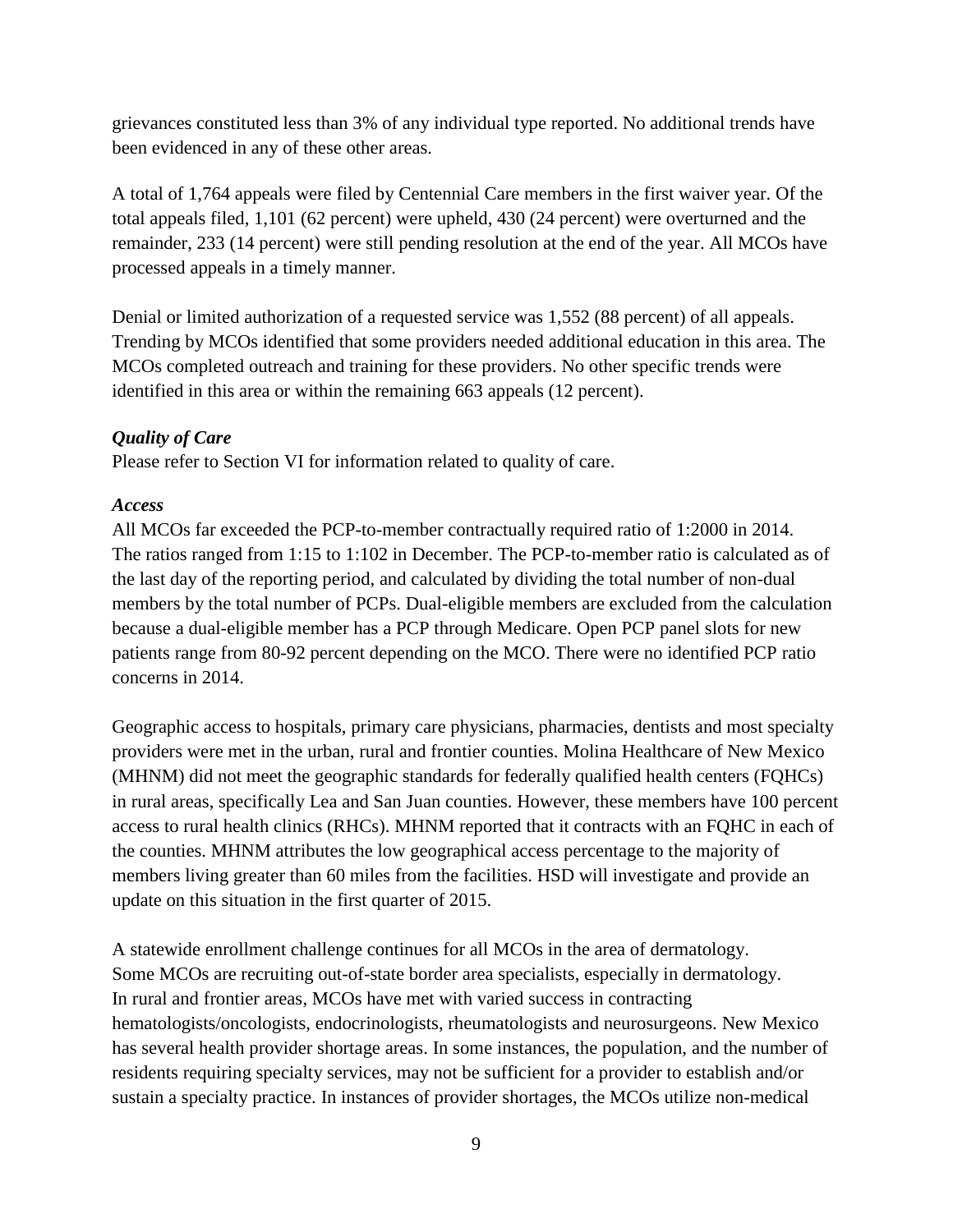transportation with meals and lodging as necessary, telemedicine, and single case agreements to ensure that the members who require medically necessary services receive them. Ongoing dialogue continues with the MCOs stressing the importance of meeting all geographic access requirements.

MCOs continue their efforts to recruit and contract new providers as well as focus on retention and provider satisfaction. MCO provider satisfaction survey reports are due to HSD at the end of March 2015. Blue Cross Blue Shield of New Mexico (BCBSNM) uses Strennus Network360<sup>®</sup> Market Analysis Report to identify available physical health (PH) and long-term care (LTC) providers within New Mexico and in border areas. United Healthcare of New Mexico (UHC) is contracting with Covenant Medical Group, a large provider group in Texas with a New Mexico presence. UHC is closing service delivery gaps by collaborating with Lovelace Medical systems to deliver pulmonology services to critical care patients living in rural communities. Telemedicine physicians use secure connectivity and blue tooth stethoscope technology to provide comprehensive clinical care for patients living in remote access communities.

Beginning in January 2015, a telemedicine clinic is starting with pulmonology patients in Roswell and will expand to other remote locations and additional sub-specialties. UHC is looking at the Las Cruces area as the next expansion location for pulmonology. UHC began discussions for the next targeted subspecialty and is likely to select neurology. UHC is also introducing teledermatology consultations using asynchronous telemedicine. UHC contracted with the Teledermatology Company to work with the New Mexico Primary Care Association (NMPCA) and FQHC PCPs to have them sign up for services. Teledermatology uses a storeand-forward form of telemedicine to provide dermatology consultations for PCPs. Teledermatology is currently reaching out to PCPs to let them know about the services it provides. Services are available statewide.

MHNM identifies, recruits, and helps to implement new (distant site) healthcare providers and new (originating site) patient care locations serving rural and frontier members. When a distant site provider or originating site is identified, MHNM offers a three-step startup support process: a technical readiness review is conducted to assure that the location(s) are technically ready to provide or receive telemedicine services; MHNM reimburses the new telemedicine provider or originating site for one year's cost of secure cloud-based telemedicine service; and, user training on the cloud-based telemedicine service is provided. In addition, MHNM provides an ad-hoc referral service, matching known locations in need of services with known providers of those services via telemedicine.

Presbyterian Health Plan (PHP) has a comprehensive provider network and is the only MCO with an employed provider group as well as a contracted provider network. Where any shortfalls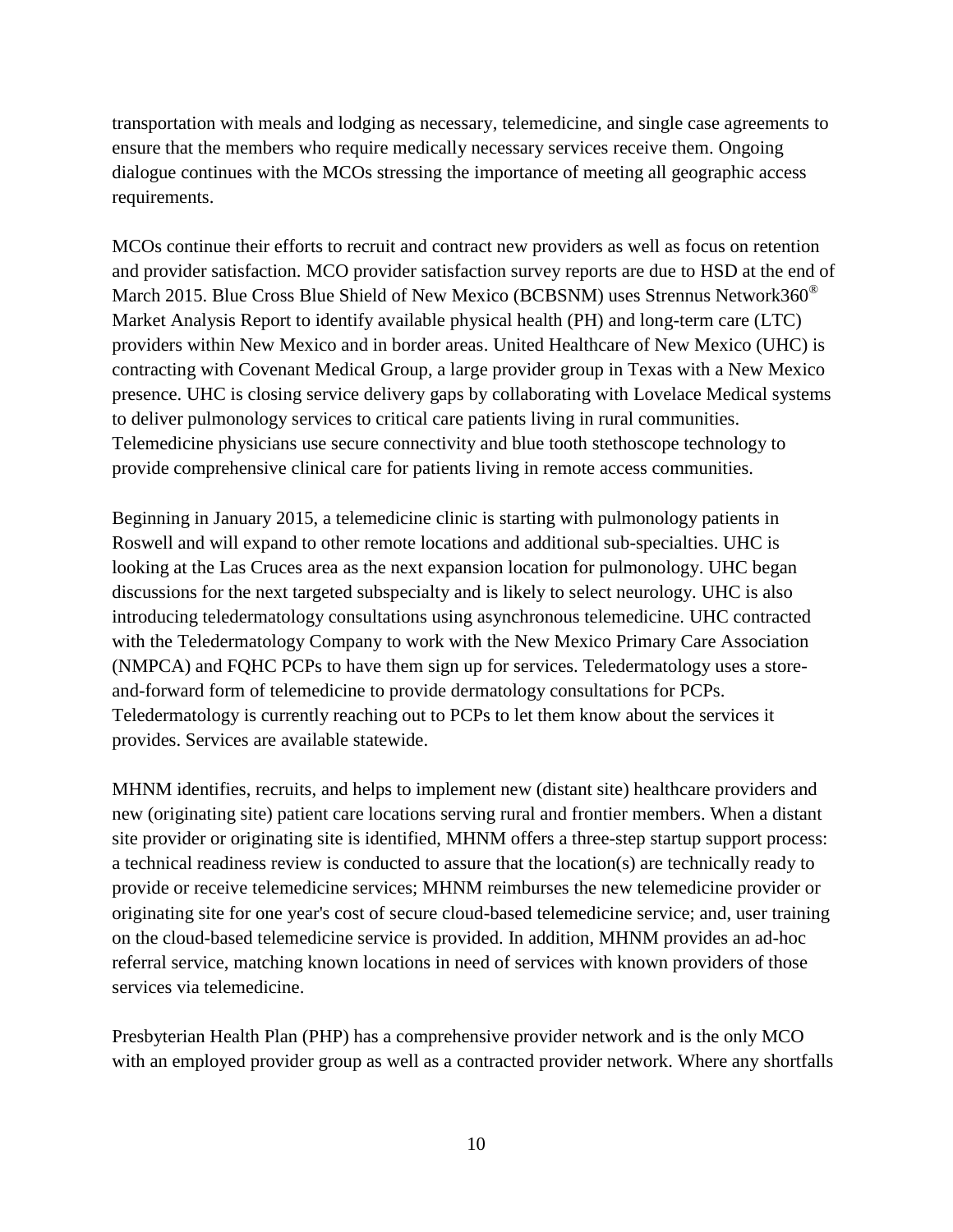of providers exist, telemedicine is being studied as an alternative for members residing in rural and frontier areas.

When evaluating access, HSD also examines the MCO grievances and appeals reports for insight into member concerns. The quarterly reports did not reveal access issues except in the area of transportation (see Transportation section below) and wait times at the ERs. It should be noted, however, that grievances regarding ERs include other issues aside from wait times, including complaints about staff, and only represented five percent of grievances overall. MCOs are incentivized annually to reduce ER utilization for non-emergent conditions. With additional improvements in the second year and a focus on system-wide collaborative practices, HSD anticipates a reduction in wait times, a decrease in associated grievances, and further reduction in ER costs as compared to levels seen early in the demonstration.

HSD will receive the Consumer Assessment of Healthcare Providers and Systems (CAHPS) survey data in June 2015 and will further evaluate member experiences related to access. HSD will also receive MCO provider satisfaction survey reports which will give insight into provider concerns. These metrics are all being monitored by HSD.

## *BH Workforce Development*

Several initiatives are being implemented to expand the BH workforce capacity in New Mexico.

HSD recognizes the need for additional clinicians in the BH network, and the need for improved services to members by quality supervision and training of staff, especially those who have not yet attained independent licensure. To streamline that process, HSD:

- Issued Supplement 15-01 to the *NM Medical Assistance Program Manual* related to billing instructions for several Medicaid specialized BH services that clarifies billing for non-independently licensed practitioners;
- Will soon begin enrolling non-independent providers so that they may be properly identified on a claim as a rendering provider; and,
- Has developed draft policy and procedures to allow for services to be provided and billed by supervised non-independently licensed (NIL) BH practitioners across all BH organizational types.

Other activities to address BH workforce development include:

- The BH Collaborative adopted recommended changes to the state's definition of seriously emotionally disturbed (SED) youth that now recognizes complex trauma as a component.
- In support of the New Mexico Children, Youth and Families Department's (CYFD) "Healthy Transitions" federal grant, HSD developed a memorandum of understanding with CYFD to support the transition of young persons from the CYFD delivery system to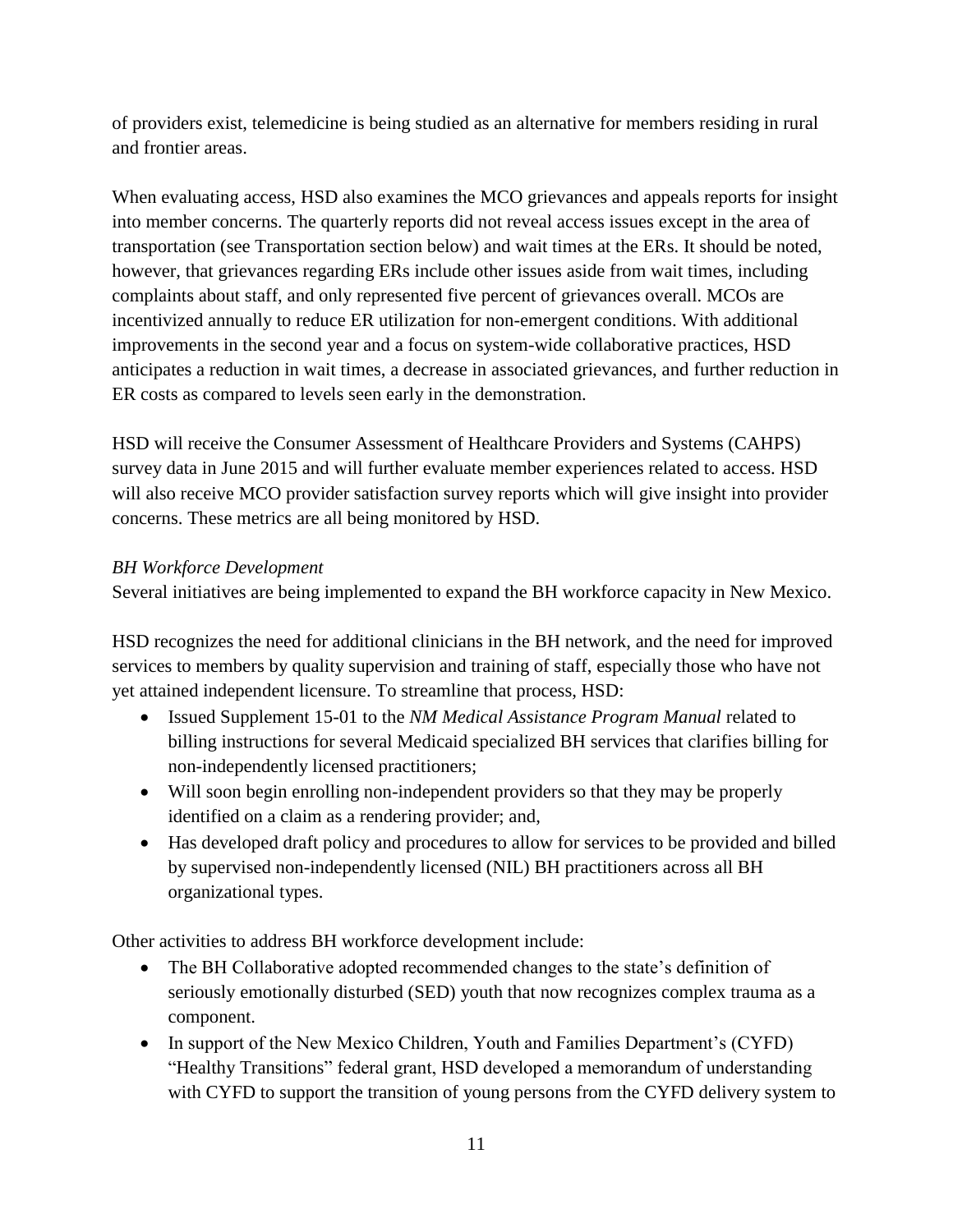the adult service system. HSD's Office of Peer Recovery and Engagement (OPRE) will encourage the use of peer recovery services and the role of peer specialists in that program.

- As a strategy to support expanding capacity to provide BH services, HSD facilitated training by the American Group Psychotherapy Association for independently licensed clinicians in the provision of group psychotherapy. Designed as training-of-trainers events, over 30 clinicians participated and received their trainer certification. A follow-up evaluation will identify how effective the modality has been in extending access to services and reducing wait times for care.
- Molina began to look at ways to help further extend access to peer support and other wellness related services by adding Wellness Centers to its value added services. HSD will ensure that the other MCOs are aware of this and encourage them to consider similar actions.

## *Pharmacy*

All MCO pharmacy networks met access standards for urban, rural and frontier areas. The MCOs have an expansive pharmacy network including many 24-hour access pharmacies. Each continually reviews provider listings for new pharmacies with which to contract. For example, MHNM's pharmacy enrollment has increased with an additional 16 pharmacies contracted in the fourth quarter.

## *Long-Term Care (LTC)*

All MCOs met the access standard for both delegated and directed personal care service (PCS) agencies and nursing facilities (NFs) in the fourth quarter. None of the MCOs met the established standard for assisted living facilities (ALFs) in rural areas, but there was some improvement reported during the year. PHP did not meet the standard in urban areas for ALFs, and MHNM did not meet the standard in frontier areas. It is important to note, however, that in the GeoAccess calculation methodology all members are included in the member-to-provider ratios, though not all members will require ALF services. There is not a high utilization of ALF services, and the network is adequate to meet the needs of the members requesting services. HSD continues to work with the MCOs regarding strategies to encourage providers in all regions to join the pool of Medicaid-enrolled providers.

UHC continues to monitor the State's agency-based community benefit (ABCB) approved provider list to compare it with the UHC network in order to identify possible new providers for its network. UHC reported that it was able to add a total of six new ALFs this year, which improved its access percentages. MHNM monitors its network carefully in order to identify network gaps. MHNM has safeguards in place to ensure that members receive medically necessary services. PHP has formal quality improvement processes to address access and availability outcomes. Measures directly impacting immediate member needs and safety are monitored continuously by network management staff for immediate action as needed.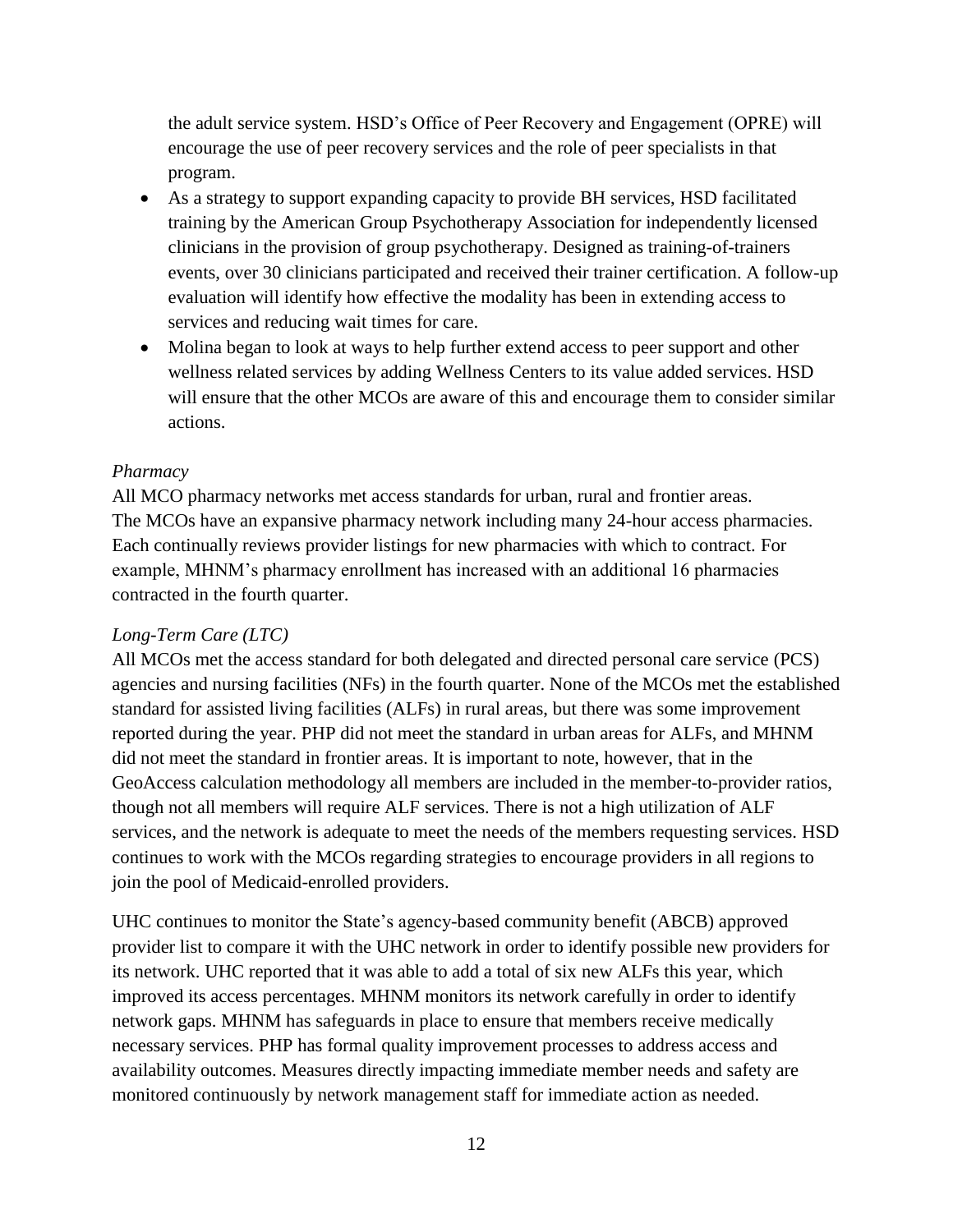#### *Transportation*

BCBSNM and UHC contract with Logisticare for non-emergency ground transportation, and both met the access standard for urban and rural areas in the fourth quarter. UHC did not meet the standard in frontier areas. While geographical access to transportation improved for these MCOs, reports of complaints and grievances against Logisticare have been numerous (see Grievances and Appeals). In December, UHC's total number of grievances began to decrease while BCBSNM's number of complaints increased. HSD has been working with both BCBSNM and UHC to identify causal factors and to set goals and establish timelines for improvement. Effective interventions in improving service and reducing complaints are being identified, and a reduction in complaints is expected.

BCBSNM is working with Logisticare to secure additional contracting arrangements for rural and frontier counties. BCBSNM is also working with transportation providers who may provide transportation in some of the more remote areas. Network development efforts in the rural areas include a focused effort to identify potential transportation providers that are community-based and recruit them into the network as Logisticare transportation providers. HSD has scheduled a meeting with BCBSNM in the first quarter of 2015 to specifically discuss performance improvement and access concerns.

## <span id="page-13-0"></span>*Other*

#### *Autism Services*

During the first year of Centennial Care, a team of advocates, educators, State personnel, and MCO leaders formed the Autism Care Coordination Council (AC3). The team met every other week, focusing on clarifying the role of care coordinators in understanding members' needs, and their role in helping to meet those needs. The AC3's work also focused on the upcoming revision of the rule (NMAC 8.321.2.10) that expands services in New Mexico to include three stages of services for members diagnosed with or at risk of developing autism spectrum disorder (ASD).

The new rule expanded the age limitation to members under 21 years of age, included the use of applied behavior analysis (ABA), and expanded the provider requirements to include behavior analyst certification board (BACB®) qualifications. The proposed rule was presented at a public hearing in February 2015 and will go into effect 30 days after all comments have been considered and applied. Once it goes into effect, AC3 will begin the work of operationalizing the billing instructions and fee schedule and building the provider network.

## *Billing for Behavioral Health Services*

To address global provider billing issues, two events were conducted in 2014. HSD hosted a one day event for Core Services Agencies (CSAs) to meet face-to-face with the MCOs' claims adjudication staff. CSA teams were encouraged to bring specific questions and documents to the meeting to resolve billing issues. A few weeks later, a state-wide training was brought to four locations where hospitals, independent providers, and smaller agencies met with the MCOs.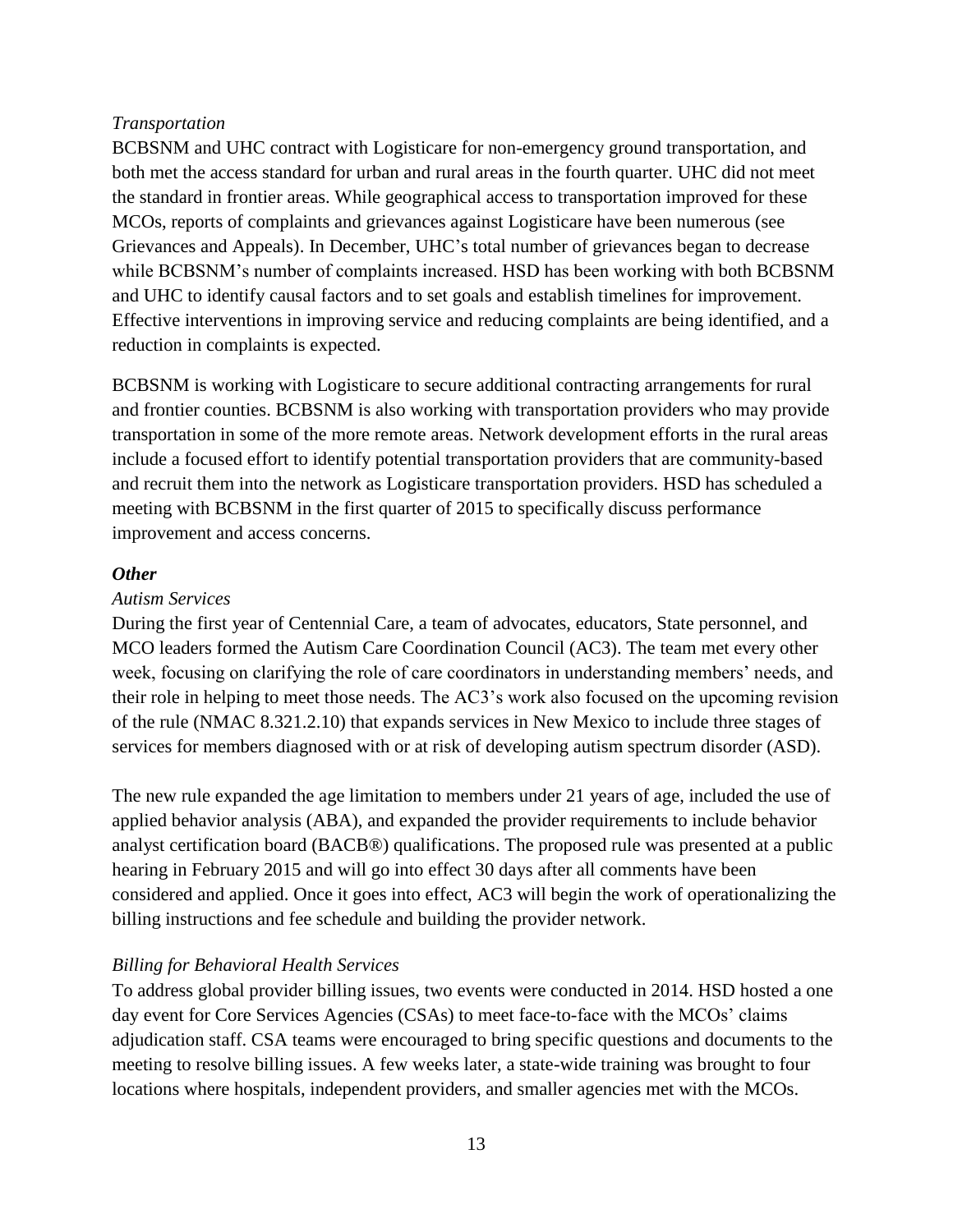Prior to the delivery of the training, the four MCOs and HSD staff worked together to develop training based on global issues and specific concerns of providers during the first year of Centennial Care. The training was designed for WebEx and onsite attendance. Locations throughout the state were carefully considered to meet the needs of providers in both rural and urban areas.

The trainings were held in December 2014 in Albuquerque, Las Cruces, Roswell, and Las Vegas, New Mexico. The trainings included time for providers to meet individually with leaders in the MCOs' claims offices to discuss coding and billing concerns. HSD is monitoring outcomes and will provide updates in subsequent quarterly reports.

#### *Dental*

Regular preventive dental care, early diagnosis and treatment can help avoid ER visits and more costly dental problems which may develop, or be worsened, by lack of basic preventive care. Fourth quarter MCO reports show that the preventive dental services are in the top 10 dental services, based on number of paid claims, for both children and adults. In addition, the most rewards earned in the Centennial Rewards program were due to child preventive dental services, followed by adult preventive dental services.

#### *Pharmacy*

During the first waiver year, BCBSNM reported pharmacy costs as a key driver in the increased utilization of high-cost specialty pharmacy products. This included products to treat hepatitis C and oncology diagnoses. Other MCOs also reported increased utilization of high-cost hepatitis C drug treatments. Such treatments can last from twelve to twenty-four weeks and, as shown below, can vary in cost between \$17,948.08 and \$31,563.00 (average cost per claim). It should be noted that there may be several claims for one member over the course of treatment. HSD estimates that cost per individual is just under \$90,000.

#### **Table #3. Hepatitis C Drug Utilization (Sovaldi, Harvoni & Olysio), 2014 Sovaldi 400 MG NDC # 61958-1501-01**

| <b>DOVAIGH TOO INTO TYPE</b> # 01720-1201-01 |              |             |               |              |  |  |
|----------------------------------------------|--------------|-------------|---------------|--------------|--|--|
|                                              | <b>PHP</b>   | <b>MHNM</b> | <b>BCBSNM</b> | UHC          |  |  |
| Total Number of Paid<br>Claims               | 59           | 35          | 181           | 74           |  |  |
| Average Cost/Claim                           | \$ 28,421.41 | \$17,948.08 | \$ 28,379.06  | \$29,014.09  |  |  |
| Average Cost/Month                           | \$139,738.58 | \$62.818.27 | \$428,050.83  | \$195,185.73 |  |  |
|                                              |              |             |               |              |  |  |

| Harvoni 90 MG/400 MG NDC# 61958-1801-01 |              |              |              |  |  |  |
|-----------------------------------------|--------------|--------------|--------------|--|--|--|
| Total Number of Paid<br>Claims          | 12           | 25           | 25           |  |  |  |
| Average Cost/Claim                      | \$ 27,979.67 | \$31,563.00  | \$ 31,328.76 |  |  |  |
| <b>Average Cost/Month</b>               | \$167,878.00 | \$263,025.00 | \$261,073.00 |  |  |  |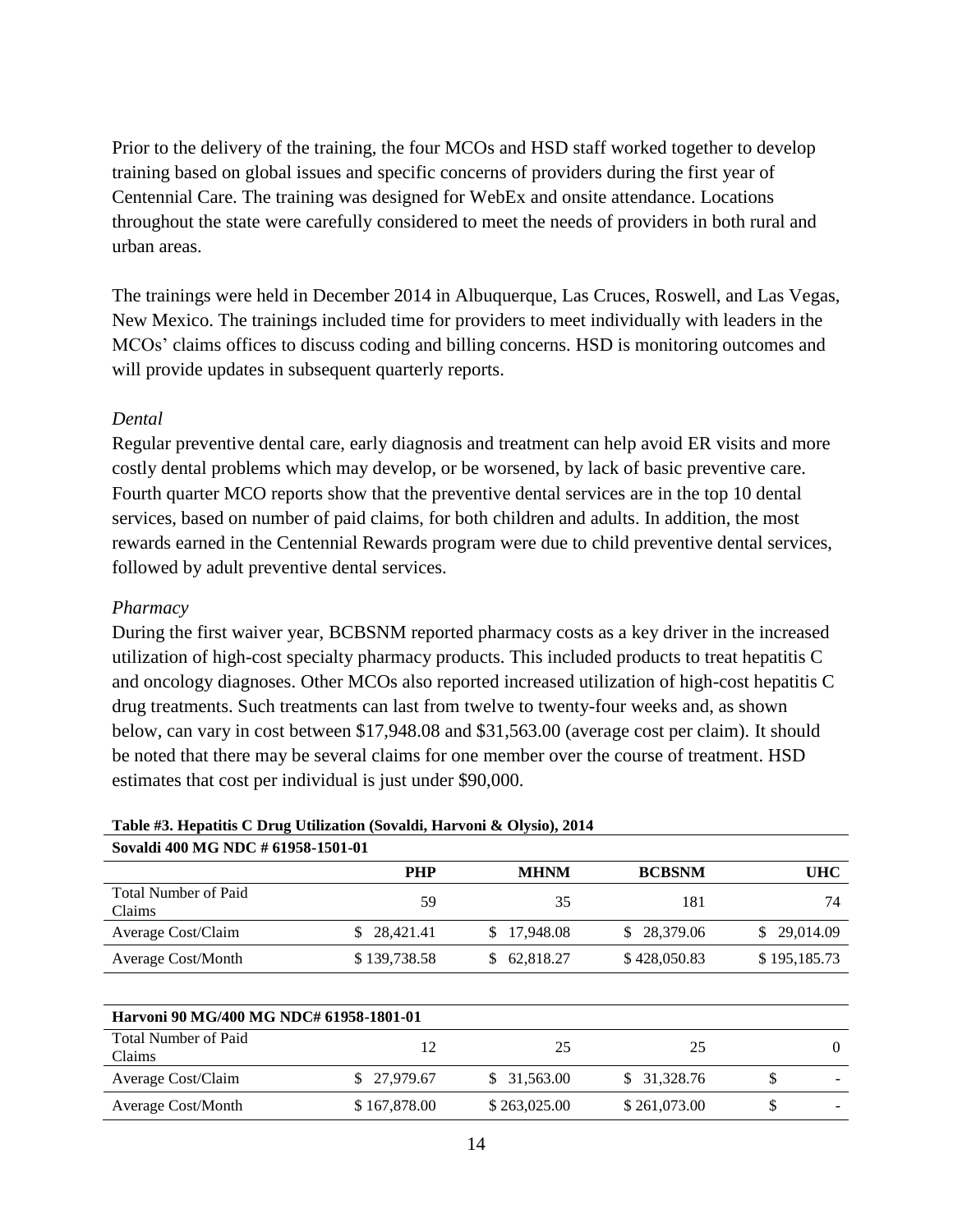| Olysio 150 MG NDC# 59676-0225-28 |              |              |              |
|----------------------------------|--------------|--------------|--------------|
| Total Number of Paid<br>Claims   |              |              |              |
| Average Cost/Claim               | \$ 21,368.00 | \$23,887.66  | \$ 25,721.05 |
| <b>Average Cost/Month</b>        | \$ 32,052.00 | \$105,788.22 | \$64,302.63  |

Source: [MCO] Ad hoc reports, January 9, 2015

MCOs provide generic medications when available. Based on the percentages of generic utilization, there are no identified concerns with over-utilizing brand name medications at this time (see Table 4, below). The hepatitis C treatments listed in Table 3 above are not currently available as generic medications.

| <b>MCO</b>    | Generic<br>medication | Brand.<br>generic<br>available | <b>Brand</b><br>name only |
|---------------|-----------------------|--------------------------------|---------------------------|
| <b>BCBSNM</b> | 86.5%                 | $0.3\%$                        | 13.2%                     |
| <b>UHC</b>    | 87.2%                 | 0.4%                           | 12.4%                     |
| <b>MHNM</b>   | 88.1%                 | $0.2\%$                        | 11.7%                     |
| <b>PHP</b>    | 87.2%                 | 0.2%                           | 12.6%                     |

**Table #4. Generic Medication Utilization, Year-to-Date, 2014**

Source: [MCO] Report #44, December 2014

#### *Nursing Facilities (NFs)*

At the beginning of the demonstration, MCOs took steps to address NF LOC determination turnaround times (TATs). HSD's Managed Care Policy Manual identifies the required turnaround time for determination as "five business days of receiving a completed packet."

By the end of the fourth quarter, PHP reported 99 percent compliance, an eight percent increase since the close of the third quarter. MHNM reported a 90 percent compliance rate by the end of the fourth quarter, an increase of seven percent from the third quarter. BCBSNM reported a 96 percent compliance rate, a one percent decrease from third quarter. Lastly, UHC reported a 95 percent TAT compliance rate, up from prior quarters. HSD has safeguards in place which ensure that if a determination exceeds the required TATs, the member continues to have access to care pending a determination.

HSD also monitors timely claims processing to ensure payment to NFs. After one-on-one trainings to MCOs by HSD in August for processing crossover claims, HSD has not received any further complaints from providers.

Over the year, there were five NF LOC determination appeals. MHC did not have any appeals. BCBSNM had one appeal that was overturned. PHP had two appeals and both were pending at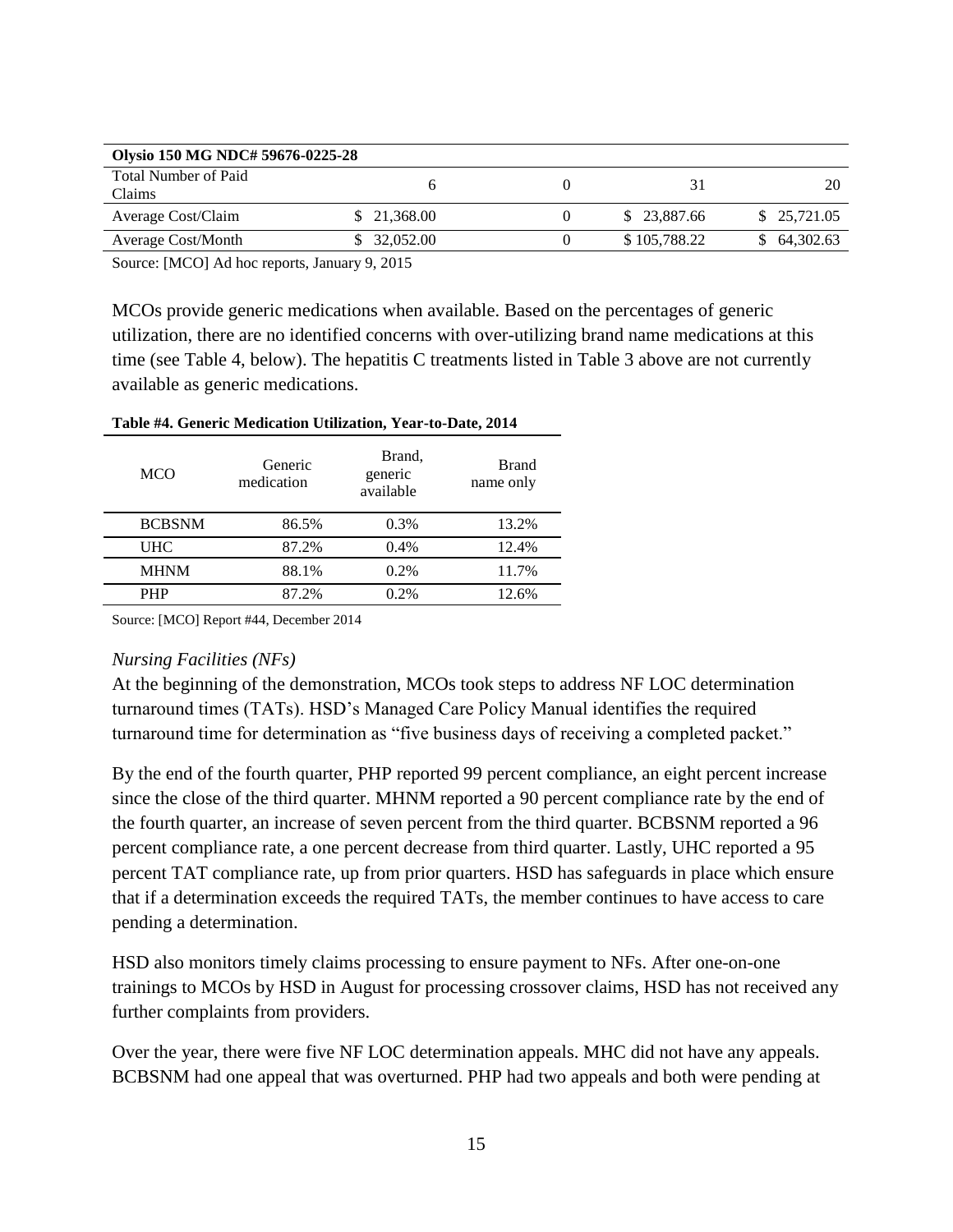the end of WY1. UHC had two appeals, one is pending and one was overturned. HSD monitors all appeals to identify patterns or trends.

## *Amendments*

There were three amendments to the Centennial Care MCO contracts in the first waiver year. A third amendment was signed in December 2014 (see Attachment D – Centennial Care Contract Amendment #3).

## *Community Interveners*

The Community Outreach Program for the Deaf – New Mexico (COPD-NM) began providing Community Intervener support to Centennial Care members in August 2014. During the first waiver year, COPD-NM provided community intervener support to seven members. Three of the seven are UHC members, three members are with BCBSNM, and one member has Centennial Care through PHP.

As more deaf and blind individuals are identified and are eligible for Centennial Care, finding qualified community interveners will be a challenge. COPD-NM and the MCOs are working with local connections in communities to find potential candidates.

## *Care Coordination*

The MCOs are required to report their efforts to locate members in need of completing the HRA and CNA. Efforts have included more unannounced face-to-face visits, claim reviews, and engagement of patient-centered medical homes (PCMHs), PCPs, and community partners to assist with locating members. HSD monitors and tracks weekly and monthly progress by MCO (see Table 5, Unreachable Member Campaign). Members who are unreachable do not lose Medicaid eligibility due to their unreachable status.

|               |                 |        | October |          |                 |        | November |          |                 |        | December |          |
|---------------|-----------------|--------|---------|----------|-----------------|--------|----------|----------|-----------------|--------|----------|----------|
|               | <b>Baseline</b> | 5%     | Reached | Percent  | <b>Baseline</b> | 5%     | Reached  | Percent  | <b>Baseline</b> | 5%     | Reached  | Percent  |
|               |                 | Target |         | Improved |                 | Target |          | Improved |                 | Target |          | Improved |
| <b>BCBSNM</b> | 9.705           | 485    | 524     | 5.40%    | 8.722           | 436    | 443      | 5.08%    | 8.321           | 416    | 141      | 1.69%    |
| <b>UHC</b>    | 33,312          | .666   | 2.757   | 8.28%    | 44,040          | 2.202  | 11.722   | 26.62%   | 35.642          | 1.782  | 2.009    | 5.64%    |
| <b>MHNM</b>   | 32,561          | 1.628  | 6.668   | 20.48%   | 35.618          | 1.781  | 2,032    | 5.70%    | 32.874          | .644   | 4.867    | 14.81%   |
| PHP           | 12,957          | 5.648  | 6,766   | 5.99%    | 71,243          | 3,562  | 5,260    | 7.38%    | 66.719          | 3,336  | 11.144   | 16.70%   |

**Table #5. 2014 Unreachable Member Campaign**

HSD's Care Coordination Unit provides education and training to internal and external stakeholders regarding the importance of care coordination. A recent training was held for all PCS providers regarding care coordination and its relevance to members receiving such services.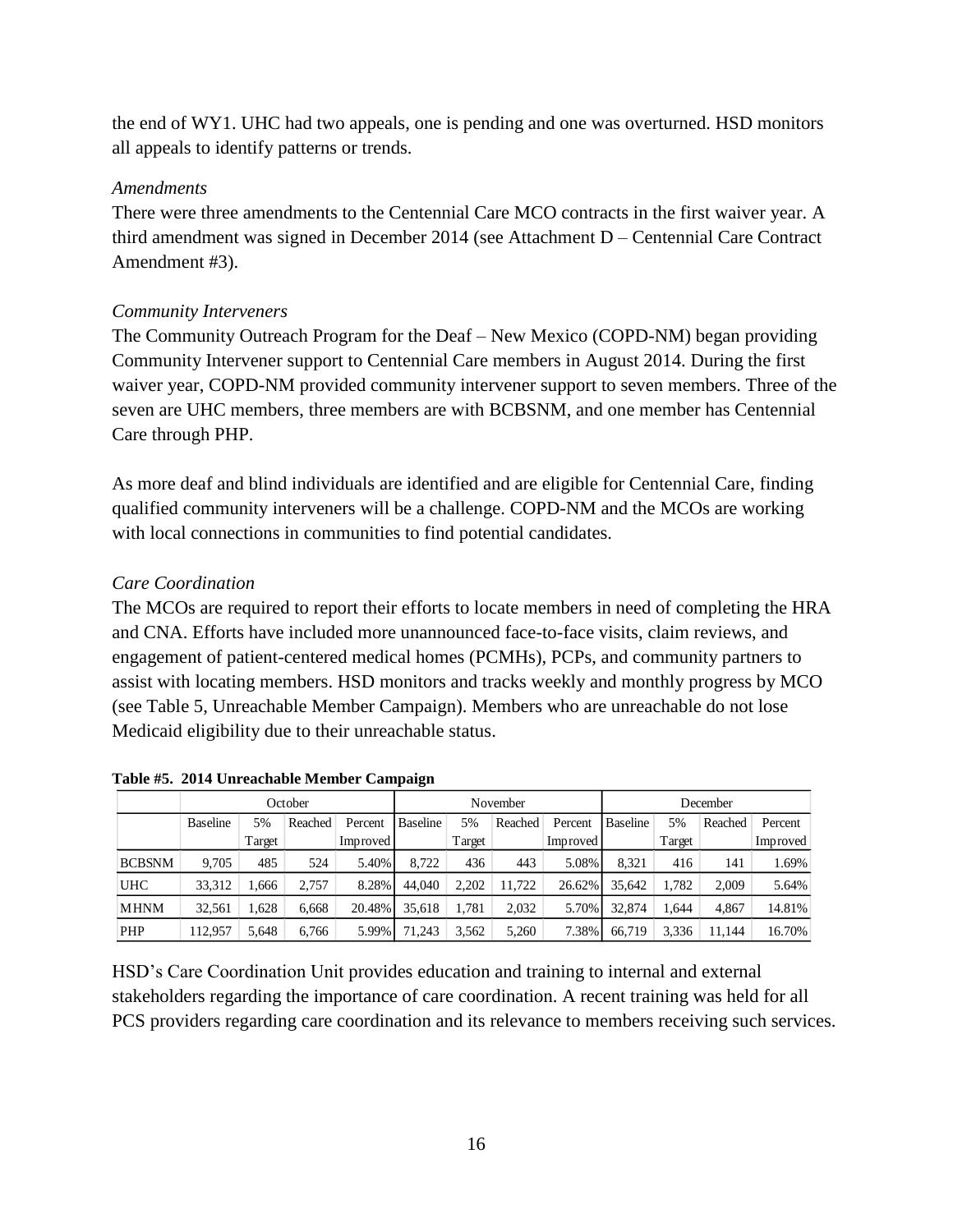## *Electronic Visit Verification (EVV)*

Due to difficulties encountered by the MCOs in contracting with an EVV vendor, the implementation of EVV was delayed. Once the vendor was on-board, additional unanticipated delays occurred due primarily to system enhancements requested by PCS providers. The MCOs are currently under a corrective action plan to address pending issues. See Attachment E –EVV Corrective Action Plan (CAP). The EVV project is currently making significant progress and objectives are being achieved.

*Health Plan Contract Compliance and Financial Performance Relevant to the Demonstration* In the first waiver year, HSD developed a process to implement sanctions related to untimely and inaccurate report submissions as defined in its agreement with the MCOs. HSD expects to finalize sanction amounts for the first nine months of the program and execute notification during the first quarter of 2015.

## *Participant-Centered Planning and Service Delivery*

As detailed in the fourth quarter report, in December 2014, three "listening sessions" were conducted to provide an opportunity for HCBS members and/or advocates to voice their concerns. HSD has taken the actions necessary to address the issues by making revisions to its MCO policy manual.

## *Self-Directed Community Benefit (SDCB)*

With the implementation of Centennial Care, there were several changes to self-directed services. Members successfully transitioned from Mi Via to the new Centennial Care SDCB. HSD staff worked closely with the MCOs, the fiscal management agency (FMA), support brokers and participants to ensure that care plans were renewed, providers were enrolled and paid, and participants understood programmatic changes.

## *Call Center Metrics*

MHNM, PHP and UHC all met or exceeded contract standards for all customer service and advice lines from September through December 2014. This included contract standards for speed of answer, abandonment rates and call back turnaround times.

Figure #1 below shows the percent of calls answered within the contractually required 30 seconds.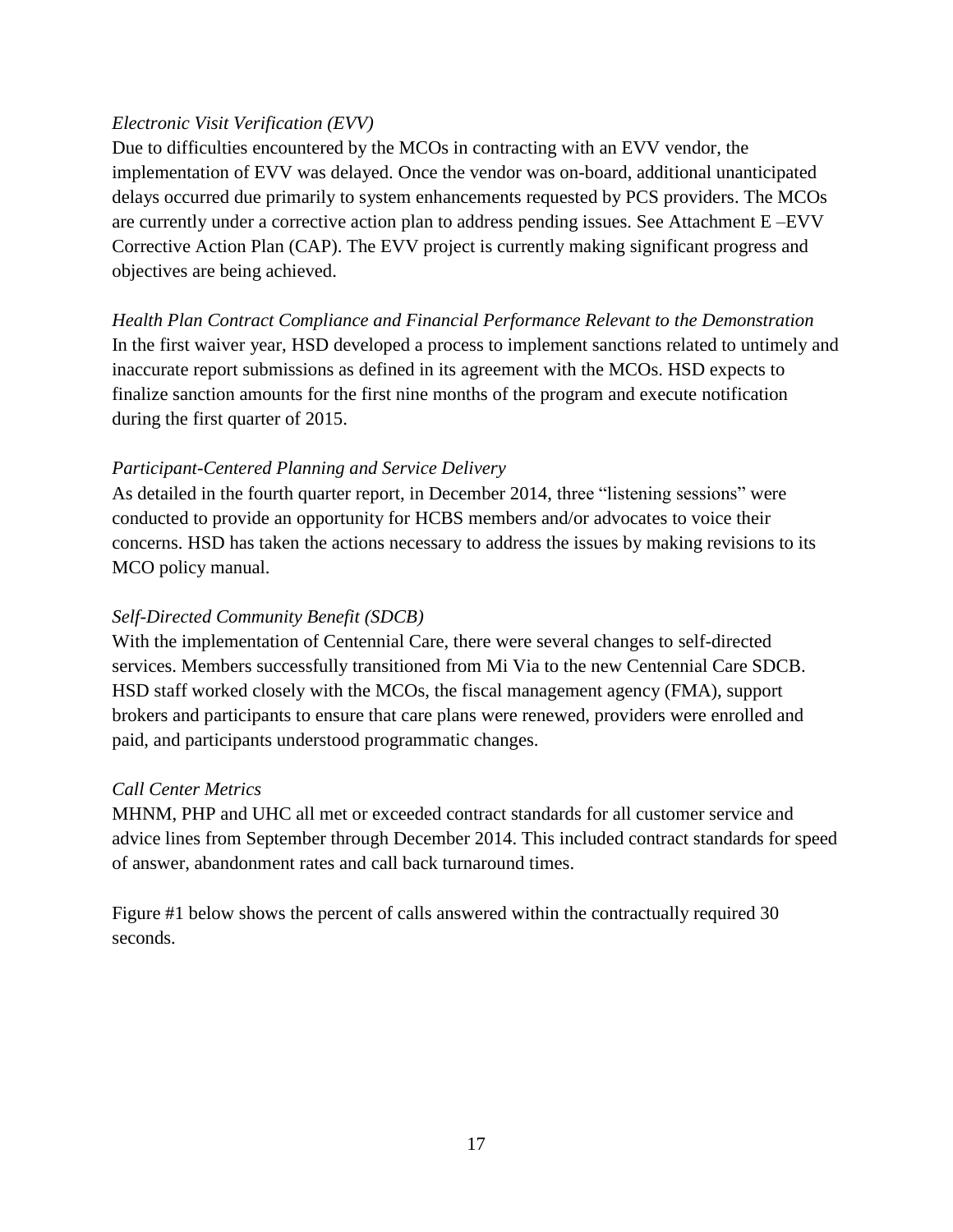

**Figure #1. Percent of Calls Answered Within 30 Seconds for WY1**

BCBSNM indicated contract metrics were not met due to staffing issues related to higher call volumes and longer wait times during the flu season; however, a decline in performance can be identified as early as July/August. To ensure contractual requirements, BCBSNM addressed the issue by adding staff, incentivizing overtime, and limiting staff absences. HSD directed BCBSNM to anticipate spikes in call volume due to seasonal events and prepare to increase staff when unexpected health events arise. Contract standards were met for all other BCBSNM customer service lines from September through December.

#### <span id="page-18-0"></span>**Adverse Incidents**

HSD operates a web-based critical incident (CI) reporting system to receive, track and trend critical incidents for the HCBS population and for recipients receiving BH services. Centennial Care providers of HCBS, LTC, and self-directed services are required to report incidents into the system within 24 hours of knowledge an incident. Providers and MCOs are also directed to report incidents involving Abuse, Neglect and Exploitation (ANE) to New Mexico Adult and Child Protective Services (APS).

Initially, MCOs reported CI data to HSD on a monthly basis for HSD monitoring. On a quarterly basis, the MCOs provided a qualitative analysis of critical incidents and their actions in response to such incidents. By the third quarter, it was determined that one quarterly report would be established to capture all the relevant data and analysis. HSD reviews the submitted reports to verify the accuracy of the data and to ensure HSD has a comprehensive picture of critical incidents across the four MCOs.

Source: [MCO] Report #2, December 2014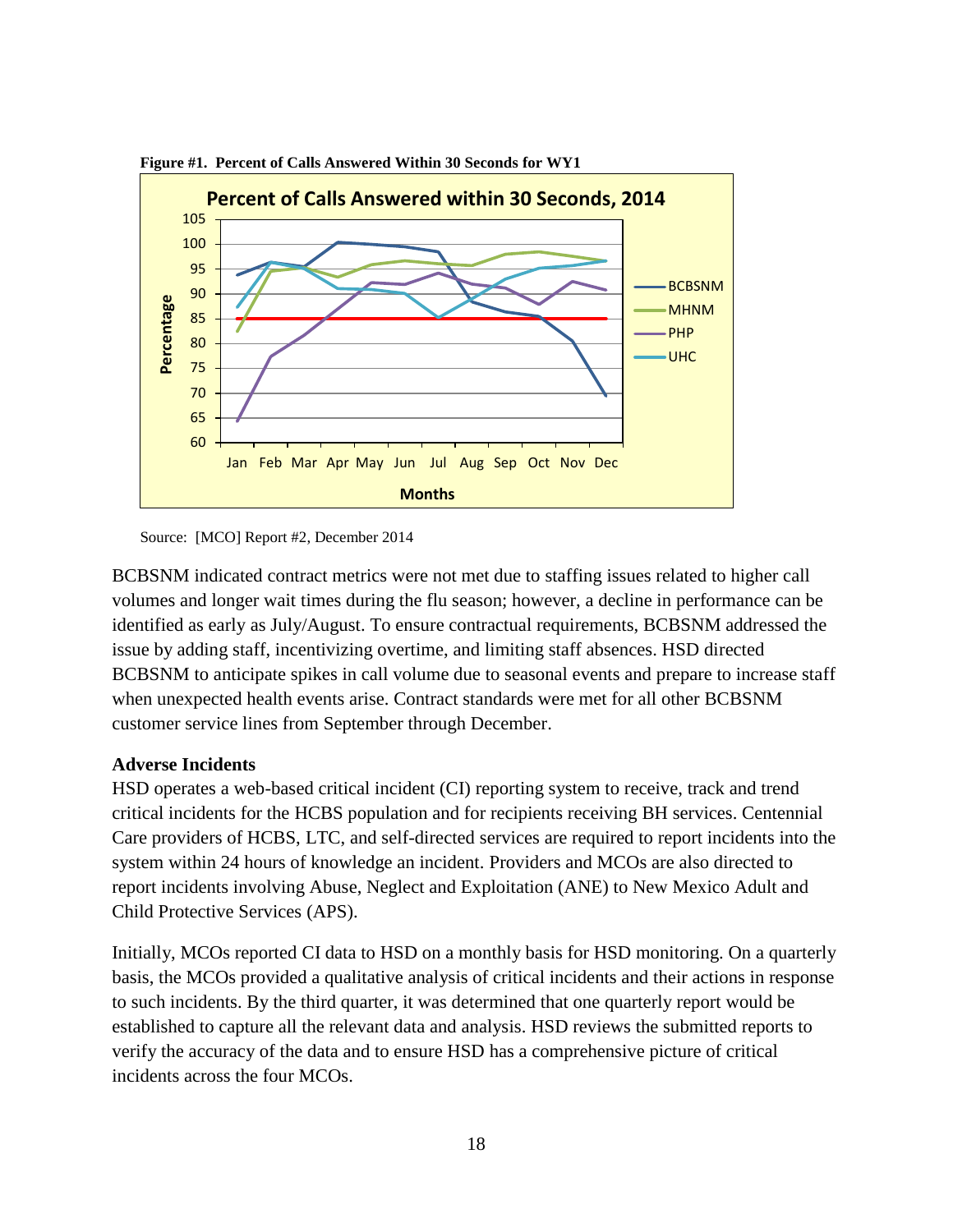During the first waiver year, HSD engaged in the following activities to ensure effective CI reporting.

- HSD staff conducted daily reviews of incidents submitted in the web based system. HSD contacted the MCOs with any concerns or issues for follow-up.
- A critical incident workgroup was established and meets on a bi-weekly basis. The workgroup includes representatives from HSD, the MCOs, and other parties as necessary to discuss issues and concerns about the process of reporting. Issues addressed by the workgroup in 2014 included:
	- o Clarification on reporting process for BH providers;
	- o Clarification on HSD's follow-up process;
	- o Training materials;
	- o Duplicate reports;
	- o Clarification on the requirement to report within 24 hours;
	- o System changes; and
	- o High ER utilization.
- HSD staff review all reports of deaths on a monthly basis. HSD nurses review complicated cases. The MCOs are required to provide any information that is missing from the incident notes. The HSD medical officer is available to consult on mortality and complex cases.
- HSD staff respond to requests for password creation, password reset, troubleshooting of application issues, deleting duplicate reports and other business and operational tasks to assist those required to report timely.

Use of the web-based system exhibited growth throughout 2014 as shown in Table 6 below.

| <b>Ouarter</b> | # of Statewide Users | # of CI Reports |  |  |  |  |
|----------------|----------------------|-----------------|--|--|--|--|
| Ouarter 1      | 1,000                | 2,138           |  |  |  |  |
| Ouarter 2      | 1,500                | 2.170           |  |  |  |  |
| Ouarter 3      | 2.307                | 2,874           |  |  |  |  |
| Ouarter 4      | 2,300                | 2.608           |  |  |  |  |

**Table #6. WY1 Critical Incident System Activity**

See Attachment F. for the total number of CIs reported by type in WY1. HSD tracks incidents by MCO and by CI type, including; BH, self-directed, PH/LTC and fee-for-service (FFS).

# <span id="page-19-0"></span>**Action Plans**

The MCOs were effective and proactive in identifying issues and initiating steps to address contract deficiencies and non-compliance during the first year of Centennial Care. Across all MCOs, there were 44 plans implemented and 25 were successfully closed. There are 19 that remain open by the MCOs; however, MCOs and HSD have jointly monitored the progress made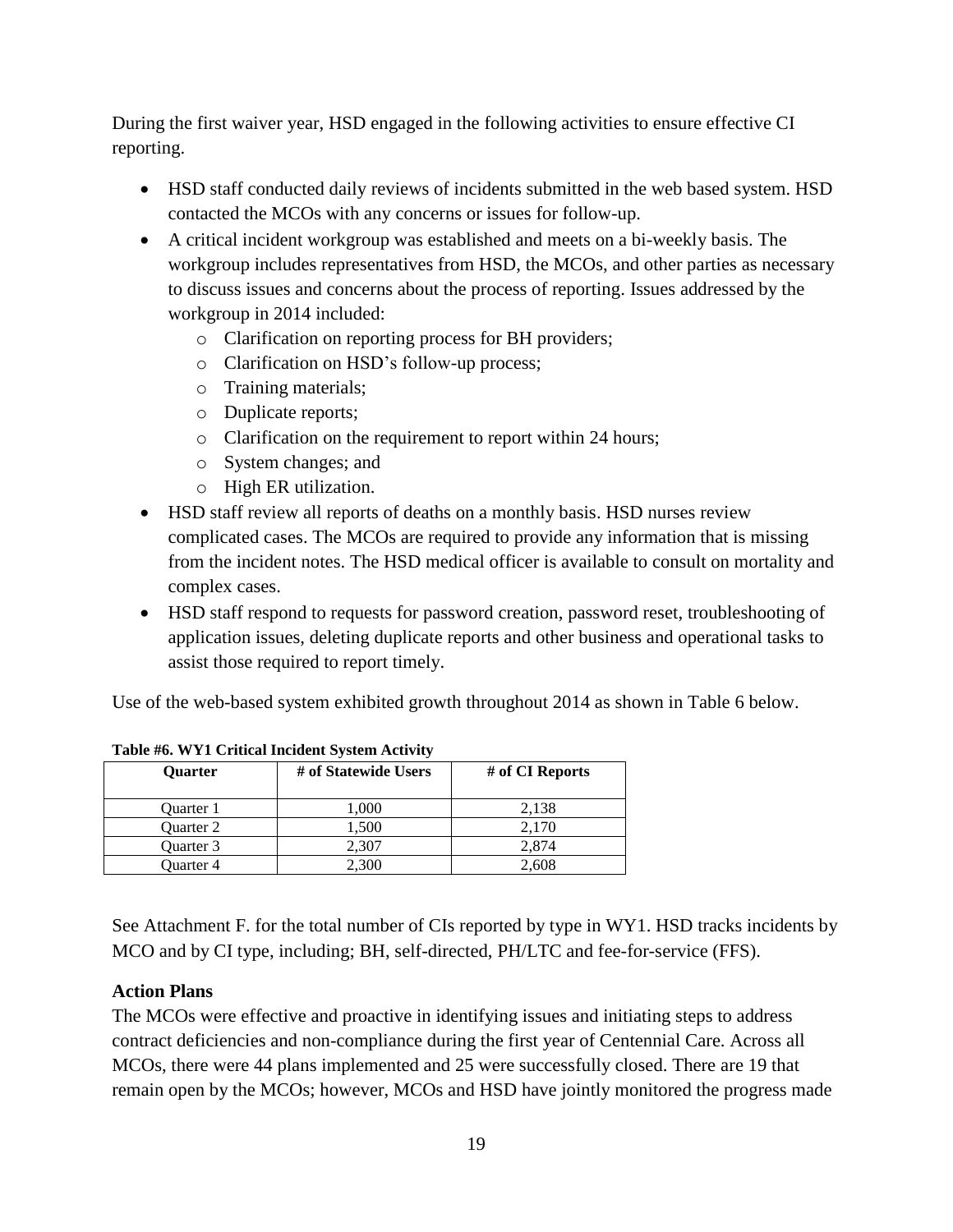and improvement has occurred in these areas as evidenced by quarterly reporting. MCOs have established baselines, goals and timelines and are closely monitoring any impact on members and providers to ensure continuity of care.

## <span id="page-20-0"></span>**Evaluation Activities**

During waiver year one, demonstration evaluation activities were primarily related to selecting and contracting with an evaluation vendor.

- The Evaluation Design Plan was submitted to the Centers of Medicare & Medicaid Services (CMS) for approval in December 2013.
- HSD began its search for an independent entity to carry out the evaluation using the CMS approved Evaluation Design Plan as a guideline to ensure that Centennial Care is meeting its goals. A request for proposals (RFP) was issued Friday, April 18, 2014 and closed on Thursday, May 29, 2014. HSD received two responses to its RFP by the deadline.
- The selected offeror was informed of being selected for tentative award of a contract to evaluate Centennial Care.
- CMS provided HSD with a formal acceptance letter of the Evaluation Design Plan in October 2014.
- HSD continued contract negotiations with the selected vendor. At the end of the waiver year, HSD was in the procurement process and no public information had been released regarding this tentative award. The contract was signed in February 2015 and HSD began meetings with the vendor to develop a work plan. An update will be provided in the next quarterly report.

## <span id="page-20-1"></span>**Quality Assurance Monitoring Activities**

HSD reviewed all service plan reduction requests for the first six months of Centennial Care. In that period, HSD approved two of seven requests for reduction in service plans due to members no longer meeting the requirements for the services. HSD will continue to conduct an annual review of a valid representative sample of service plan reductions for transitioning members.

HSD continues to review high NF LOC and community benefit NF LOC denials on a quarterly basis to ensure the denials are appropriate and based on NF LOC criteria. No concerns were identified in 2014.

| $1400 \text{C} \ \text{m/s}$ is $111 \text{C}$ for a set $\text{m/s}$     |             |
|---------------------------------------------------------------------------|-------------|
| <b>High NF LOC denied requests</b>                                        | 2014 Totals |
| (and downgraded to Low NF LOC)                                            |             |
| Number of member files audited                                            | 104         |
| Number of member files that met the appropriate level<br>of care criteria | 104         |

#### **Table #7. WY1 NF LOC Reviews**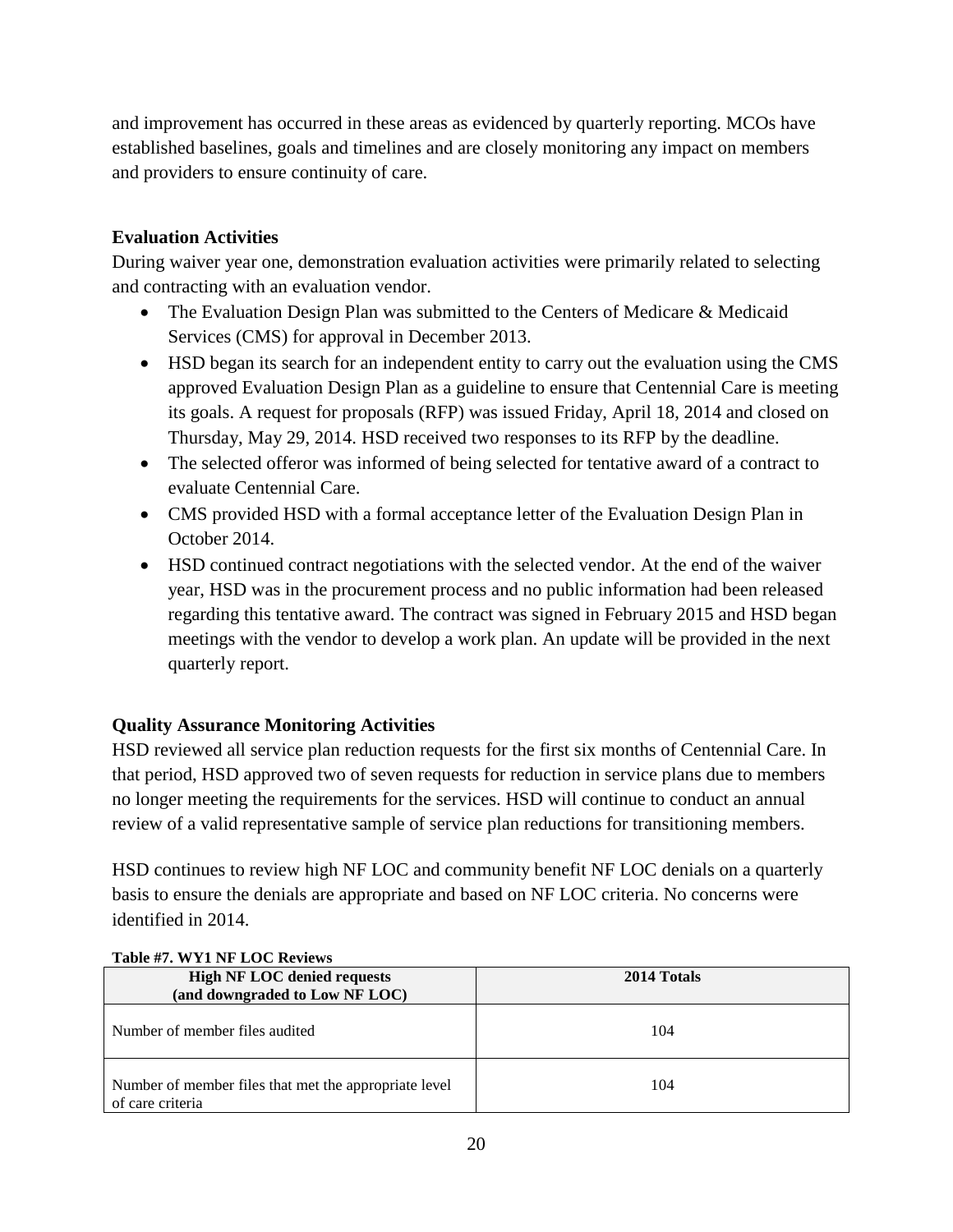| Percent of MCO level of care<br>determination accuracy | 100 percent |
|--------------------------------------------------------|-------------|

| <b>Community Benefit denied requests</b>                                  | 2014 Totals |
|---------------------------------------------------------------------------|-------------|
| Number of member files audited                                            | 119         |
| Number of member files that met the appropriate level<br>of care criteria | 119         |
| Percent of MCO level of care determination accuracy                       | 100 percent |

HSD conducts monthly audits of each MCO to ensure the appropriate implementation of community benefit service plans. HSD reviews a representative sample of service plans from each MCO to ensure that the MCOs are appropriately allocating time and services identified in each member's CNA, and that the member's goals are identified in the service plan. A key component of this audit is the review of the allocation tool used to determine community benefits.

With feedback from HSD during the first waiver year, there has been a steady increase in properly completed allocation tools; thus, ensuring that service plans meet members' needs. In December 2014, more than 97 percent of all audited allocation tools were completed correctly.

## <span id="page-21-0"></span>**Post Award Forum**

The Centennial Care post award forum was held on Monday, June 16, 2014 as part of a regular Medicaid Advisory Committee (MAC) meeting. Seventy-seven people attended the meeting (all MAC meetings are open to the public). Medicaid Director, Julie Weinberg introduced the discussion, and explained the purpose and the intent of the forum – to hear public comment about the implementation of the program.

MAC members provided input on such issues as:

- Difficulty with the new categories of eligibility.
- Delays in completing applications.
- Recipients being erroneously dropped from eligibility.
- Difficulty with finding information on the HSD website.
- Low payments to providers, especially for BH services.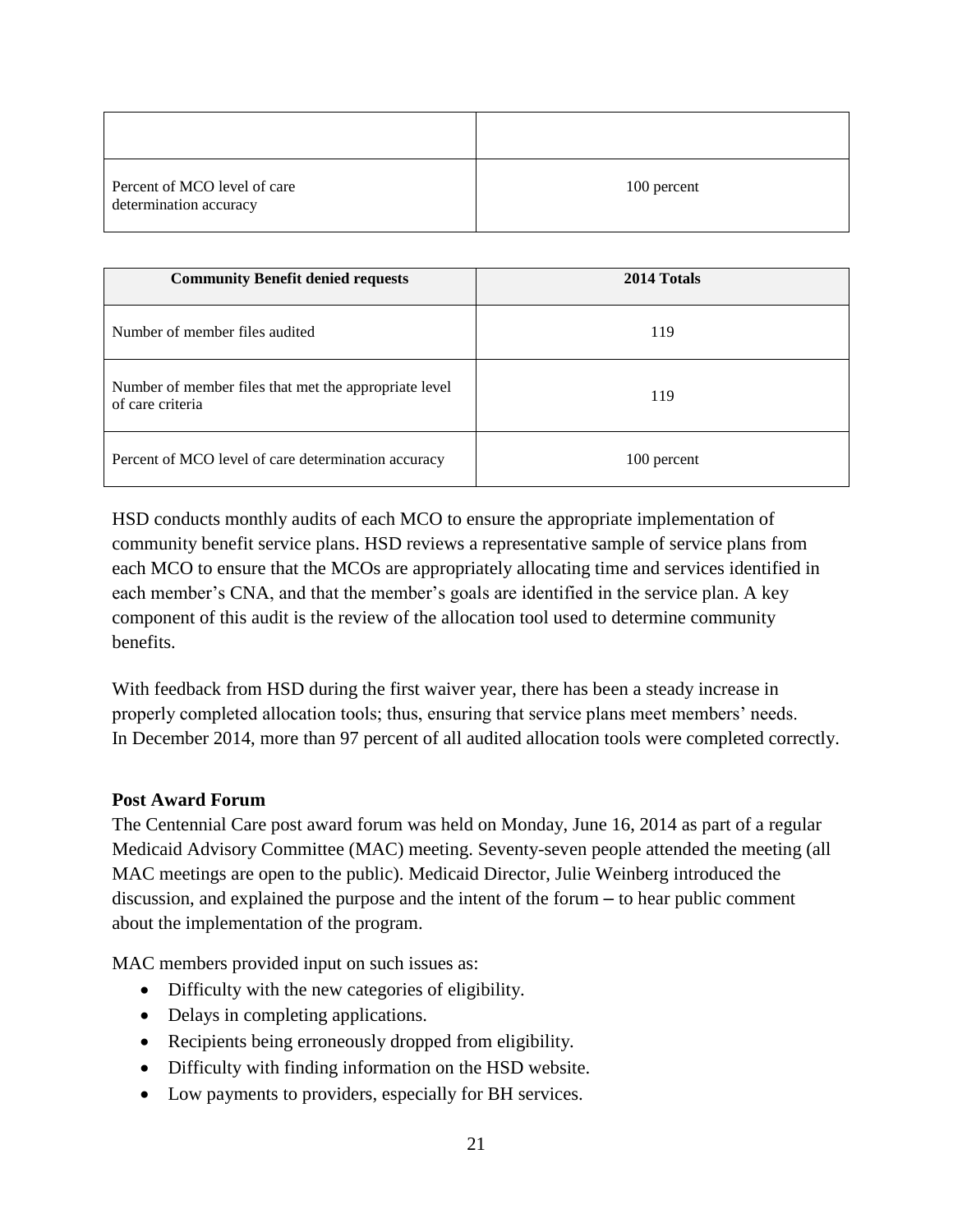- Policy issues needing to be resolved.
- Unsure of roles in care coordination.
- Appeals are processed as grievances and not channeled into the fair hearings process.
- Provider credentialing is an eight-month process.
- There is more focus on adult chronic care versus children.

On the positive side, MAC members stated:

- There is good rapport and relationships with MCOs.
- They have appreciation for HSD staff willingness to help and provide support.
- They are pleased the mandatory coverage of Naloxone kits.
- They are pleased with the new Centennial Rewards program.

Overall, MAC members felt that there were difficult aspects of Centennial Care, however, agreed that it is improving. They urged HSD for continued partnership, requested that they "be at the table", and said that they are looking forward to the full implementation of the Independent Consumer Support System.

A sign-in sheet was provided to organize the public comment period. There was no time limit for commenting. A total of 15 consumers, providers, and advocates, including Native American and LTC providers and advocates, commented on their experiences since Centennial Care was implemented. The issues that were raised included:

- Lack of useful information or data about Centennial Care.
- Shortage of care coordinators.
- Better training is needed for care coordinators.
- Member disenrollment issues with the SDCB program.
- SDCB members upset with several Mi Via services being discontinued in Centennial Care.
- Inconsistent information from call centers.
- Need more outreach to recipients.
- In some areas, service providers are hard to find (i.e., psychiatry, case management, and dentistry).
- MCOs should not charge for training for provider billing.
- Difficulty with the release of medical records.
- Confusion about eligibility.
- Forms need to be improved.
- Notices to Medicaid recipients are confusing.
- MCOs lack information about members' guardianship.
- Members are being discharged without needed Durable Medical Equipment (DME).
- The appeals process is confusing.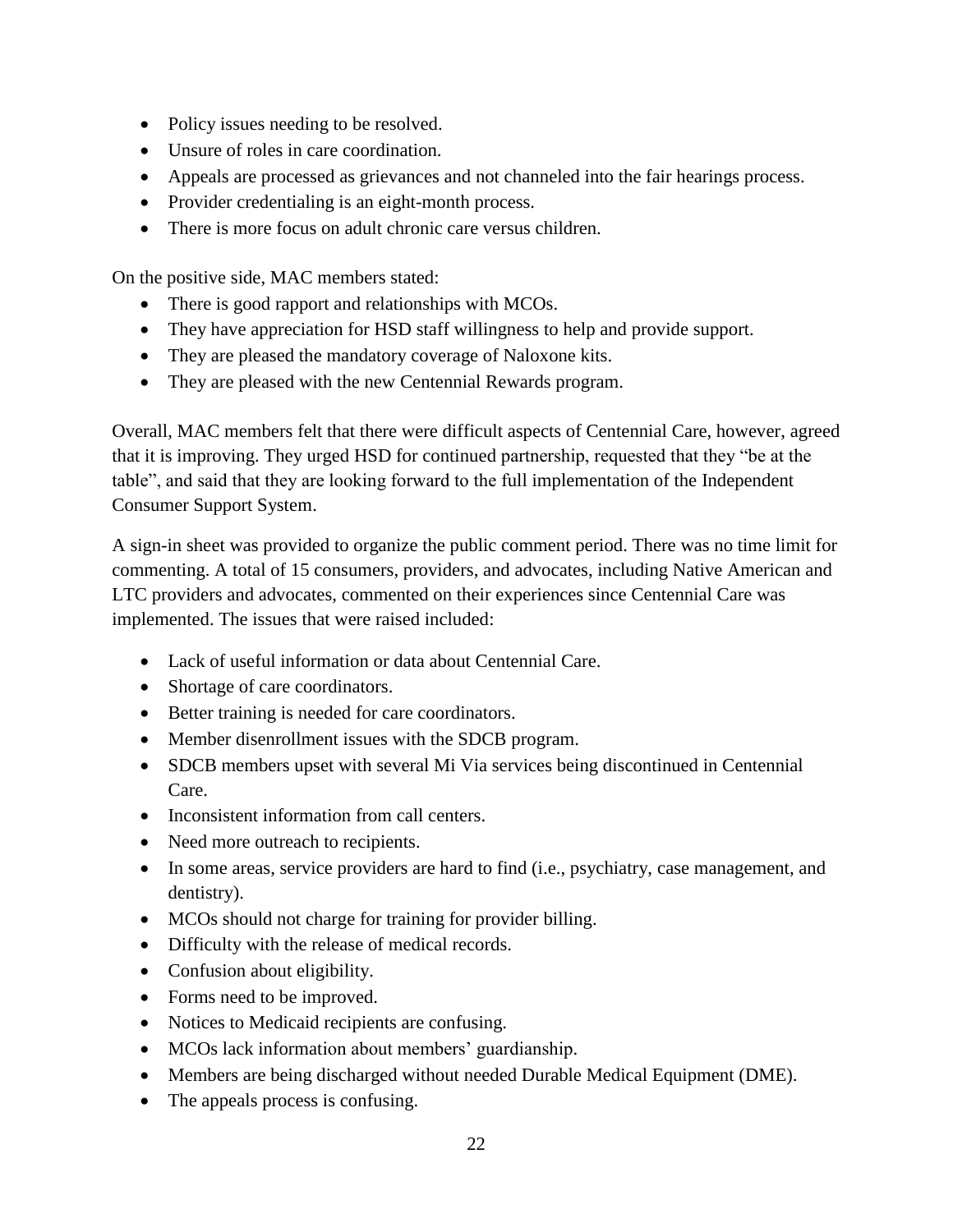• The ICSS is being implemented too slowly.

The commenters appreciated the opportunity to comment. Several positive comments related to Native American issues were expressed. The NATAC is helping to resolve issues, and the FFS option is appreciated.

There were some additional comments that did not relate directly to Centennial Care. These included:

- Concerns and confusion about the ACA and healthcare.gov.
- Concerns with lack of BH facilities in the State.
- Slow rollout of presumptive eligibility/Medicaid onsite application assistance (PE/MOSAA) at jails/detention centers.
- Request for Medicaid reimbursement for chiropractic services.
- More BH early treatment for children.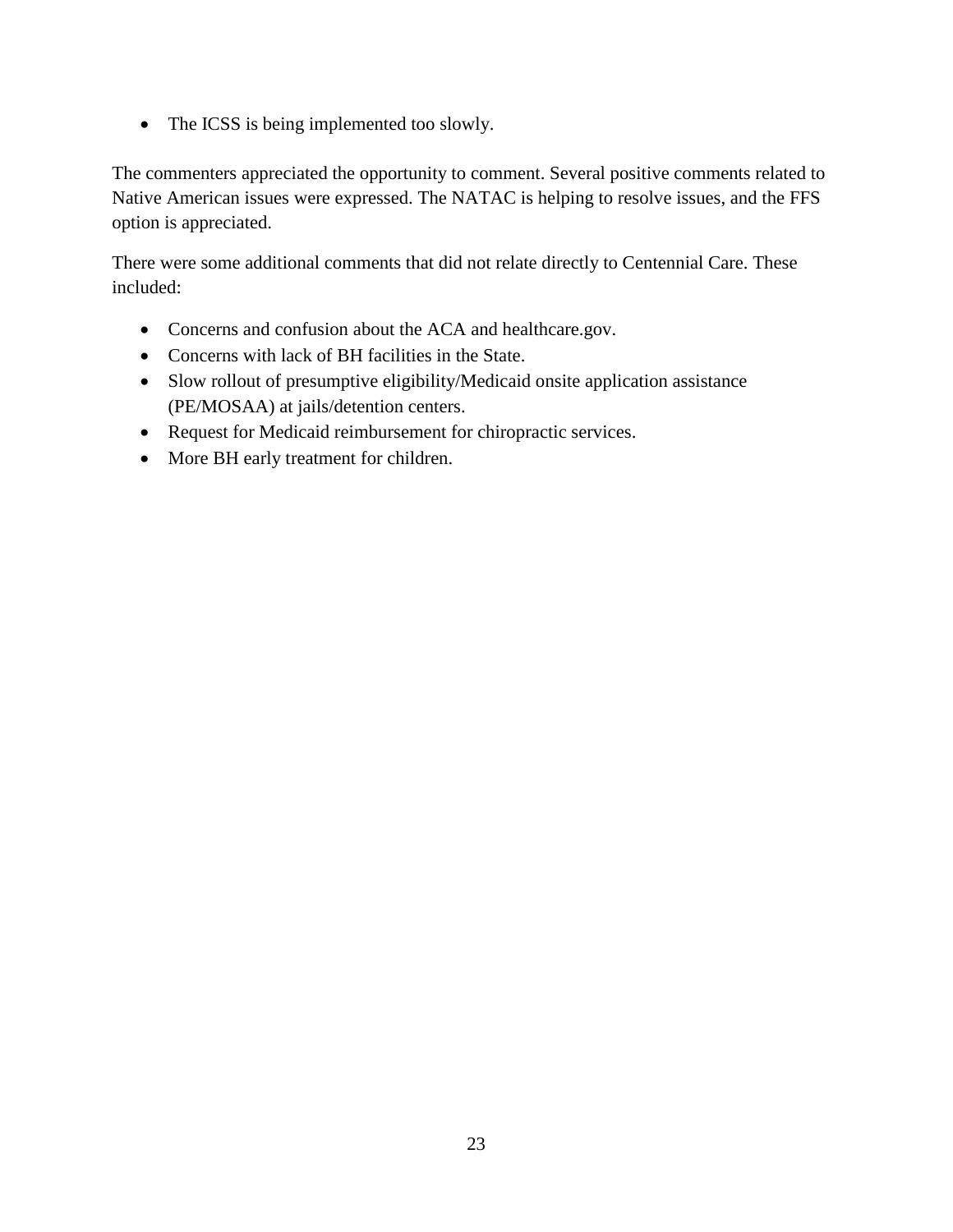# <span id="page-24-0"></span>**Section III: Total Annual Expenditures**

#### **Table #8. Waiver Year 1 Expenditures**

| Medicaid Eligibility Group (MEG)        | Program Expenditures | Administrative |
|-----------------------------------------|----------------------|----------------|
|                                         |                      | Expenditures   |
| $MEG01 - TANF & Related$                | \$1,431,816,687      |                |
| MEG02 - SSI & Related - Medicaid Only   | \$800,421,117        |                |
| MEG03 - SSI & Related - Dual Eligible   | \$553,255,559        | \$104,777,254  |
| MEG04 - "217 Like" Medicaid Only        | \$6,996,875          |                |
| MEG05 - "217 Like" Dual Eligible        | \$86,668,978         |                |
| MEG06 - VIII Group - Medicaid Expansion | \$1,013,050,763      | \$34,035,301   |
| MEG07 - CHIP                            | \$80,630,533         | \$925,348      |
| MEG08 - Uncompensated Care Pool         | \$68,889,322         |                |
| <b>Grand Total</b>                      | \$4,041,729,834      | \$139,737,903  |

Source: New Mexico CMS 64 Submissions, FFY14 Quarter 2 through FFY15 Quarter 1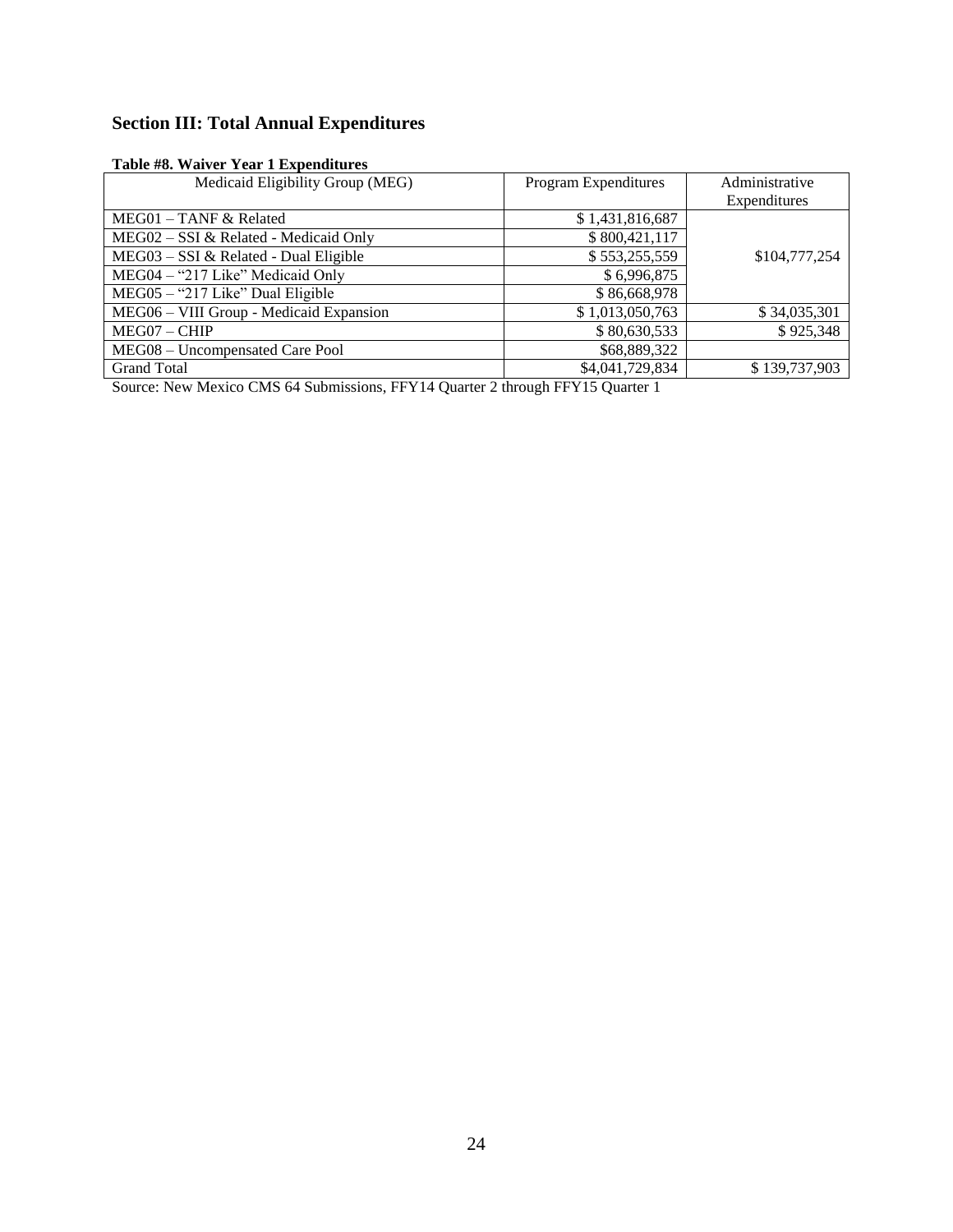## <span id="page-25-0"></span>**Section IV: Yearly Enrollment Report**

|                                                  | WY1 Member Months | WY1 Enrollment    |
|--------------------------------------------------|-------------------|-------------------|
| <b>Demonstration Population</b>                  | (as of 3/6/15)    | (as of $3/6/15$ ) |
| Population 1 – TANF and Related                  | 1,112,540         | 375,379           |
| Population 2 – Supplemental Security Income      |                   |                   |
| (SSI) and Related – Medicaid Only                | 124,135           | 41,829            |
| Population $3 - SSI$ and Related – Dual          | 106,476           | 39,114            |
| Population $4 - 217$ -like Group – Medicaid Only | 678               | 278               |
| Population $5 - 217$ -like Group – Dual          | 6,579             | 2,732             |
| Population $6 - VIII$ Group (expansion)          | 564,061           | 236,707           |
| Totals                                           | 1,915,795         | 696,039           |

**Table #9. DY1 Enrollment**

**Note:** This data was extracted on March 6, 2015. Due to retro-active eligibility, member months continue to increase slightly after the end of the waiver year.

Additional detail on enrollment and disenrollment in demonstration year one is included in the fourth quarter report that was submitted to CMS on March 13, 2015.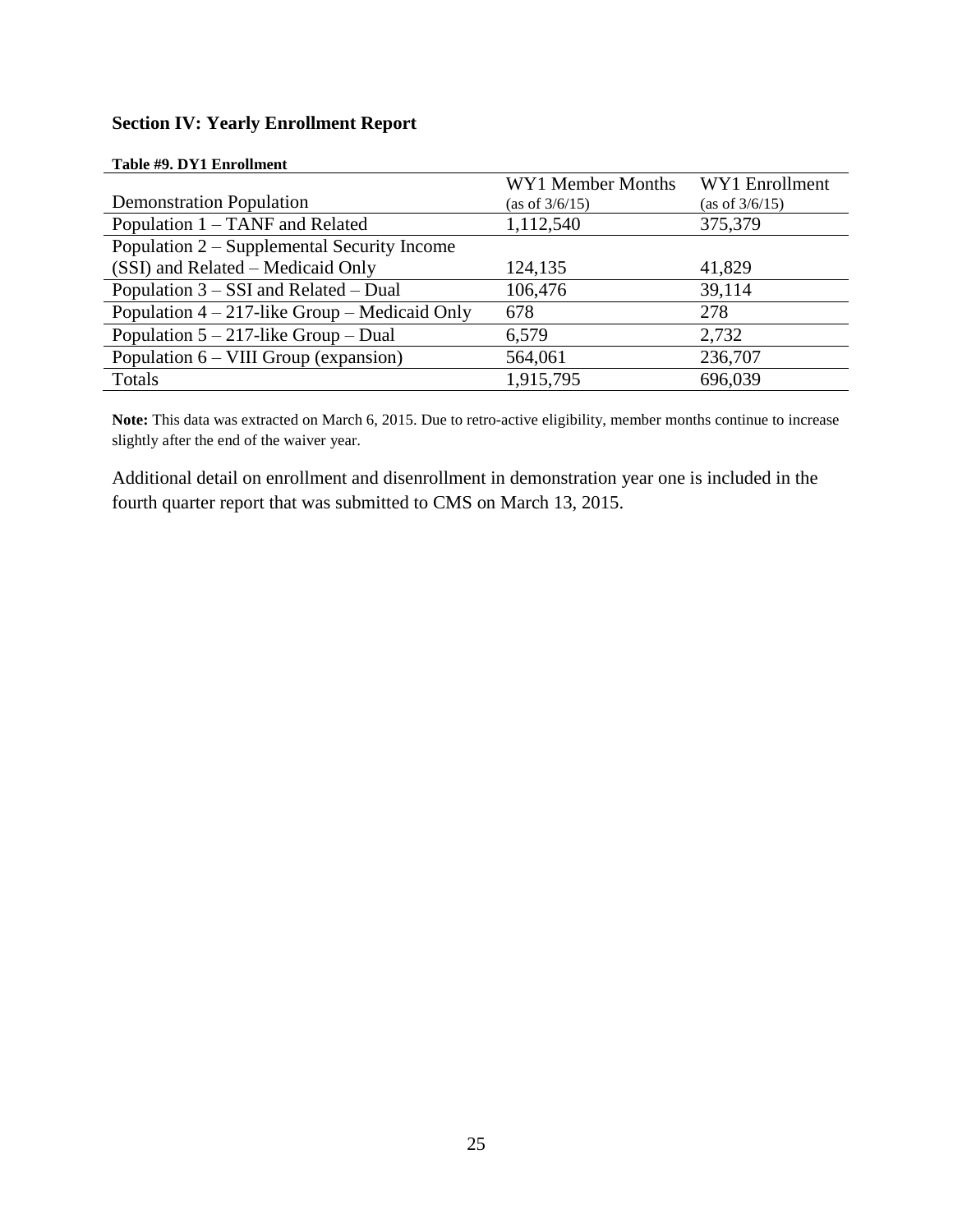## <span id="page-26-0"></span>**Section V: Managed Care Delivery System**

## <span id="page-26-1"></span>**Accomplishments**

## *Delivery System Improvement Fund*

HSD is evaluating the MCO results for the 2014 Delivery System Improvement Fund (DSIF) targets but is waiting on the submission of several outstanding items before finalizing review. The four target areas were:

- 1. Increase the use of electronic health records (EHR) and the number of contracted providers who participate in the exchange of electronic health information using the Health Information Exchange (HIE);
- 2. A minimum of 15 percent increase in telehealth "office" visits with specialists, including BH specialists, for members in rural and frontier areas;
- 3. A minimum of 5 percent increase in the number of members being served by Patient-Centered Medical Homes (PCMH); and
- 4. A minimum of 10 percent reduction in non-emergent use of the ER.

Preliminary results indicate that all MCOs will meet the targets for the PCMH and telemedicine components and that at least two of the MCOs will meet the ER diversion targets. HSD is awaiting additional information regarding the health information technology (HIT)/HIE component of the DSIF.

Once analysis is complete, HSD will allow the MCOs to release 25 percent of the funds withheld for each successfully met target. Total withheld funds were equal to 1.5 percent of capitation payments net of taxes and assessments.

## *Member Rewards*

In the first waiver year, HSD successfully implemented the Centennial rewards program to promote and reward healthy behaviors. Some highlights from 2014 include:

- 39 percent rate of member participation.
- Over 40,000 active users registered in the online system.
- Nearly 20,000 reward catalog items ordered.
- Over 5,000 Centennial Rewards (debit) cards ordered.
- Over \$8 million in Centennial Rewards earned.
- Over \$600,000 in Centennial Rewards redeemed.

## *Administrative Burden Reduction*

While not a specific component of the waiver, HSD has built requirements into its contract with the MCOs to reduce the administrative burden to providers. The hope is that health care professionals should be able to focus fewer resources on program administration and more on delivering high-quality care. In 2014, the focus of the Administrative Burden Reduction initiative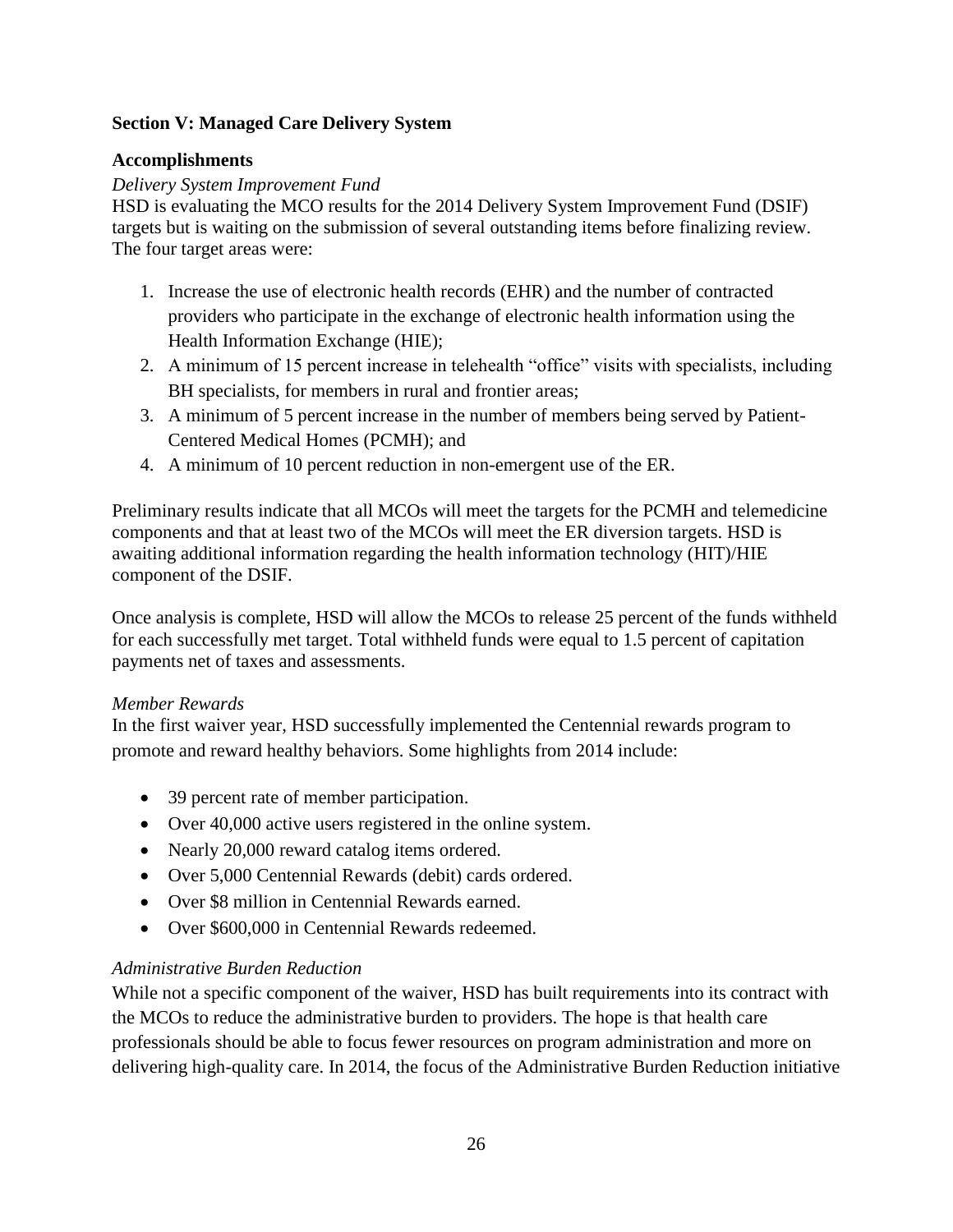was on uniform, consistent, and simplified billing practices, credentialing processes, prior authorization, and other areas that could make program participation easier. Successes to date include a series of training and technical assistance events for BH providers and the development of a single set of forms across all four MCOs for use in prior authorization. A workgroup is also continuing its work on standardized forms and processes for credentialing both facility-based and individual providers.

## *Community Health Workers*

New Mexico has a long tradition of relying on trusted community members to support and educate their neighbors on health-related issues. In New Mexico, where 32 of the state's 33 counties are designated by the Health Resources and Services Administration as health professional shortage areas for primary care, community health workers (CHWs) are frontline public health workers who are trusted members of the communities they serve. This trusting relationship enables the CHW to serve as a liaison, link or intermediary between health/social services and the community to facilitate access to services and improve the quality and cultural competence of service delivery. A CHW also builds individual and community capacity by increasing health knowledge and self-sufficiency through a range of activities such as outreach, community education, informal counseling, social support and advocacy.

CHWs are being utilized in Centennial Care to address population health issues and supplement primary care, specifically by improving health and health care literacy, establishing member linkages to community supports, and supporting care coordination. The Centennial Care MCOs are required to make CHWs available to their members, and specifically report using CHWs to:

- Educate referred members about alternatives to emergency room use;
- Locate members to obtain HRAs;
- Ensure that members have the required basic life necessities to remain healthy and safe;
- Assist members with making and keeping health care appointments and arranging transportation, if needed;
- Refer members to local resources found within communities (i.e., food pantries, utility assistance and housing);
- Provide wellness support;
- Locate unreachable members for care coordination; and
- Provide translation services.

In addition, the state has partnered with the University of New Mexico (UNM) and a rural FQHC to develop a pilot program, Centennial Patient Support, in collaboration with the Centennial Care MCOs. This pilot will leverage the Centennial Care care coordination program by implementing three levels of Medicaid patient support through the deployment of CHWs. The three levels of Medicaid patient support will include: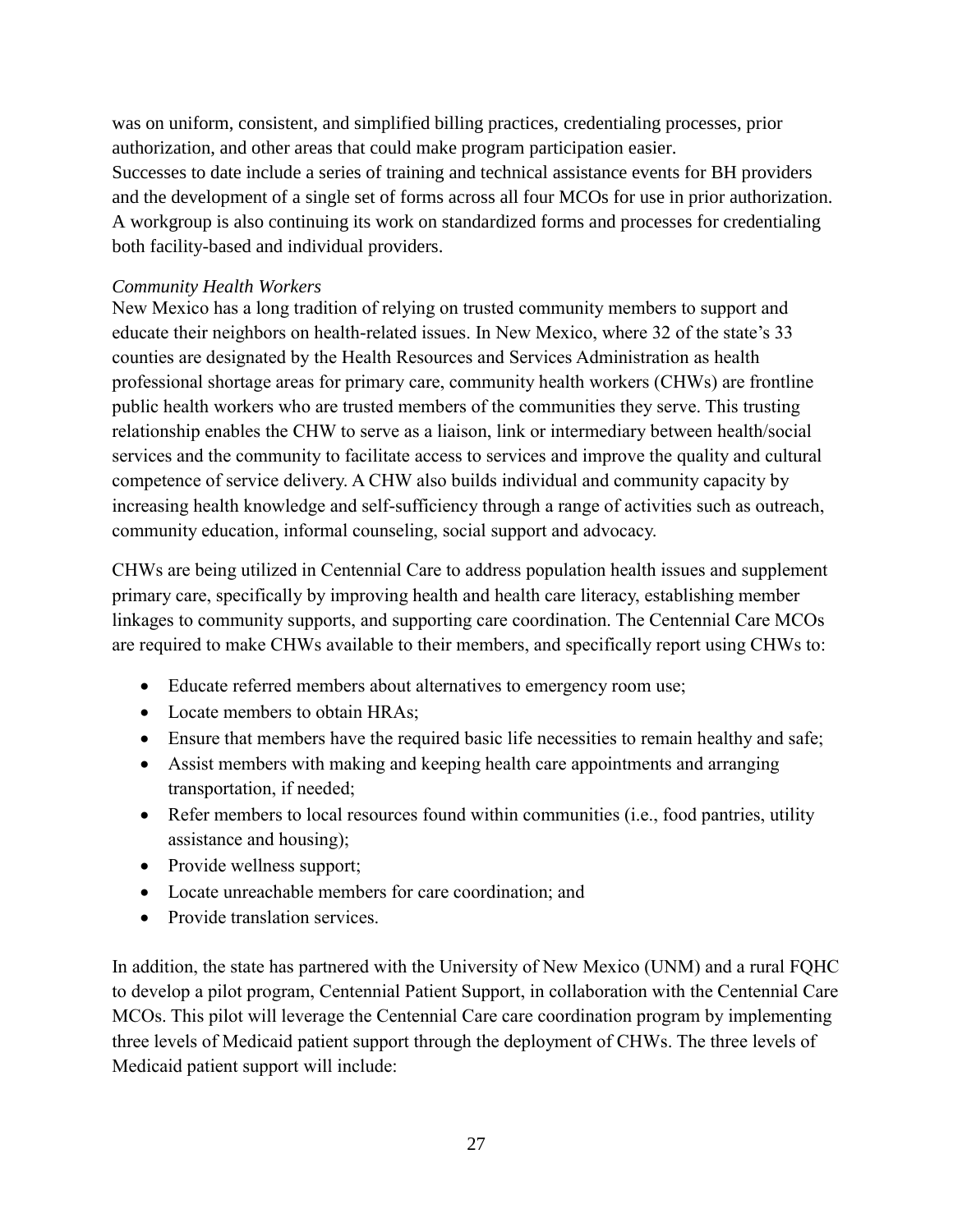- Community Health Improvement (Level 1) addressing local policy, system and environmental change to improve underlying causes of ill health.
- Patient Support (Level 2) stopping the further progression of disease and ensuring access to preventive services.
- Intensive Care Coordination (Level 3) concentrated support for high-risk and high-cost members, in terms of specific intervention strategies that are urgent and designed to improve health and reduce costs through the development of individualized plans and 100% case review.

New Mexico will roll out the Centennial Patient Support pilot in 2015, with the goal of further evaluation and dissemination/replication to other FQHCs throughout the state in 2016.

## <span id="page-28-0"></span>**Project Status**

The demonstration project has moved from its implementation phase in demonstration year one to steady state in 2015. There are no major issues that jeopardize implementation of the waiver.

In year two of the demonstration, HSD will focus on MCO performance improvement activities including delivery system improvement targets. Other goals include:

- Continuing to refine and improve care coordination in Centennial Care;
- Launching health homes;
- Moving toward risk adjusted rates;
- Developing processes for enrolling jail involved individuals into the program;
- Implementing the State Innovation Model (SIM) design project with the Department of Health (DOH);
- Transitioning the medically-fragile population into Centennial Care; and
- Continuing to work toward optimal integration of care for dually-eligible and BH populations.

## <span id="page-28-1"></span>**Utilization Data**

Significant work was done to revise the MCO utilization report and the CSA report, in order to have a clear understanding of all integrated services during the first year of Centennial Care. Originally, the utilization report included BH services only, but was expanded to include PH and LTC services. The report includes year-to-date utilization data. Since this is the first time MCOs have reported utilization for PH and LTC in this report, HSD is working with the MCOs to validate the data to ensure accuracy. BH utilization data is reported below. Utilization data for PH and LTC will be reported in the first quarter of 2015.

## *BH Services*

Report #41 captures key information about Centennial Care to monitor service utilization patterns. The report was patterned closely after the previous BH utilization reporting template to provide tracking of pre-and post-Centennial Care utilization. The report examines utilization of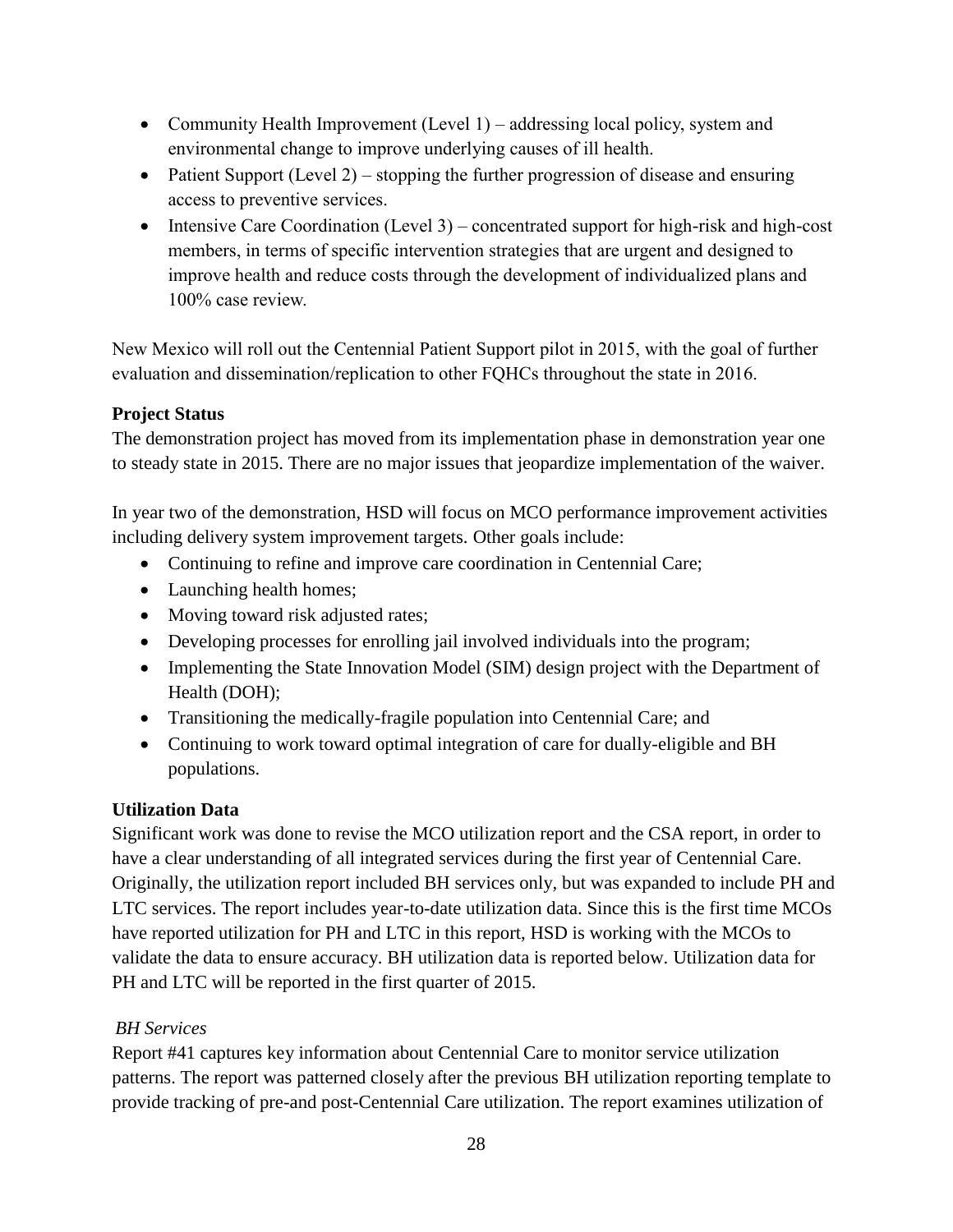over 200 BH services in five categories: inpatient, residential, intensive outpatient, recovery, and outpatient. It shows the unduplicated number of members receiving services by age group, as well as units of service and expenditures.

|               | Unduplicated BH<br>Service Recipients* | Total CC 2014 Enrollment<br>as of $1/2/2015$ | <b>BH</b> service<br>users/All |  |  |  |
|---------------|----------------------------------------|----------------------------------------------|--------------------------------|--|--|--|
|               |                                        |                                              |                                |  |  |  |
| <b>PHP</b>    | 28,874                                 | 195,191                                      | 14.79%                         |  |  |  |
| <b>MHNM</b>   | 36,917                                 | 209,788                                      | 17.60%                         |  |  |  |
| <b>UHC</b>    | 11,975                                 | 75,873                                       | 15.78%                         |  |  |  |
| <b>BCBSNM</b> | 20,627                                 | 114,493                                      | 18.02%                         |  |  |  |
| <b>Total</b>  | 98,393                                 | 595,345                                      | 16.53%                         |  |  |  |

**Table #10. Medicaid Managed Care Members Receiving BH Services in WY1**

\* Based on claims data.

Table 10 above indicates that 16.5 percent of all enrolled Centennial Care members received one or more BH services during the first waiver year.

New Mexico continues to monitor utilization of BH services to ensure that the capacity for providing services to members was not reduced with the implementation of Centennial Care. For comparability, Centennial Care utilization in WY1 is compared to pre-Centennial Care utilization. Prior to Centennial Care, a single state-wide entity managed all BH services (i.e., Medicaid Managed Care, Medicaid FFS and non–Medicaid state and federal block grant funds.) This period of pre-Centennial Care utilization was chosen to reduce any potential impact to the utilization report due to the program integrity activities and pay holds implemented with 15 BH providers prior to Centennial Care (July-December 2013).

|             |                | Pre-CC<br>SFY2013**<br>and $***$ |          |         |        |
|-------------|----------------|----------------------------------|----------|---------|--------|
| Age Groups  | Centennial     | Medicaid                         | Non-     | Total   |        |
|             | Care           | <b>FFS</b>                       | Medicaid |         |        |
|             | <b>Members</b> |                                  |          |         |        |
| Under 18    | 45,353         | 19,794                           | 6,757    | 71,904  | 38,837 |
| 18-20       | 3.944          | 695                              | 1,254    | 5,893   | 4,594  |
| $21 - 64$   | 47,434         | 9,401                            | 21,565   | 78,400  | 43,361 |
| 65 and over | 2,532          | 2,413                            | 1,211    | 6,156   | 1,807  |
| Total**     | 98,393         | 32,306                           | 29,883   | 160,582 | 87,373 |

**Table #11. Recipients Receiving BH Services by Age\***

\* Based on claims data.

\*\*Total will not equal sum of age groups as there will be some duplication.

\*\*\* Unduplicated count, all funds, 12 months July 2012-June 2013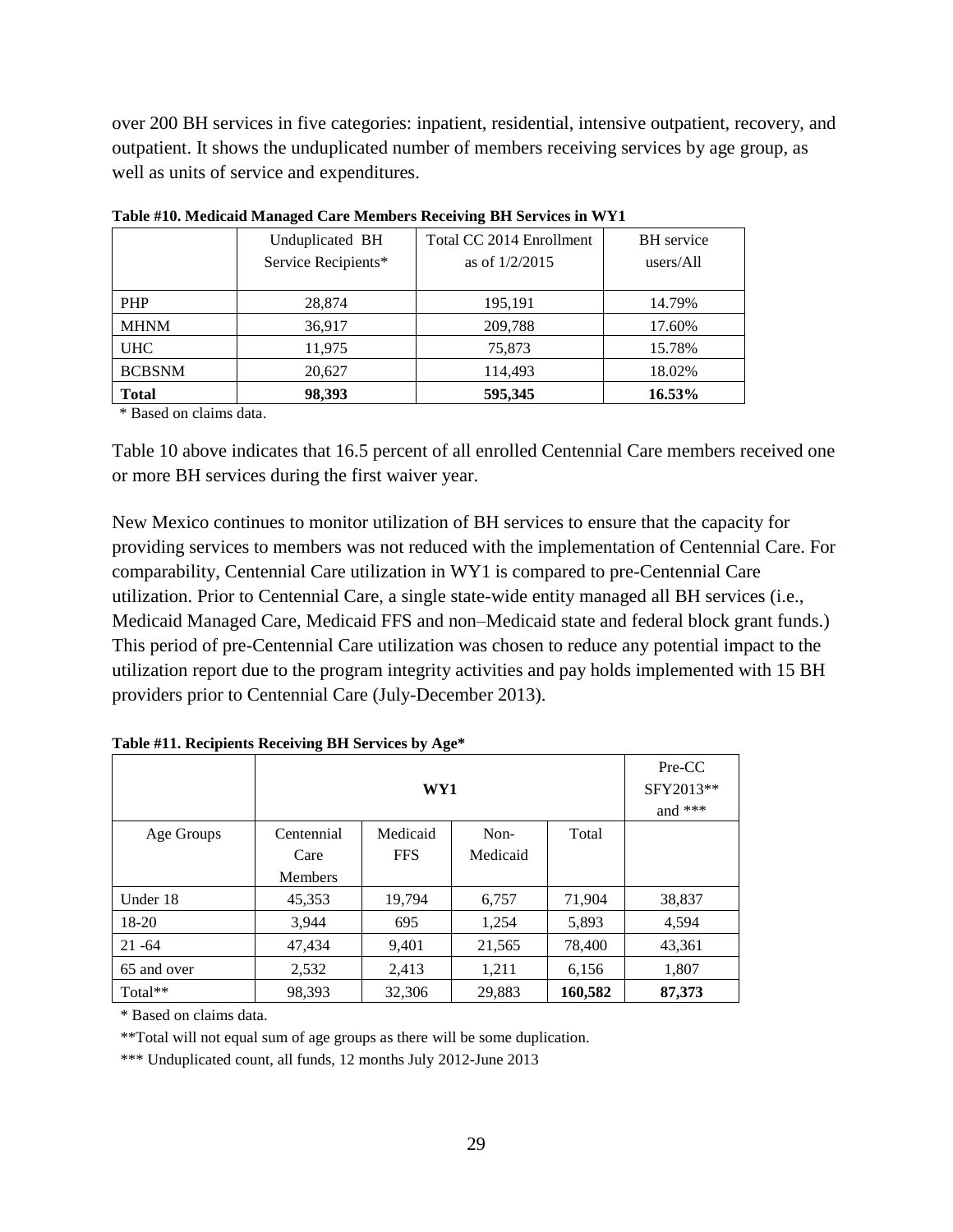Table 11 shows that during the first waiver year, 73,209 additional individuals received BH services. This represents an 84 percent increase in individuals receiving BH services from all funds (160,582 persons) as compared to the pre-Centennial Care SFY13 (87,373 persons).

Both Medicaid members and non-Medicaid recipients were primarily served, during this reporting period, in outpatient services (97 percent and 90 percent respectively). A higher proportion of Medicaid members (6.4 percent) received inpatient services than non-Medicaid recipients (2.7 percent). A notably higher percent of non-Medicaid recipients were served in recovery services (18.3 percent vs 9.3 percent for Medicaid members) and in residential services (7.1 percent vs. 1.6 percent).

|                                  |                    | Pre-CC                  |                  |         |            |
|----------------------------------|--------------------|-------------------------|------------------|---------|------------|
|                                  |                    |                         |                  |         | SFY2013*** |
|                                  | Centennial<br>Care | Medicaid<br><b>FFS</b>  | Non-<br>Medicaid | Total   |            |
| Inpatient                        | members<br>6,280   | <b>Not</b>              | 809              |         | 5,030      |
|                                  |                    | available               |                  |         |            |
| Residential                      | 1,610              | <b>Not</b><br>available | 2,113            |         | 3,971      |
| <b>Intensive Outpatient</b>      | 1,760              | <b>Not</b><br>available | 896              |         | 2,296      |
| Recovery                         | 9,115              | <b>Not</b><br>available | 5,462            |         | 17,956     |
| Outpatient                       | 95,733             | <b>Not</b><br>available | 26,964           |         | 81,512     |
| Value Added Services             |                    |                         |                  |         | 1,264      |
| Uncategorized                    |                    |                         |                  |         | 8,053      |
| Unduplicated -All<br>Services ** | 98,393             | 32,306                  | 29,883           | 160,582 | 87,373     |

**Table #12. Unduplicated Count of Recipients Served By Service\***

\* Based on claims data.

\*\*Totals will not equal sum of levels of care as there will be some duplication.

\*\*\* Unduplicated count, all funds, 12 months, July 2012-June 2013.

Table 12 reflects the unduplicated counts of persons served by type of service. Data on Medicaid FFS recipients, by service and related expenditures were not available at the time of this report.

#### *Core Services Agencies (CSAs)*

Report #45 is a new report under Centennial Care. The purpose of the report is to capture information on the BH services provided to members through the 16 CSAs in New Mexico. The development of this quarterly report was a collaborative effort between HSD and the MCOs.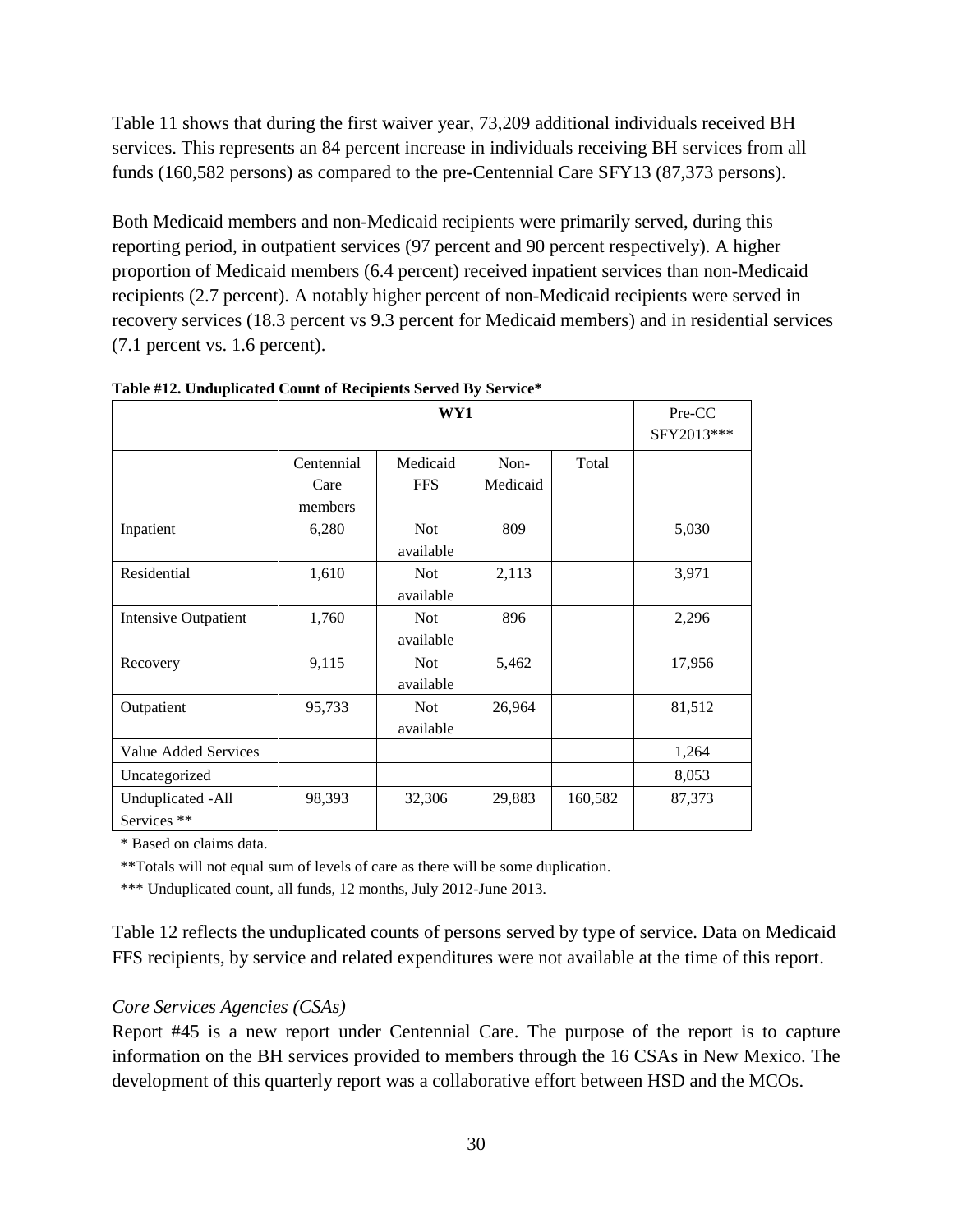The CSAs are multi-service agencies that help to bridge treatment gaps in the child and adult treatment systems, promote the appropriate level of service intensity for members with complex BH service needs, ensure that community support services are integrated into treatment, and develop the capacity for members to have a single point of accountability for identifying and coordinating their BH, PH, and other social services.

The CSA report was revised during 2014. In the upcoming year, the reported data will be reviewed for gaps and revisions to better clarify CSA membership and services by site and region.

## <span id="page-31-0"></span>**Progress on Implementing Cost Containment Initiatives**

HSD implemented several initiatives under the Centennial Care program during 2014 that are designed to contain costs while also improving health outcomes. While it is too early to see the results of some of these initiatives, HSD remains confident that they will ultimately be successful on both of these measures.

HSD evaluated payment reform project proposals from each of the MCOs last fall and approved at least one project for each MCO. Each are now working on an accountable care organization (ACO) or ACO-like project with provider practices around the state. HSD will continue to work with the MCOs to broaden these projects over time from pay-for-performance initiatives to more fully developed shared-risk arrangements. HSD also has commitment from the MCOs to continue exploring a bundled payment project. HSD's vision is that the results from these projects will inform the development of broader statewide payment reform initiatives in the fourth and fifth years of the waiver.

Centennial Rewards, the waiver's beneficiary engagement program, was also successfully launched during 2014 and is more fully reported on elsewhere in this report. As in payment reform, time is still needed to see if the costs for this program are more than offset by changes in beneficiary behavior that leads to lower costs and healthier members. Preliminary evaluation data is expected in early April 2015.

Finally, HSD is concluding the first year of the DSIF, also described in more detail elsewhere in this report. Reducing unnecessary visits to the ER, increasing participation in PCMHs, and increasing use of technologies like electronic medical records and telemedicine should all lead to overall lower costs and other positive outcomes.

## <span id="page-31-1"></span>**Policy and Administrative Difficulties in Operating the Demonstration**

Fiscal issues that arose during 2014 were largely driven by two factors. First, was the state's transition to its new eligibility system ASPEN. MAGI based eligibility changes as required under the ACA contributed to complicated system changes. As has been reported, various system problems occurred throughout the year that led to greater than anticipated need for capitation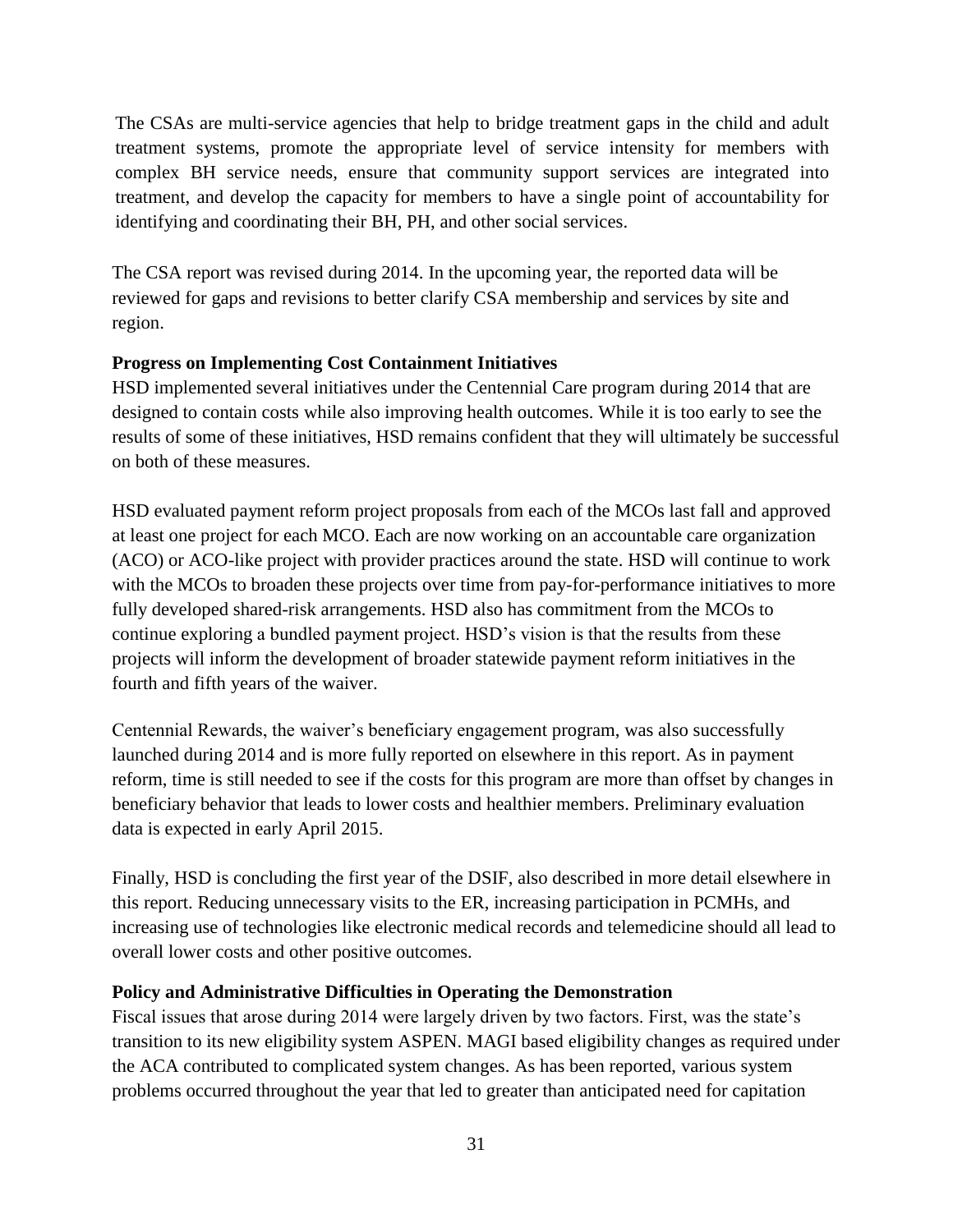reprocessing and also unanticipated movement by beneficiaries across categories of eligibility and their associated cohorts. This has manifested as swings in the Medicaid budget projections and has made it somewhat difficult to determine precise funding requirements.

The other factor was related to the transition to Centennial Care itself. With the new program came new reporting requirements and revised category of service definitions and logic. This, in turn, led to some delays in MCO reporting and some initial inaccuracies in the reports once they were submitted. These problems have largely now been resolved and HSD expects far more timely, accurate, and useful financial data during the second waiver year.

## <span id="page-32-0"></span>**CAHPS Survey**

Centennial Care MCOs are required to submit the Consumer Assessment of Healthcare Providers and Systems (CAHPS®) Results Report on an annual basis with data collected from the prior year. In the first year of the waiver, HSD worked with the MCOs to ensure the quality of the data collected through the survey and inclusion of questions that would capture data for all Centennial Care members.

HSD required the addition of child and adult care questions to elicit information from members on care coordination processes. MCOs were required to add questions to ascertain members' receipt of educational materials from the health plan related to good health, healthy behaviors and care coordination. Lastly, HSD directed the MCOs to include questions for older members in order to collect data related to the quality of falls prevention education and care.

With HSD direction, the MCOs have focused on assuring how they will manage the CAHPS survey project, provide a valid sample of applicable members, collect adequate data, review and analyze data as available and work to compile the required CAHPS report to be delivered to HSD in June of 2015.

## <span id="page-32-1"></span>**Annual Summary of Network Adequacy by Plan**

All of the MCOs serve the entire state for PH, BH and LTC. Prior to Centennial Care, three of the MCOs (BCBSNM, MHNM, and PHP) contracted with HSD for PH services. UHC contracted with HSD for LTC. OptumHealth New Mexico (OHNM), a subsidiary of UHC, contracted with HSD for BH as the state-wide entity due to its extensive BH network of providers, some of whom UHC assumed and made available to Centennial Care members.

MHNM, PHP and UHC included existing providers into Centennial Care. Therefore, some areas of the networks were well established during the readiness period. In addition to existing provider contracts being rolled into Centennial Care, PHP is unique in that it had an extensive, employed provider group as well as a contracted provider network. BCBSNM was also unique in that the MCO decided to re-contract all of its providers prior to Centennial Care.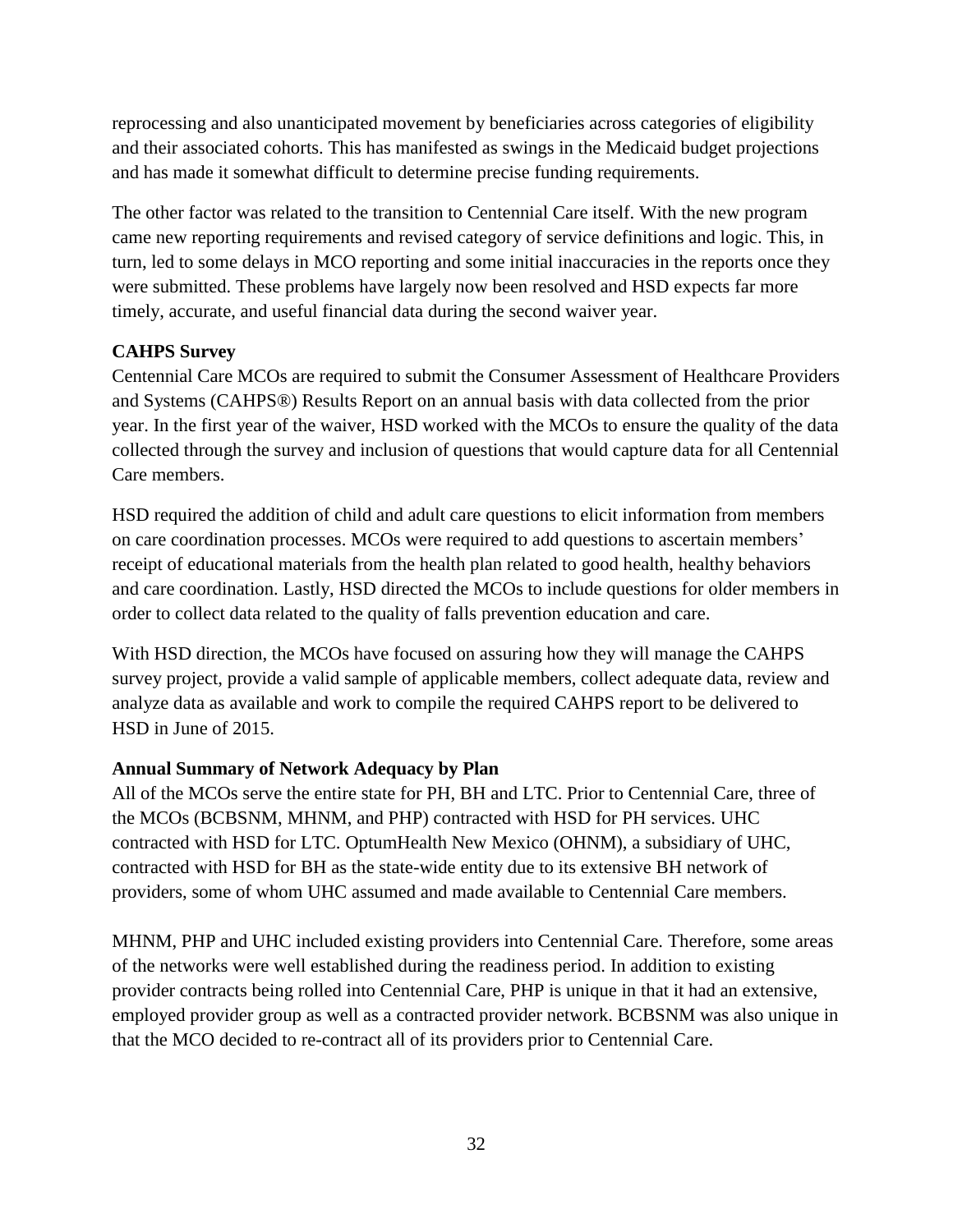HSD began monitoring MCO network contracting and adequacy well in advance of implementation. MCOs were required to submit a weekly ad-hoc report identifying the number of contracted providers by provider type. Sixteen provider types were tracked. The ad-hoc report was discontinued in June 2014 and replaced with a quarterly report. This report included additional provider types and specialty area providers. A comparison grid was developed for the ad-hoc report in order to closely monitor and compare progress of provider contracting and to evaluate network adequacy. For the select provider types monitored pre-implementation, MCOs made steady progress toward contracting so that by the time Centennial Care went live on January 1, 2014, the MCOs had an adequate network in place.

Table 13 below, shows several provider types' enrollment at the beginning of the contract, (December 2013) and at the close of the first demonstration year (December 2014). The table reflects increases and decreases in the network providers. For example, UHC no longer requires as many psychiatrists as it had when OHNM was the state-wide entity. Its member composition has changed. In contrast, UHC's PCS-to-member ratio is lower than the other MCOs to meet the needs of its relatively larger population of LTC members. Other adjustments were made as a result of system cleanup efforts such as: consolidation of duplicates; removal of providers who had left the service area or retired; and, removal of offices that had closed. There were identifiable concerns with the provider-to-member ratios in the first waiver year.

|               |     | <b>BCBSNM</b> |                                                                       | <b>MHNM</b> |     | <b>PHP</b>                                 |     |     | <b>UHC</b>                         |           |     |                          |
|---------------|-----|---------------|-----------------------------------------------------------------------|-------------|-----|--------------------------------------------|-----|-----|------------------------------------|-----------|-----|--------------------------|
|               |     |               | 2014<br>$\left  \frac{2013 \, 2014}{P-M \, \text{Ratio}} \right ^{7}$ |             |     | 2014<br>$\sim$ 2013 2014 P-M Ratio $ ^{7}$ |     |     | 2014<br>$\sim$ 2013 2014 P-M Ratio | 2013 2014 |     | 2014<br><b>P/M Ratio</b> |
| PCP           |     |               | $1,098$ 1,794 1:63                                                    |             |     | 1,489 1,660 1:126                          |     |     | 1,290 2,030 1:96                   |           |     | $1,283$ $2,150$ $1:35$   |
| Dental        | 326 |               | 578 1:198                                                             | 564         |     | 464 1:452                                  | 526 | 669 | 1:293                              | 207       |     | $365 \quad 1:209$        |
| <b>OB-GYN</b> | 96  |               | $268 \quad 1:427$                                                     | 378         |     | $346 \quad 1:606$                          | 292 |     | 359 1:546                          | 321       |     | 225 1:339                |
| Pediatrics    | 101 |               | 518 1:221                                                             | 380         |     | 682 1:307                                  | 270 | 587 | 1:334                              | 310       |     | $326 \quad 1:234$        |
| Psychiatrists | 247 |               | $231 \quad 1:495$                                                     | 295         |     | 232 1:904                                  | 219 |     | 263 1:745                          | 730       |     | 66 1:1157                |
| <b>PCS</b>    | 153 | 113           | 1:1013                                                                | 137         | 114 | 1:1840                                     | 126 | 119 | 1:1648                             | 179       | 148 | 1:516                    |

**Table #13. December 2013 and December 2014 Provider Enrollment by MCO/plan**

Sources: [MCO] Ad-hoc reports, 2013 and [MCO] Report #3-Network Adequacy reports, 2014

#### <span id="page-33-0"></span>**Summary of Outcomes of Onsite Reviews**

HSD audits of Centennial Care MCOs conducted in July 2014 revealed areas of needed improvement relating to delivery of member-centric care coordination services. As a result, an action plan was developed that provided each MCO with an opportunity to determine specific care coordination elements for focused improvements as well as conduct additional training for its care coordination staff. Applying the best practice fundamentals outlined in the action plans, each MCO provided its care coordination teams with training in October 2014 to improve documentation, identification of social support systems and resources, and coordination and monitoring of covered services.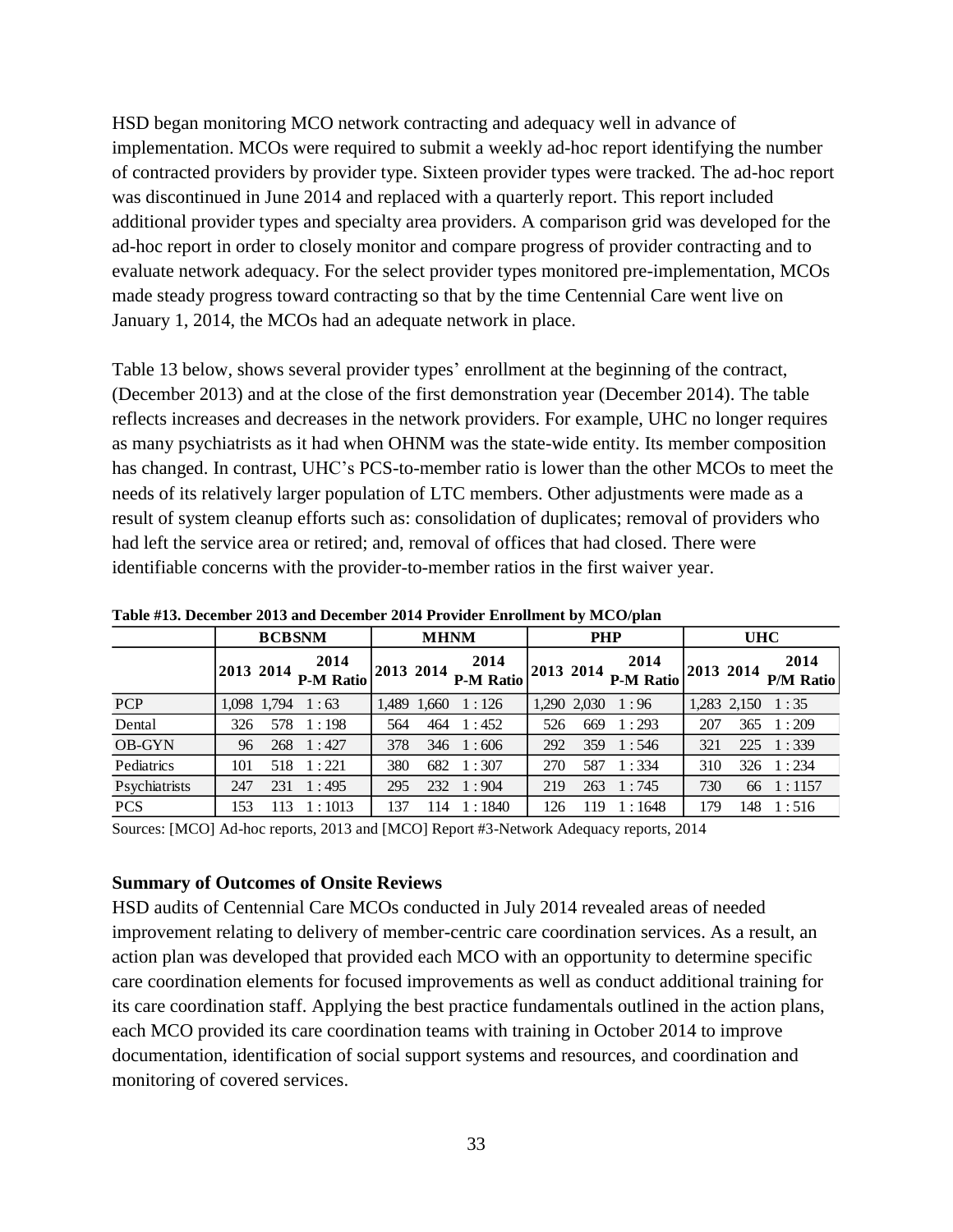HSD performed onsite care coordination audits in December 2014. These onsite audits were designed to assess CNAs that were developed after the October 2014 care coordination trainings. The December onsite audit revealed overall improvements to the MCOs' care coordination functions such as: engagement of members, care coordination documentation, ongoing care coordination, and care coordination processes. While improvements were identified, additional focus is needed in the areas of BH integration; family, caregiver, and provider inclusion and awareness; back-up and disaster plan development; and reassessing member needs. HSD will continue to work with the MCOs to facilitate continued improvements to care coordination processes and procedures as well as continue to monitor the MCOs' progress, conduct audits, and provide feedback.

## <span id="page-34-0"></span>**Summary of Performance Improvement Projects**

Pursuant to the Centennial Care Contract, MCO performance improvement projects (PIPs) in waiver year one focused on the following areas:

- LTC services:
- Services to children;
- PIPs as required by the CMS adult Medicaid quality grant (AMQG);
- Prevention and enhanced disease management for diabetes; and
- Screening/management for clinical depression.

HSD has contracted with HealthInsight as the External Quality Review Organization (EQRO) to assess, measure, and validate non-AMQG PIPs. The contract with the EQRO was fully executed on December 18, 2014. Once the contract was fully executed, HSD and the EQRO began developing the work plan for waiver year two.

The two PIPs managed through the CMS AMQG are:

- 1. Prevention and enhanced disease management for diabetes.
	- Diabetes, short-term complications admission rate.
	- Comprehensive diabetes care: low density lipoprotein-cholesterol.
	- Comprehensive diabetes care: hemoglobin A1c testing.
- 2. Screening/management for clinical depression.
	- Antidepressant medication management.
	- Screening for clinical depression and follow-up plan.

HSD observed an overall improvement in rates for diabetes LDL-C and HbA1c testing; diabetes short-term complications have fluctuated throughout the year among MCOs. Antidepressant medication management also continues to improve as the data becomes available and previous quarters are refreshed. The screening for clinical depression and follow-up plan continues to be a concern among all four MCOs as the providers do not use the G codes. The MCOs focus on the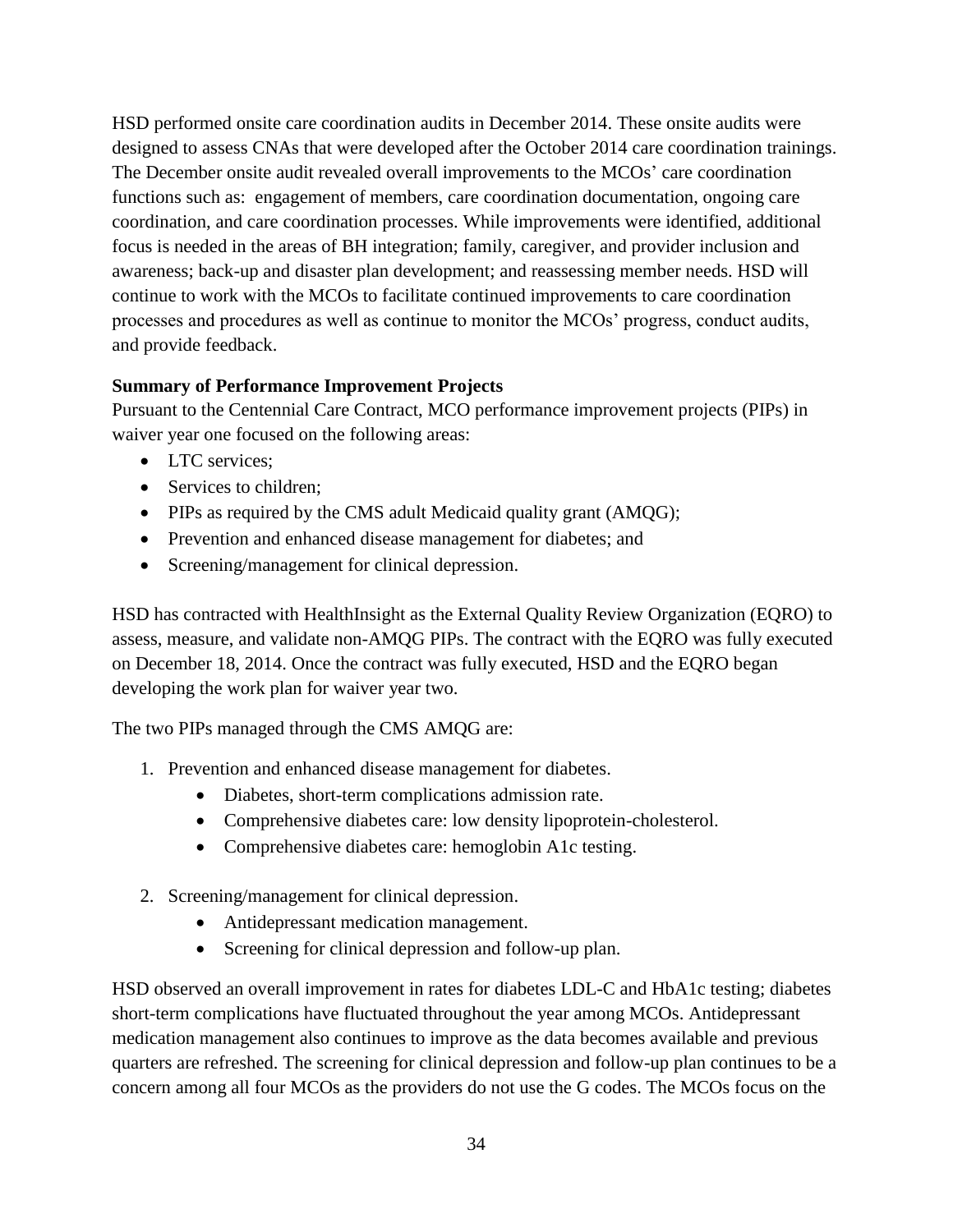proper use of G codes as they continue their outreach to providers. The MCOs report the interventions implemented to address diabetes management quarterly to HSD. The interventions include:

- Provider diabetic education toolkit with ICD-9 and CPT coding tips, documentation and lab test frequency;
- BH outreach to providers, including assessment of depression and medication management, as well as utilization of proper coding for screening and follow-up;
- Member newsletters and health fairs with education about diabetes including skin care;
- Member outreach that includes education about recognizing signs of depression and medication adherence;
- Monitoring members who were discharged from the hospital to ensure care coordination; and
- Targeted "missed services" mailings.

# <span id="page-35-0"></span>**Outcomes of Performance Measure Monitoring**

The baseline years for setting future targets and thresholds for all Centennial Care performance and tracking measures are 2014 and 2015. HSD has included eight HEDIS-based performance measures (PMs) into the Centennial Care contract that will be tracked by the EQRO. The eight PMs are as follows:

- PM #1-Annual dental visit:
- PM #2-Use of appropriate medications for people with asthma;
- PM #3-Controlling high blood pressure;
- PM #4-Comprehensive diabetes care -HbA1c testing;
- PM #5-Timeliness of prenatal and postpartum care;
- PM #6-Frequency of on-going prenatal care;
- PM #7-Antidepressant medication management; and
- PM #8-Follow-up after hospitalization for mental illness.

The PMs have a continuous enrollment requirement of greater than or equal to 365 days. The EQRO will receive the first submission of measurable MCO data in 2015 and HEDIS-like specifications will be used to evaluate the established performance measures for the first waiver year. Where HEDIS does not support using a single year of data, the EQRO has modified the specification in a HEDIS-like fashion, following HEDIS as closely as possible with the 2014 data. This process allows HSD to monitor the PMs prior to the annual audited HEDIS reports due from MCOs in July 2016.

HSD has also included three tracking measures (TMs) in the MCO contract:

- TM #1-Fall risk management;
- TM #2- Diabetes, short-term complications admission rate; and
- TM #3- Screening for clinical depression and follow-up plan.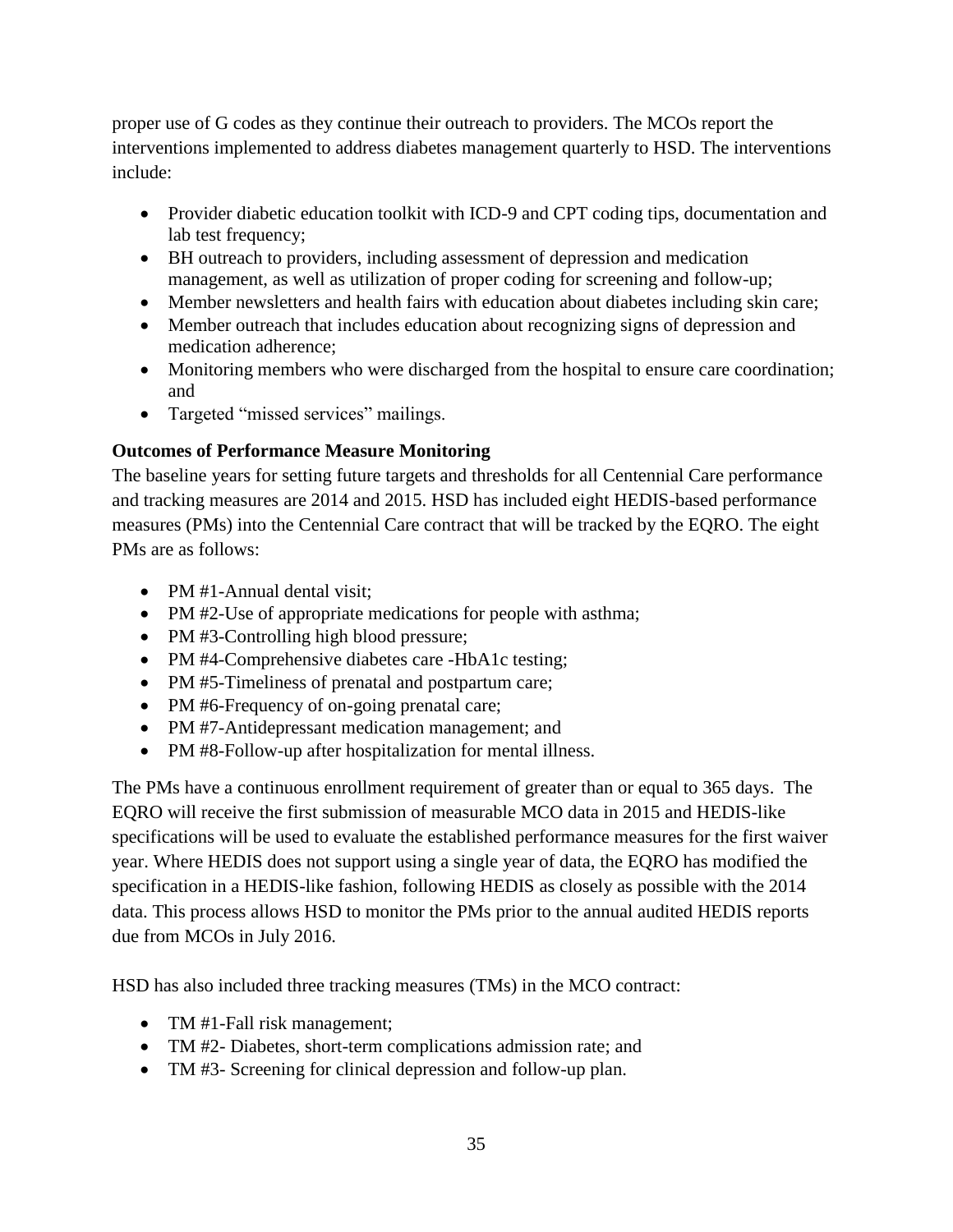Of the three tracking measures, two were implemented into the AMQG as quality improvement projects (QIPs). Through the QIPs, HSD has been able to work with the MCOs to identify some areas in need of improvement. Monthly conference calls have taken place over the past year to discuss the QIPs and workgroups were developed to share any issues or improvements that may be successful to others. TM #1-fall risk management is being provided to HSD from the MCOs on a quarterly basis.

#### <span id="page-36-0"></span>**Consumer Satisfaction Survey**

HSD conducts an annual consumer, family/caregiver and youth satisfaction project (C/F/Y/SP) survey for Centennial Care members identified with BH needs. The C/F/YSP is a yearly survey of the satisfaction of New Mexico Adults, Family/Caregivers and Youth receiving state funded mental health and substance abuse treatment and support services. The C/F/YSP survey serves two purposes: to inform a quality improvement process to strengthen services in New Mexico; and, to fulfill federally mandated data reporting requirements. Please see Attachment G, for more information and findings from the first waiver year.

## <span id="page-36-1"></span>**Summary of Plan Financial Performance**

All MCOs submitted their fourth quarter financial reports on the due date of February 16, 2015. HSD analysis is finding fewer errors and greater compliance in these reports as the MCOs have now submitted for three quarters. However, there remain some questions and issues around how some expenditures are being categorized. HSD is also working to reconcile the data in the financial reports to MCO encounter data, as well as to those data in the programmatic reports, in order to obtain a complete analysis of services rendered and their associated costs. HSD met with all MCOs in early March to discuss broad reporting issues and will be meeting individually with each MCO to ensure the reporting of the most accurate data by the time the MCOs submit the annual financial report "update" in mid-May 2015.

The annual reporting will include a reconciliation and explanation of the prior 12-month period estimates used as part of its accrual method of accounting. This explanation will assist in understanding the MCOs' reported financial information and will significantly increase the efficiency in determining the reasonableness of the MCOs' allocation and expedite the completion of the MCO financial reviews. Following the annual report submission, HSD will begin the process of performing the various reconciliations that are required under the Centennial Care contract.

#### <span id="page-36-2"></span>**Analysis of Service Reductions through the Service Planning Process**

HSD reviewed all service plan reduction requests for the first six months of Centennial Care. In that six month period, HSD approved two of seven requests for reduction in service plans due to members no longer meeting the requirements for the services. HSD will continue to conduct an annual review of a valid representative sample of service plan reductions for transitioning members.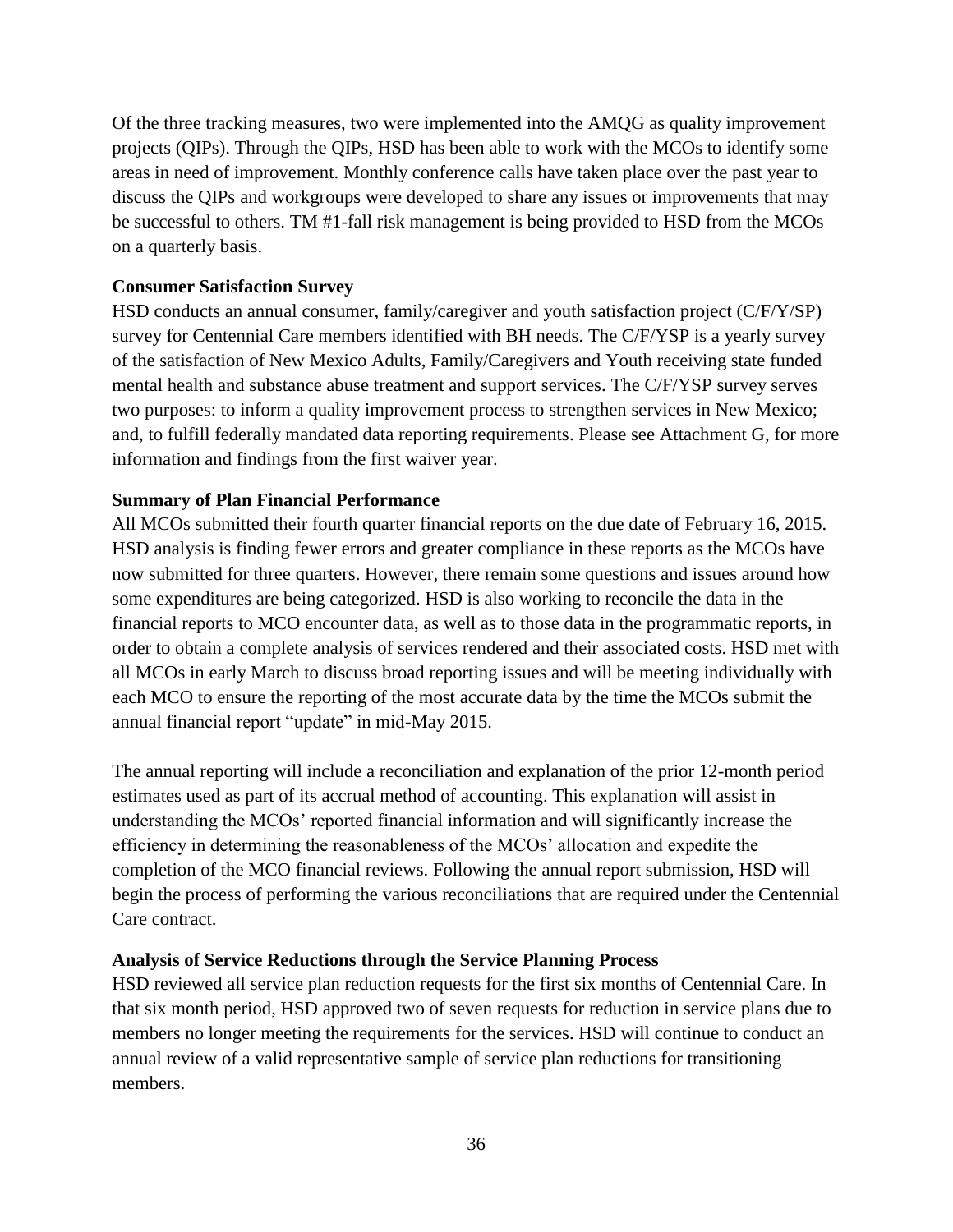## <span id="page-37-0"></span>**Section VI: Summary of Quality of Care/Health Outcomes for AI/AN Beneficiaries**

During the first year of the waiver, data indicated that all MCOs had increases for Native Americans to specialty care visits for cardiology, ENT, and orthopedic visits. All Centennial Care MCOs are striving to increase the numbers of HRAs completed in 2015 for Native Americans, some by partnering with tribal organizations to find "unable to locate" members. The MCOs are also working to increase attendance at their NAAB meetings. All MCOs have extended invitations to tribal leadership for their NAAB meetings.

In the first waiver year, three of the four MCOs saw decreased medical admissions rates for Native Americans. The average length of stay also decreased by 50 percent during 2014.

For BH services in frontier areas, all four MCOs met the access to services targets by 80 percent or more. For PH services, three of the four MCOs met access to care by 80 percent or more in frontier areas.

In WY1, frequently accessed value added services by Native American members included traditional healing, educational/incentive programs for pregnant women, dental varnish, and additional vision services. One MCO offered a value added service of sleep studies that had high utilization. Another MCO offered an upgraded transportation benefit that was frequently utilized by its Native American members.

HSD will continue to monitor health outcomes for Native American Centennial Care members through enhanced reporting from the MCOs in the second waiver year.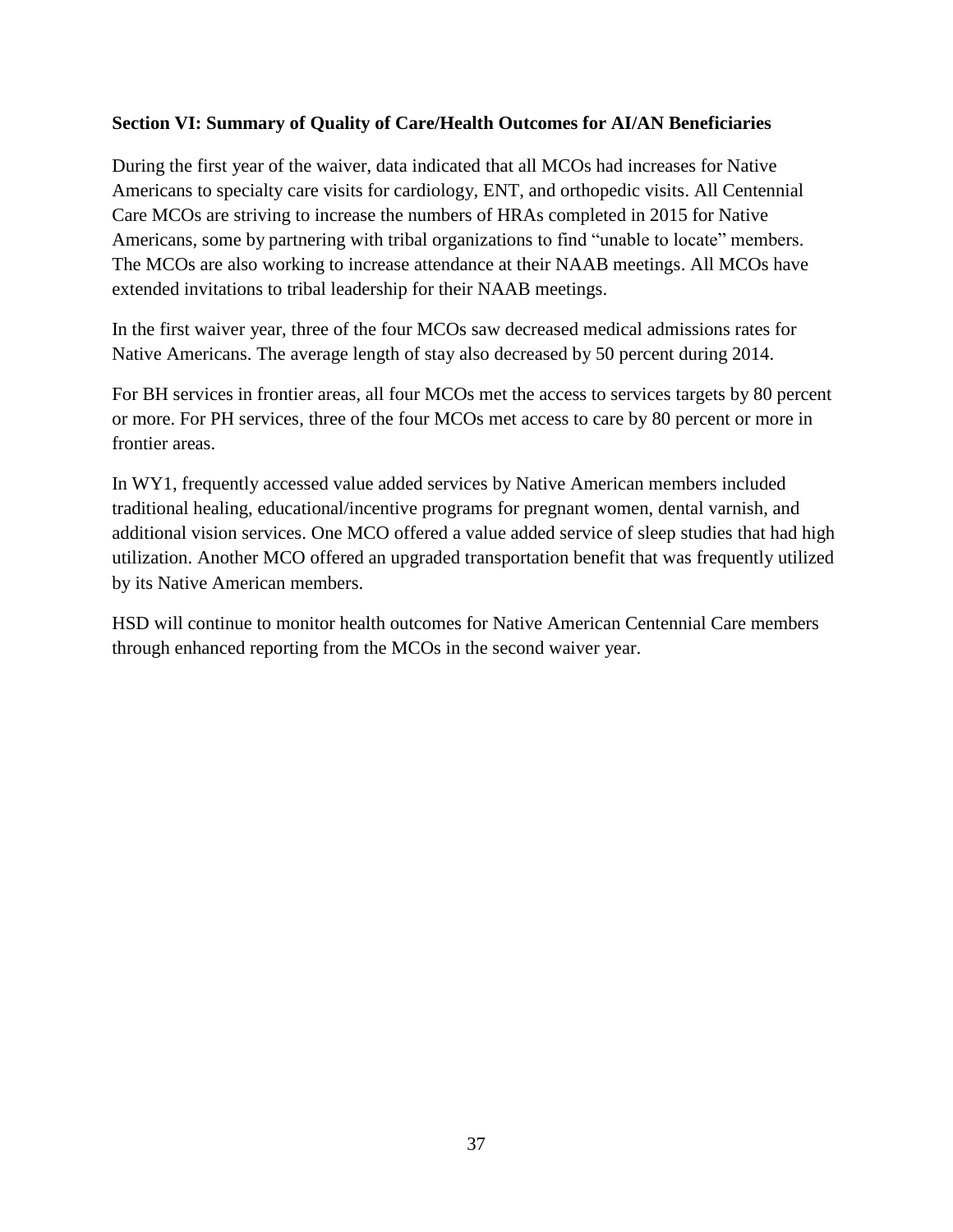## <span id="page-38-0"></span>**Section VII: Quality Strategy/HCBS Assurances**

#### <span id="page-38-1"></span>**Quality Strategy**

Several quality initiatives have been implemented in first year of Centennial Care, including care coordination audits performance measures tracking, critical incidents reporting and extensive MCO reporting and monitoring by HSD. Many of the quality strategy activities have been explained in other sections of this report.

Please refer to Section V for information on the care coordination audits and reviews of service plan reduction requests that took place in the first waiver year.

HSD continues to review high NF LOC and community benefit NF LOC denials on a quarterly basis to ensure the denials were appropriate and based on NF LOC criteria. No concerns were identified in 2014. Please see Section II for more information on NF LOC reviews and community benefit services reviews.

In 2014, HSD and the EQRO finalized an external audit tool to be used by the EQRO starting in waiver year two. Please refer to Section V for more information on performance measure monitoring.

Please refer to Section II for information on critical incidents monitoring.

#### <span id="page-38-2"></span>**HCBS Assurances**

As previously stated, the EQRO contract was executed in December 2014 and planning for EQRO monitoring activities that include HCBS began immediately. HSD uses the CMS approved Centennial Care Quality Strategy to monitor the HCBS assurances. There are four assurance areas identified in the quality strategy.

#### *Level of Care (LOC) Determinations*

During WY1, HSD conducted audits of NF LOC determinations to ensure that members being served through the community benefit have been assessed to meet the required LOC for those services. Please refer to Section II for more information on the NF LOC reviews.

#### *Service Plans*

To ensure that MCOs appropriately create and implement service plans based on members' identified needs, HSD conducts monthly audits of each MCO to ensure the appropriate implementation of community benefit service plans. Please refer to Section II for more information on HCBS service plan audits.

#### *MCO Credentialing and/or Verification Policies*

HSD manages provider enrollment for Agency-Based Community Benefit (ABCB) service providers. All interested providers are required to submit an initial application and annual recertifications to HSD to demonstrate that all required provider qualifications are met. HSD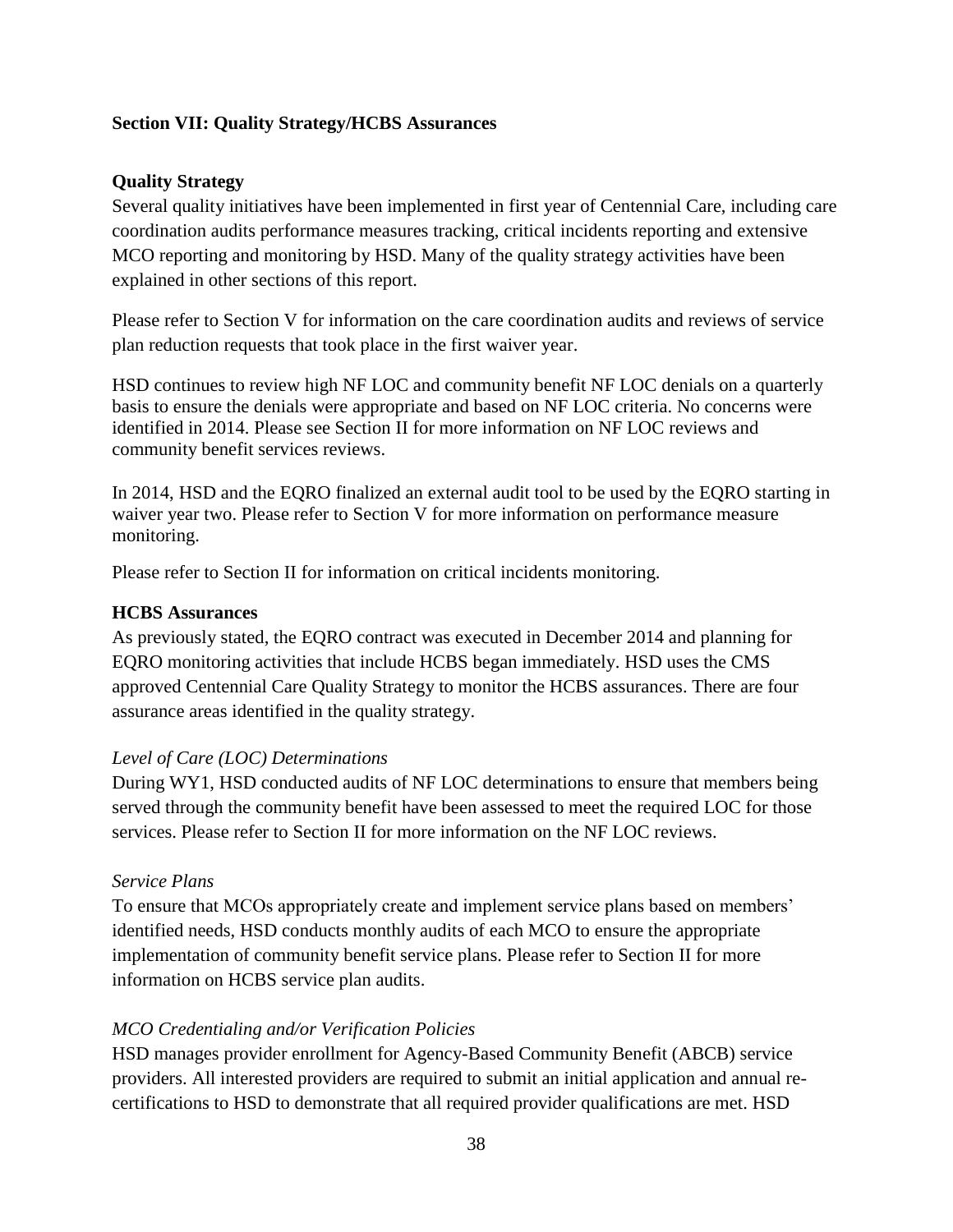ensures that ABCB providers have the appropriate licensure/certification from the appropriate credentialing body. HSD does not accept incomplete applications and denies provider applications that do not meet all applicable provider enrollment requirements and qualifications. This includes services that require licensing such as assisted living, adult day health, nursing, maintenance therapies and environmental modifications. This process also includes ABCB providers who do not require licensure but do require approval by the State through the provider credentialing process.

HSD regularly sends the MCOs the current list of approved ABCB providers to ensure the MCOs only contract with providers who have been credentialed/re-credentialed by the HSD. In addition, HSD analyzes and monitors the number of providers for the entire Centennial Care program through quarterly network adequacy reports and compares the MCO provider report to the HSD list of approved providers.

SDCB providers are not credentialed directly by the MCOs, but are credentialed by the FMA on behalf of the MCOs. The MCOs contract directly with the FMA for their services that include SDCB provider credentialing and payments to providers.

#### *Health and Welfare of Enrollees*

HSD ensures that the MCOs, on an ongoing basis, identify, address, and seek to prevent instances of abuse, neglect and exploitation (ANE). HSD monitors the CI database and MCO reports, follows-up on reports of ANE, and ensures that other agencies are notified as appropriate. HSD provides updates on these activities to CMS in the quarterly reports. Please refer to Section II for the waiver year one report on adverse incidents.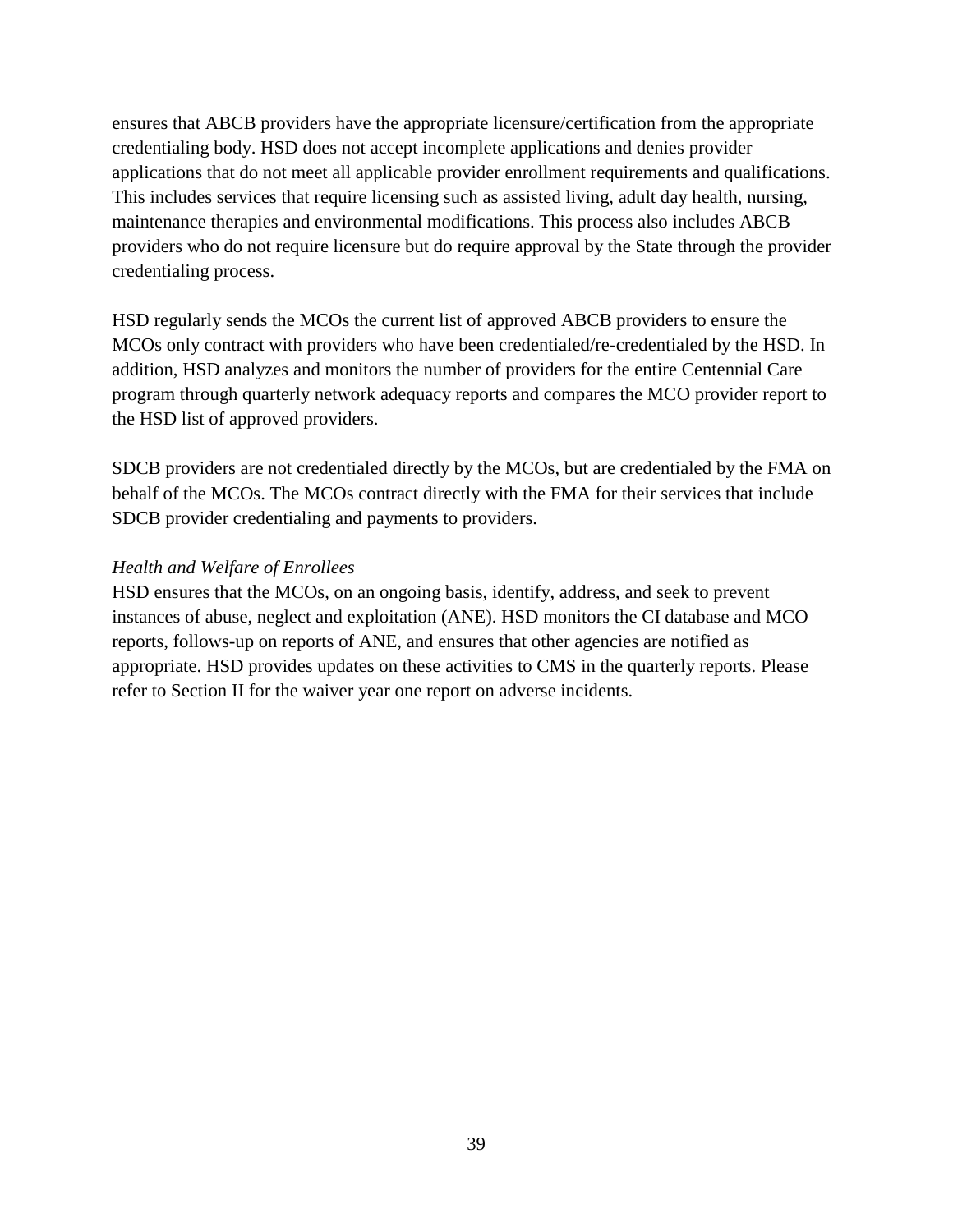#### **Section VIII: Enclosures and Attachments**

**Attachment A:** Budget Neutrality Spreadsheet **Attachment B:** 2014 Value Added Services **Attachment C:** 2015 Value Added Services **Attachment D:** Contract Amendment #3 **Attachment E:** EVV Corrective Action Plan (CAP) **Attachment F:** Critical Incidents **Attachment G: Satisfaction Survey**